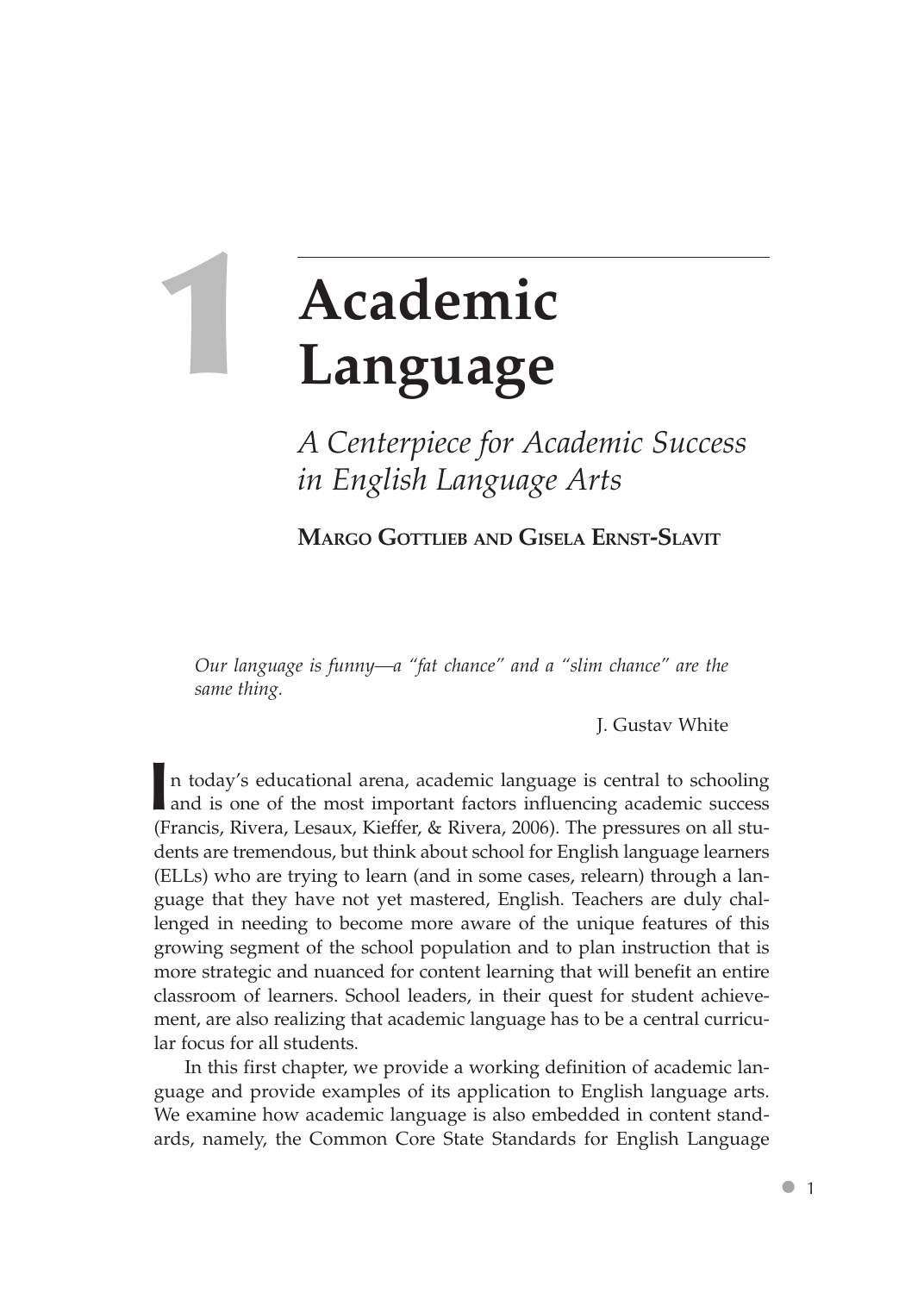Arts & Literacy in History/Social Studies, Science, and Technical Subjects (hereafter CCSS) as well as the Next Generation of Science Standards (NGSS). In addition, we note the contribution of home languages and cultures to English language development and the connection between oral language and literacy. At the close of the first section, we distinguish between the features of English language arts standards and English language proficiency/development standards.

In the second half of this chapter we introduce the Curricular Framework that serves as the organizing structure for each grade-level unit of learning throughout the series, describe each component, and pose questions for teachers or professional learning teams to consider. Last, we point out the features of the Framework and their potential uses in various settings.

This first chapter is an orientation to all three volumes  $(K-2, 3-5,$  and  $6-8)$ of the English language arts series. The chapter provides a backdrop for the individual grade-level chapters that follow where interdisciplinary language arts units, often with science or social studies topics, unfold. We begin our discussion here by tackling the theme of the series, the definition and role of academic language in school, in particular, in the language arts classroom.

### **WHAT IS THE NATURE OF ACADEMIC LANGUAGE?**

Academic language is a complex concept that can be defined differently by researchers espousing distinct philosophical and methodological perspectives. Although often referred to as a list of ten important words for a unit of study, academic language is much more than vocabulary. Academic language or academic English is a *register,* that is, a variety of a language used for a specific purpose and audience in a particular context. Imagine a young doctor talking with a friend at a soccer game as his team scores the winning goal. Now picture this same doctor speaking at a medical conference on the results of his double-blind study. The distinct purpose, audience, and context of the communication result in clear differences in terms of language use in the selection of words, degree of formality, sentence construction, and discourse patterns.

Broadly, *academic language* refers to the language used in school to acquire new or deeper understanding of the content and to communicate that understanding to others (Bailey & Heritage, 2008; Gottlieb, Katz, & Ernst-Slavit, 2009; Schleppegrell, 2004). In other words, academic language is characterized by the specific linguistic features associated with academic disciplines, including discourse features, grammatical constructions, and vocabulary across different language domains or modalities (listening,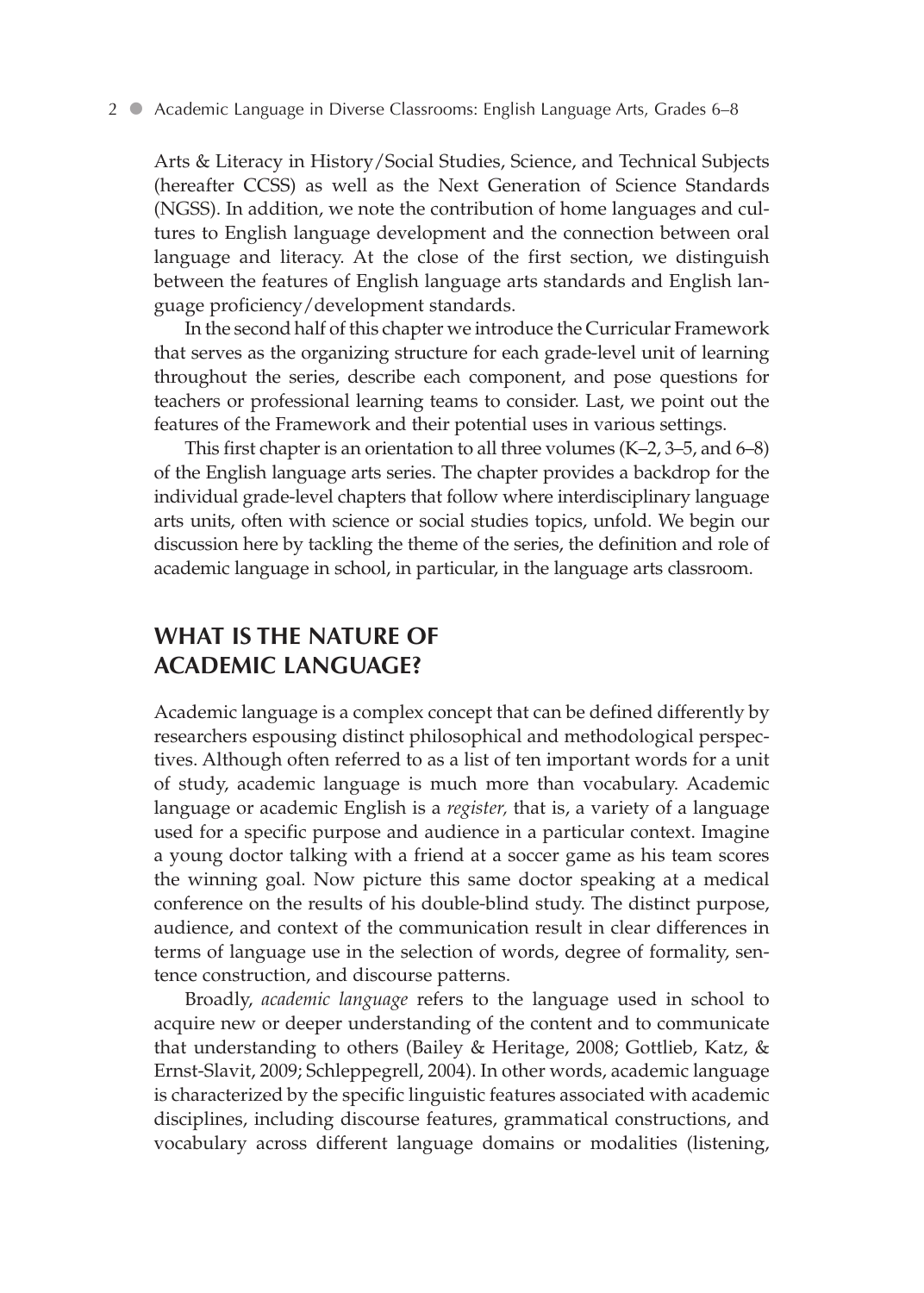speaking, reading, writing) and content areas (language arts, mathematics, science, and social studies/history, among others).

Academic language operates within a sociocultural context that lends meaning to oral or written communication. The sociocultural context of academic language learning encompasses the interaction between the student and the learning environment, including the topic or theme of the task or situation, the genre or text type, and the participants' identities (World-Class Instructional Design and Assessment [WIDA], 2012). While there are individual facets of academic language, they weave together to form a tapestry of oral and written communication.

#### **Dimensions of Academic Language**

Although presented independently, the dimensions of academic language actually overlap and influence each other. For example, think about a high school team debate. The specialized and technical academic words of the topic fold into specific grammatical structures, which in turn, shape the organization of a point-counter-point argument, backed by evidence, required of persuasion. Figure 1.1 presents a list of the different dimensions of academic language and their features while Figure 1.2 offers some grade-level cluster examples encountered in English language arts.

| Academic Language        | General Areas of Coverage                                                                                                                                                                  |
|--------------------------|--------------------------------------------------------------------------------------------------------------------------------------------------------------------------------------------|
| <b>Discourse Level</b>   | Text types<br>Genres<br>Voice/perspective<br>Cohesion across sentences (e.g., through connectors)<br>• Coherence of ideas<br>Organization of text or speech<br>• Transitions of thoughts   |
| <b>Sentence Level</b>    | Types of sentences—simple, compound, complex,<br>compound-complex<br>Types of clauses—relative, coordinate, embedded<br>Prepositional phrases<br>Syntax (forms and grammatical structures) |
| <b>Word/Phrase Level</b> | Vocabulary—general, specialized, technical academic<br>words and expressions<br>Multiple meanings of words<br>• Nominalizations<br>Idiomatic expressions<br>Double entendres               |

| Figure 1.1 |  | Dimensions of Academic Language |  |
|------------|--|---------------------------------|--|
|------------|--|---------------------------------|--|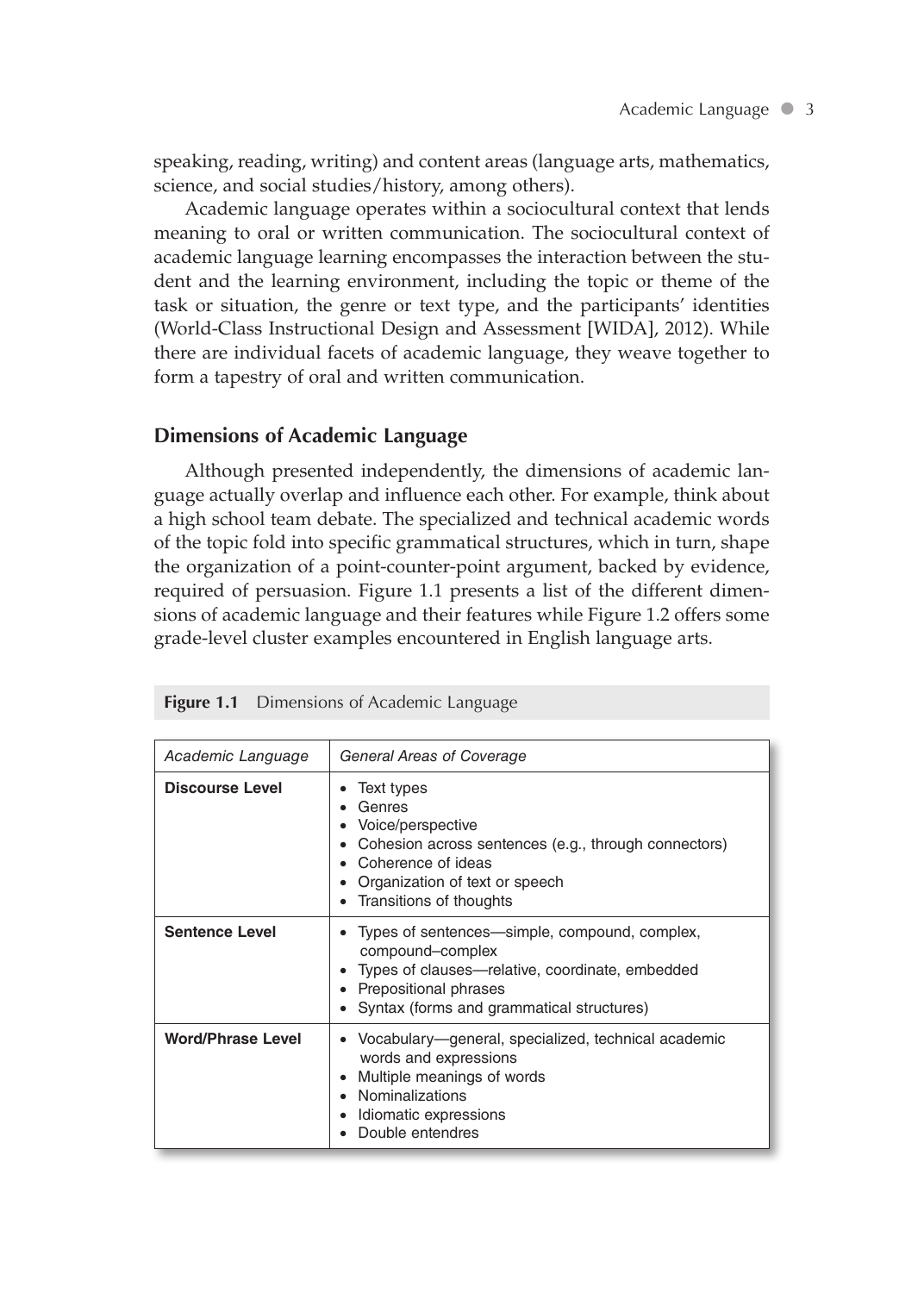| Dimensions of<br>Academic Language | <b>Examples of Academic</b><br>Language for Language Arts<br>Grades K-2 | <b>Examples of Academic</b><br>Language for Language Arts<br>Grades $3-5$ and $6-8$ |
|------------------------------------|-------------------------------------------------------------------------|-------------------------------------------------------------------------------------|
| <b>Discourse Level</b>             | Folktales, blogs, rhetorical<br>markers, storyboards                    | Editorials, soliloquies,<br>scripts, research reports                               |
| <b>Sentence Level</b>              | Prepositional phrases,<br>connectives, sequence words                   | Metaphors, similes,<br>analogies, allusions                                         |
| <b>Word/Phrase Level</b>           | "Characters", "text", "titles",<br>"rhyming words"                      | "Hyperlinks", "stanzas",<br>"perspectives", "root words"                            |

| Figure 1.2 Dimensions of Academic Language and Grade-Level Cluster |
|--------------------------------------------------------------------|
| Examples for English Language Arts                                 |

Each of the three dimensions of academic language has certain characteristics that reflect the quality, quantity, accuracy, complexity, and sophistication of language use. The following sections describe discourse, sentence, and word/phrase levels of academic language use.

#### *Discourse Level*

In this series, discourse refers to the larger bodies of language—their organization and how they are both coherent and cohesive. It involves oral and written language use in varying social contexts beyond the sentence level. Within discourse are genres, that is, specific ways in which discourse communities are constructed, interpreted, and used (Bhatia, 2005).

Examples of genre-based discourse in different content areas include lab reports for science, autobiographies for language arts, and speeches for social studies. To succeed in content-area classrooms, students need to master structures, conventions, and complexities unique to each discipline (Snow, Griffin, & Burns, 2005). A variety of discourse forms are used in language arts classrooms that range from the more traditional printed materials such as biographies, tall tales, and essays to current multimodal types of literacy such as blogs, PowerPoint presentations, and Claymation productions. Since the mass availability of the Internet, new-media texts, such as animation and nonlinear formats, have expanded our vision of digital literacy (Fisher, Frey, & Lapp, 2012) and the role of multimedia in language and literacy development.

Figure 1.3 presents a list of different types of discourse found in English language arts classrooms. As is to be expected, not all students will be familiar with this diversity of texts and text types. Some students might be more accustomed to the more linear types of prints, while others might feel more comfortable with electronic, visual, and digital texts. Some students might not see value in preparing a poetic response or a critique because they might not consider these language forms as academic (Egbert & Ernst-Slavit, 2010).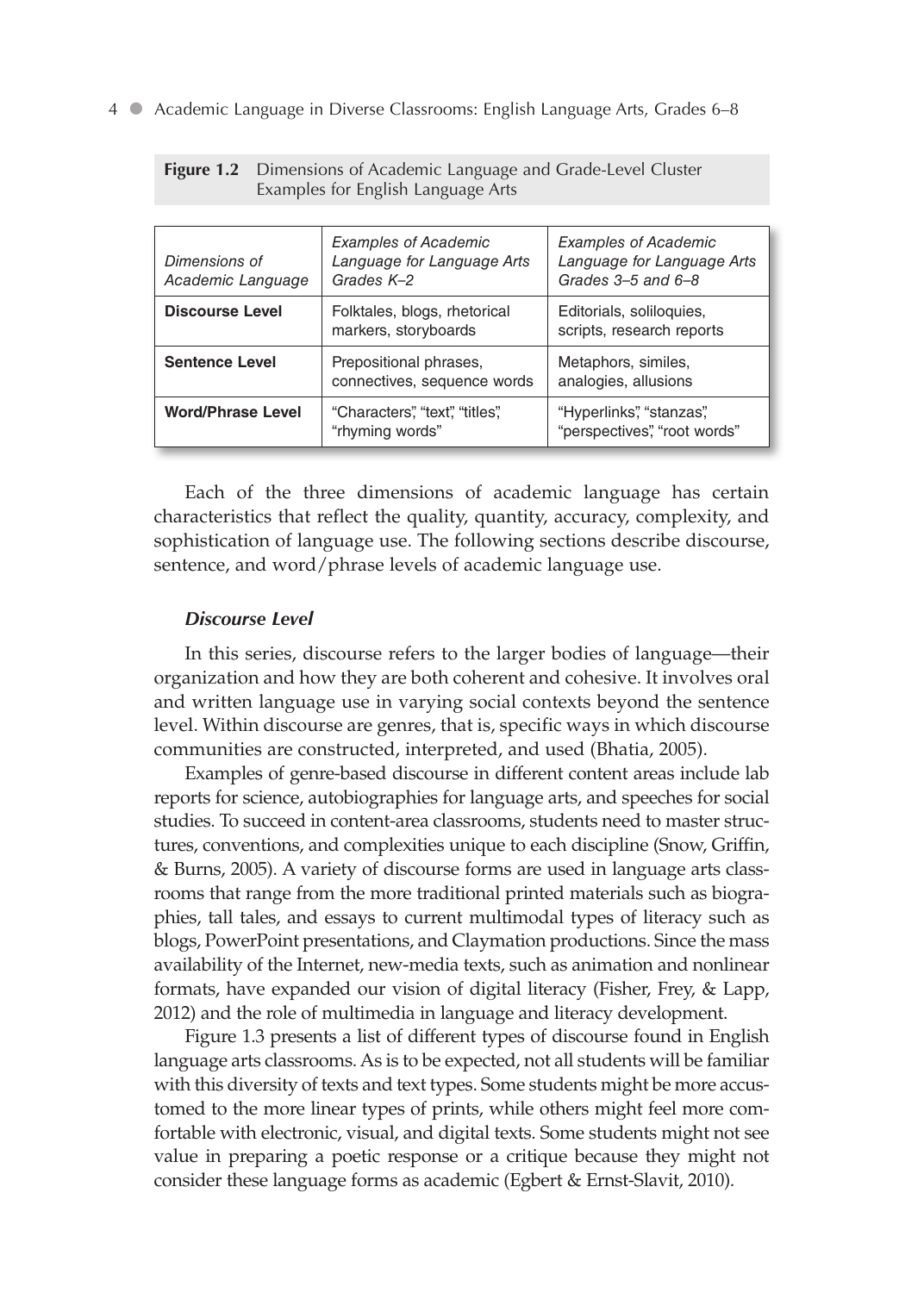| Print-Based             | Digital              | Visual/Multimedia   | Spoken                   |
|-------------------------|----------------------|---------------------|--------------------------|
| <b>Ballads</b>          | <b>Blogs</b>         | <b>PowerPoints</b>  | Monologues               |
| Essays                  | E-texts              | Drawings            | Role-plays               |
| <b>Expository texts</b> | Digital storytelling | Claymations         | Dialogues                |
| Fables                  | Visual read-alouds   | Prezi presentations | (Re)telling stories      |
| <b>Novels</b>           | E-mails              | Films               | Giving directions        |
| Myths                   | Twits                | <b>Sketches</b>     | Commercials              |
| Book reports            | Web searches         | Photo collages      | Soliloquies              |
| Poems                   | Text messages        | Vocabulary pictures | <b>Brief recitations</b> |
| Informational texts     | Wikis                | Podcasts            | Reciting poetry          |
| Opinion pieces          | Composing websites   | Charts              | <b>Speeches</b>          |
| <b>Theses</b>           | Podcasts             | Videos              | Debates                  |
| Tall tales              | Digital book reports | Graphics            | Turn taking              |

**Figure 1.3** Examples of Different Forms of Discourse in Language Arts

The term *discourse,* like many other words in the English language, has several meanings. On the one hand, there is a traditional definition of discourse—dialogue or conversation between two parties, but on the other hand, there is what Gee (2011) refers to as "Discourse with a big 'D'" (p. 34). His definition of Discourse with a big "D" is socially acceptable ways of using language—"of thinking, valuing, acting, and interjecting, in the 'right' places and at the 'right' times with the 'right' objects" (p. 34). Being a competent user of academic language means knowing what to say, when to say it, and how to say it within the different oral and written disciplinary contexts.

#### *Sentence Level*

At the sentence level there are grammatical structures, language forms, and conventions that characterize academic language. These patterns are encountered primarily in textbooks, assessments, and school-based tasks. For all students, including ELLs, learning and understanding grammatical structures facilitates English language development (Fisher, Rothenberg, & Frey, 2007) and content-area learning. However, many features of academic English are not intuitive. In fact, some basic structures of the English language are illogical or dissimilar to speakers of other languages and are difficult to understand, even when taught in context. Think about the following examples:

Why do students play at a recital and recite at a play?

To overlook something and to oversee something are very different.

Yet, quite a lot and quite a few can be the same.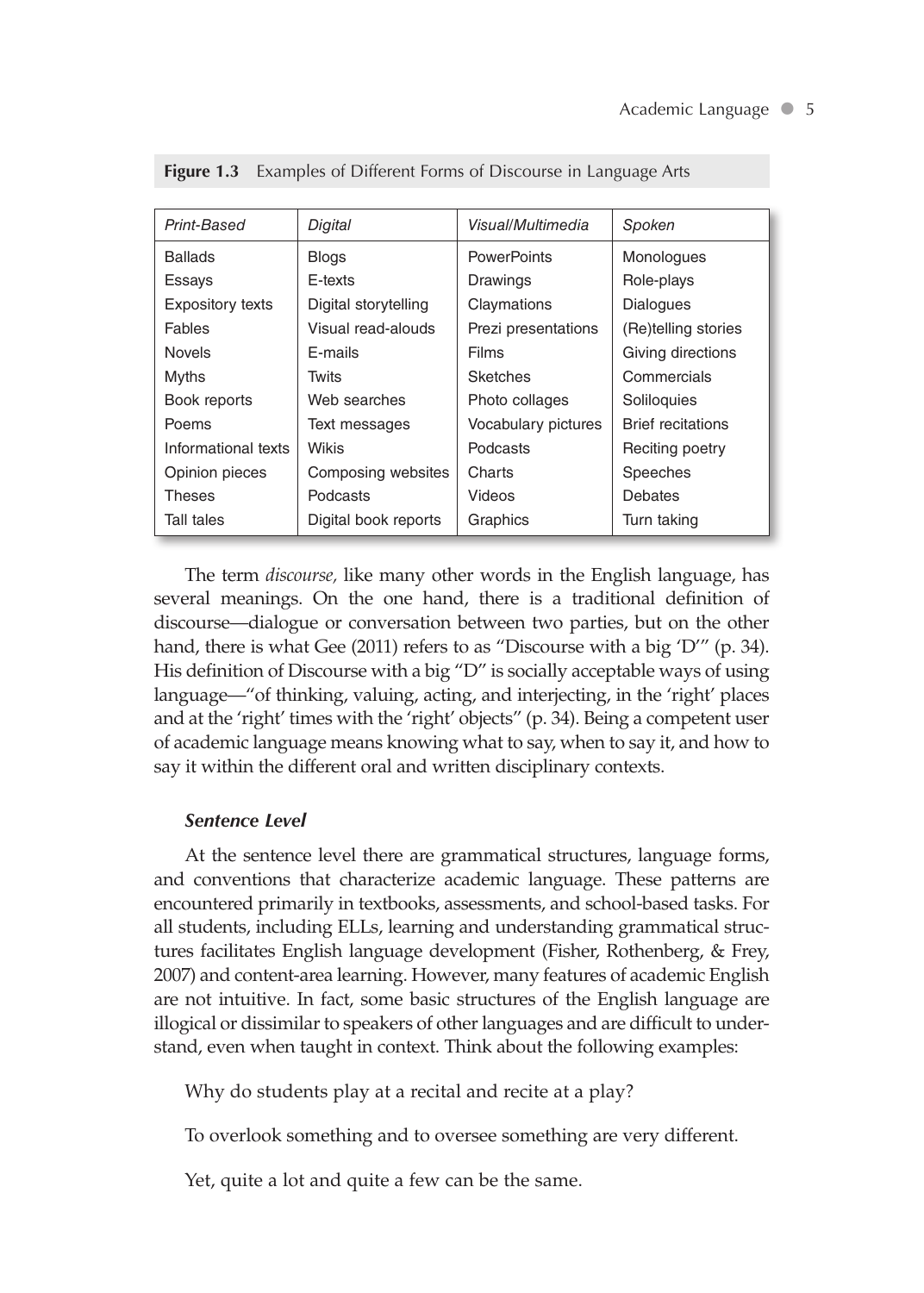Even everyday English can be confusing! We encounter additional irregularities in academic English. For example, older students will have to learn that the word *syllabus* is singular, not plural. They must learn that many words such as *criterion* have irregular plural forms like *criteria,* that adjectives such as *impotent* are generally used to describe people not countries, and that certain nouns such as *discrimination* are generally followed by prepositional phrases, as in *discrimination against someone* (Scarcella, 2003).

In addition to the use of irregular count nouns, prepositions, and interrogatives, academic language includes more complex sentencelevel structures (e.g., parallel clauses, passive voice, and complex noun sentences). While there are numerous grammatical structures that cross content areas and disciplines, some are used more often in different disciplines. Figure 1.4 provides selected examples of grammatical structures within sentences found frequently in English language arts classrooms.

| <b>Sentence Structures</b> | <b>Definitions</b>                                                                               | Examples                                                                                                                                                                                             |
|----------------------------|--------------------------------------------------------------------------------------------------|------------------------------------------------------------------------------------------------------------------------------------------------------------------------------------------------------|
| Complex Noun<br>Phrases    | Phrases made by the<br>addition of multiple<br>modifiers                                         | Overhead<br>Overhead projector<br>Overhead projector light<br>Overhead projector light bulb                                                                                                          |
| <b>Complex Sentences</b>   | Sentences with one<br>independent clause and<br>at least one dependent<br>clause                 | While all of his writings are<br>enthralling, Miguel de Cervantes's<br>Don Quixote, full of idealism and<br>madness, is his magnum opus.                                                             |
| <b>Conditional Forms</b>   | Clauses that include an<br>action reliant on<br>something else, also<br>called <i>if-clauses</i> | If I had seen the movie I would<br>have better understood the plot.<br>Their teacher will be sad if they<br>do not pass their test.                                                                  |
| <b>Parallel Clauses</b>    | The use of the same<br>pattern of clauses within<br>a sentence                                   | The students expected that they<br>would present their report on<br>Tuesday, that there would be<br>enough time for them to use their<br>PowerPoint, and that other<br>students would ask questions. |

**Figure 1.4** Examples of Selected Complex Sentence Structures in English Language Arts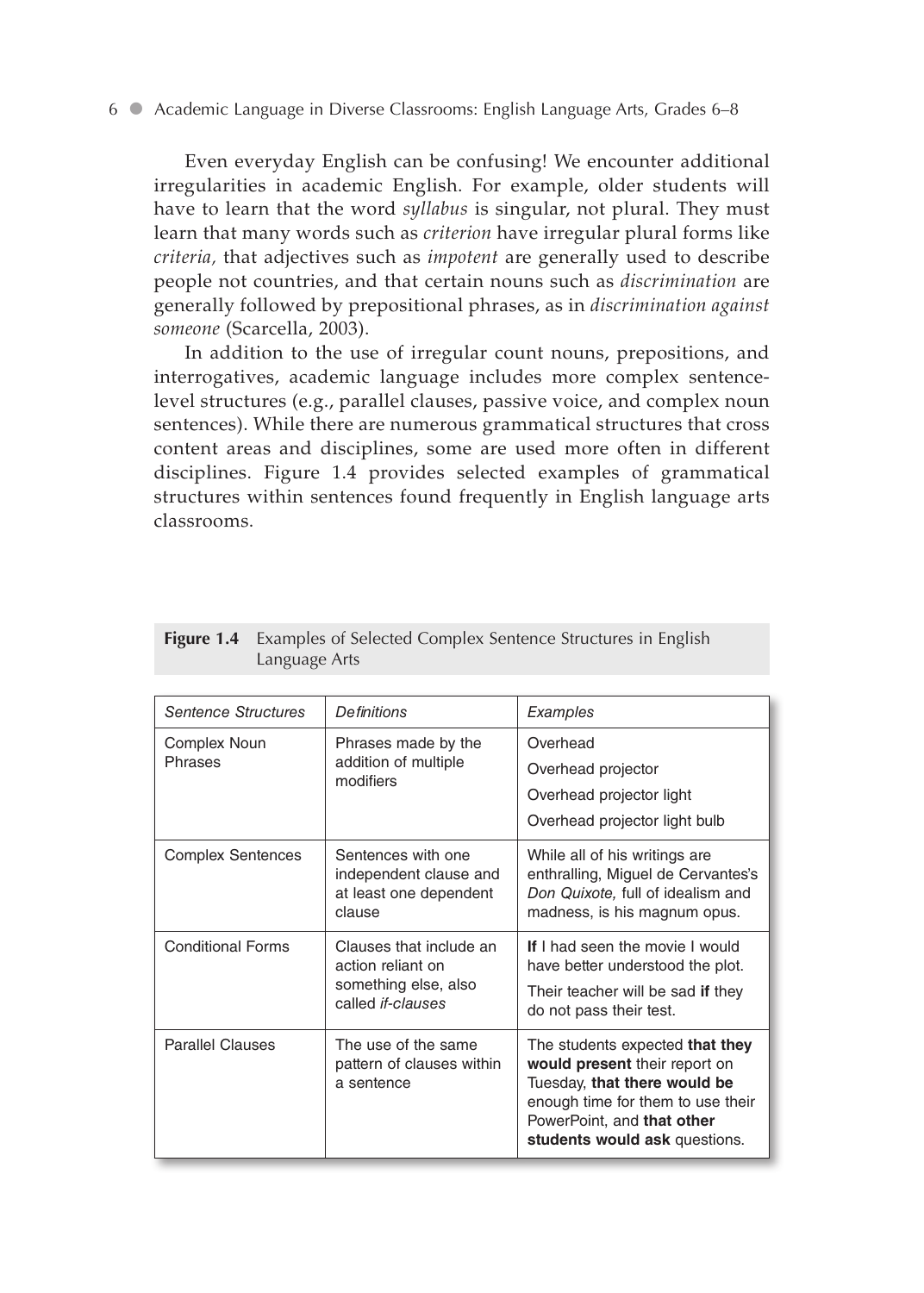| <b>Sentence Structures</b> | <b>Definitions</b>                                                                             | Examples                                                                                                 |
|----------------------------|------------------------------------------------------------------------------------------------|----------------------------------------------------------------------------------------------------------|
| Passive Voice              | Sentences where the<br>subject is acted upon,<br>receiving the action<br>expressed by the verb | The final exam was failed by<br>over three-fourths of the eighth<br>graders.                             |
| Syntactic Ambiguity        | Words, phrases, or<br>sentences that may be<br>reasonably interpreted in<br>more than one way  | She saw the president with<br>binoculars.<br>They were milking cows.<br>Bruno shot a soldier with a gun. |

#### *Word/Phrase Level*

Academic vocabulary refers to the words and phrases used in disciplinespecific language, both written and spoken. There are different kinds of academic words—content specific and general. For example, there are discipline-specific terms such as *hypotenuse* for mathematics and *seismograph* for geology. General academic words used across content areas include: *summarize, evaluation,* and *consequently.* Many of the more general academic terms have been identified from a corpus of academic texts. For example, Averil Coxhead (2000) developed an academic word list (AWL) to assist in "setting vocabulary goals for language courses, guiding learners in their independent study, and informing course and material designers in selecting texts and developing learning activities" (p. 214). Drawing on a corpus of 3.5 million words found in academic texts, the author constructed 570 word families that university students would most commonly encounter (e.g., *analyze* and related terms such as *analytic, analytical, analytically, analysis*). Despite the postsecondary nature of the list, many of the words identified resonate with the kind of sophisticated language use required by the CCSS in elementary and secondary classrooms.

Researcher Catherine Snow and colleagues (Snow, Griffin, & Burns, 2005) indicate that middle-class students with college-educated parents know about 12,000 words by the time they are in third grade and that college-bound seniors have working vocabularies of about 80,000 words. Clearly, there is a strong mandate to help students learn the vocabulary needed to understand different subjects. However, educators need to keep in mind that most vocabulary is best learned indirectly through meaningful experiences with oral and written language. A combination of direct and systematic efforts to teach students vocabulary coupled with opportunities for them to hear and use the terms for meaningful purposes renders the best results.

Similarly to other content areas, English language arts has its own set of general, specialized, and technical academic vocabulary, as illustrated in Figure 1.5.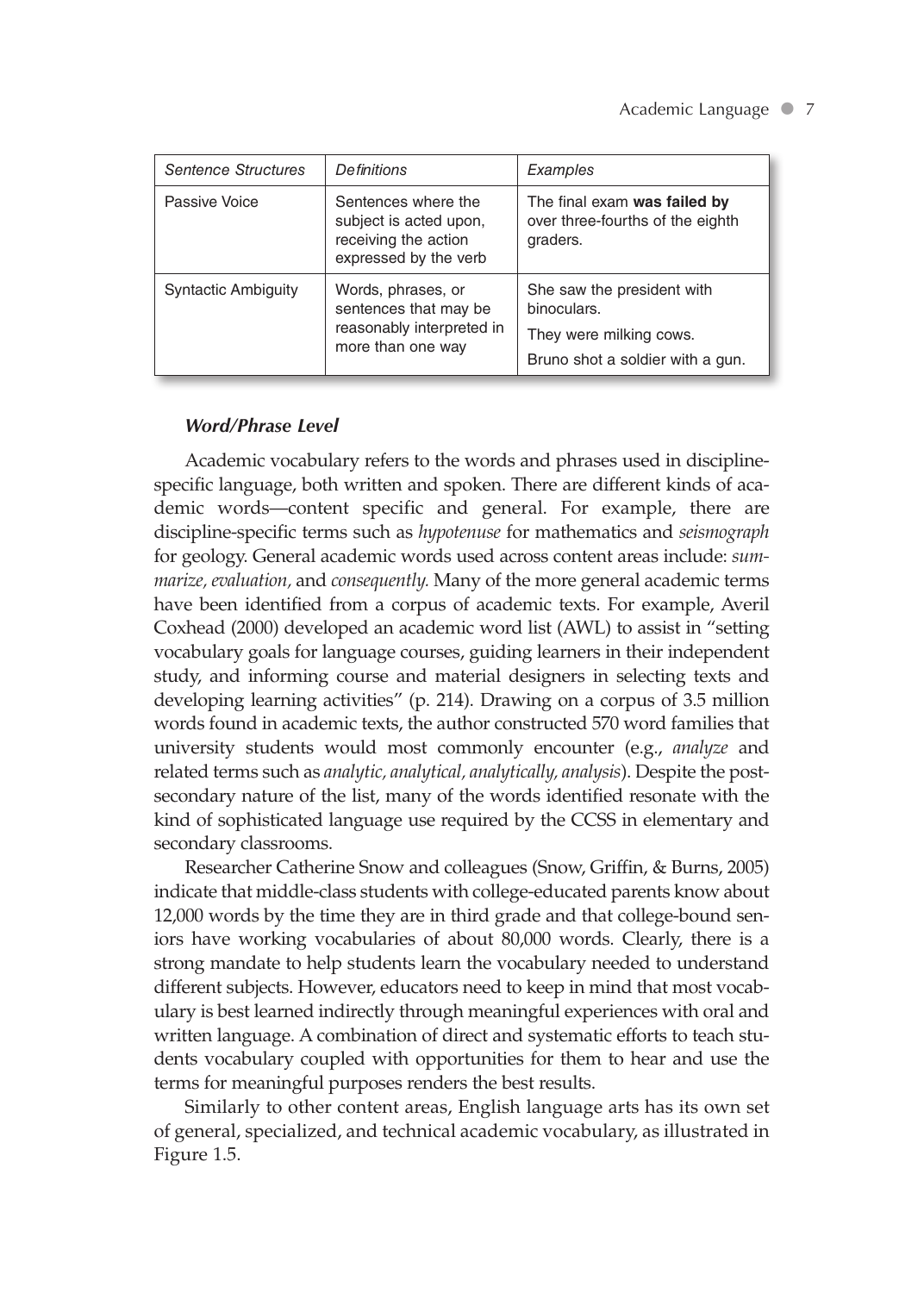| Vocabulary Type           | Description                                                                                                  | Examples                                                                      |
|---------------------------|--------------------------------------------------------------------------------------------------------------|-------------------------------------------------------------------------------|
| General Academic          | Words used across content<br>areas                                                                           | Analysis<br>Argument<br>Connotation<br><b>Edit</b><br>Narrative<br>Resolution |
| Specialized Academic      | Words associated with<br>English language arts                                                               | Adjective<br>Sonnet<br>Narrator<br>Plot<br>Figurative language                |
| <b>Technical Academic</b> | Words associated with a<br>specific English language<br>arts topic (e.g.,<br>Shakespeare's Julius<br>Caesar) | lambic pentameter<br>Denouement<br>Soothsayer<br>Ides<br>Awl                  |

| <b>Figure 1.5</b> Types of Academic Vocabulary Including a Description and |
|----------------------------------------------------------------------------|
| Examples for English Language Arts                                         |

The dimensions of academic language do not stand alone. Already mentioned is the presence of sociocultural contexts surrounding academic language use. We next consider the developmental facets of the construct.

### **THE DEVELOPMENTAL ASPECTS OF ACADEMIC LANGUAGE**

Academic language is developmental in nature, with increased complexity and sophistication in language use from grade to grade and specific linguistic details that can be the same or vary across content areas (Anstrom et al., 2010). Lev Vygotsky (1987) saw the fundamental difference between the language a child masters by age 6, and the many long and hard years of study needed to master academic language that students face in school, right up to and beyond college and career readiness. Those academic and professional uses of language do require conformity to elaborate, explicit, and often quite mysterious, sets of rules. But they are not linguistic rules *per se;* rather they are rules of the academic or professional games (Van Lier, 2012). If we want to participate in these games, we must follow the rules for academic language usage.

As we introduce in *Academic Language for Diverse Classrooms: Definitions and Contexts* (Gottlieb & Ernst-Slavit, 2014), the acquisition of academic language is developmental for all students, increasing vertically from grade to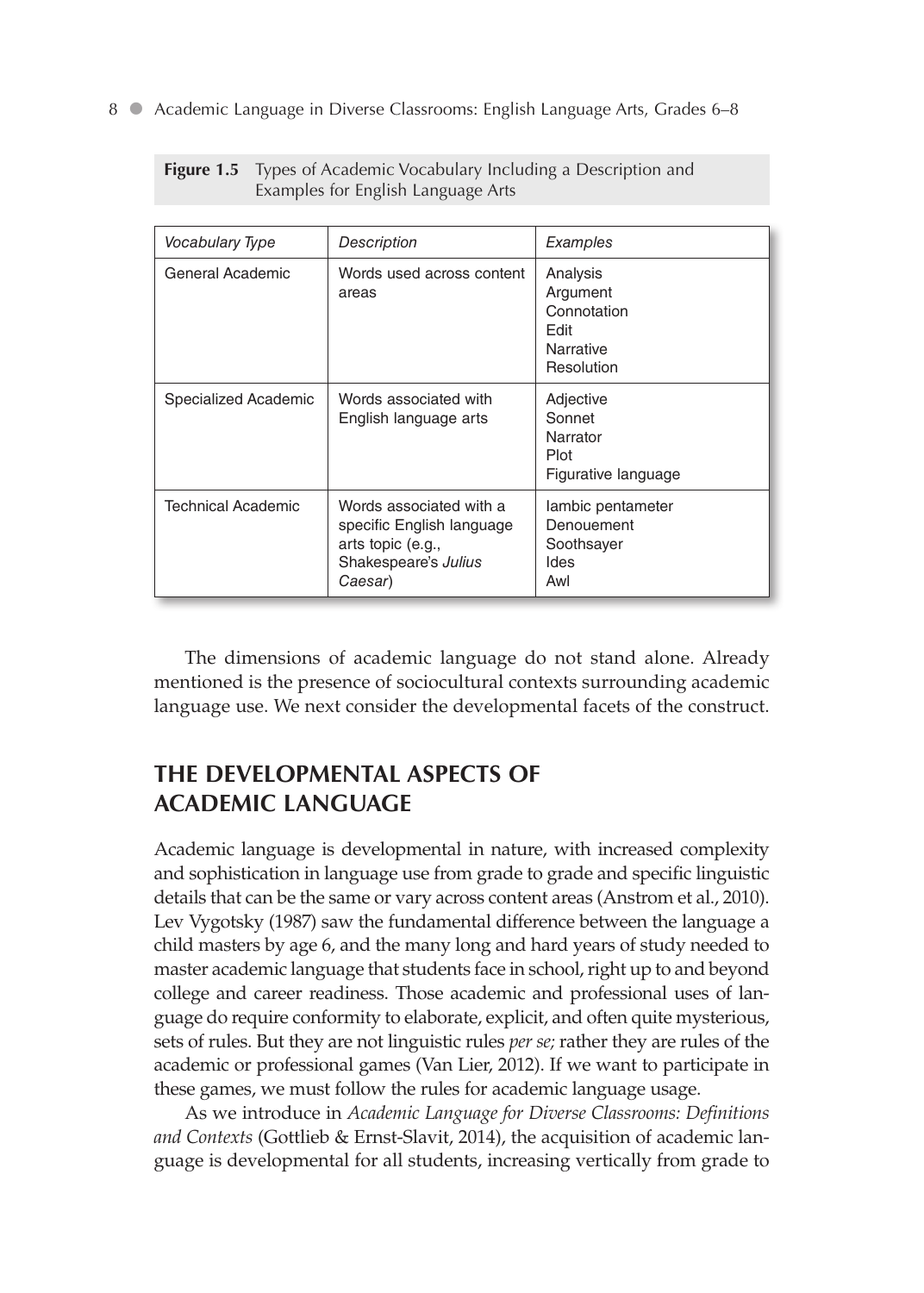grade, year to year. For ELLs, academic language has an additional developmental dimension, increasing horizontally from one language proficiency level to the next. Note in Figure 1.6 the display of Grades K through 12 on the vertical axis, and language proficiency of Level 1 (the lowest) through Level 6 (the highest) on the horizontal one. Now try to mentally draw the amount of academic language required of Bae, a second grader at language proficiency Level 3; now compare it with that of Cho Hee, a seventh grader at language proficiency Level 5. What conclusions can you draw?



**Figure 1.6** The Developmental Dimensions of Academic Language for ELLs

The mere growth of academic language associated with each grade level, and proficiency level for ELLs, is not enough to explain its complexity. Also to be taken into account is the building of different types of awareness associated with language use within classrooms.

### **AWARENESS OF ACADEMIC LANGUAGE AND ITS SOCIOCULTURAL CONTEXT**

Academic language is more involved than terms, conventions, and genres. In other words, the teaching and learning of academic language requires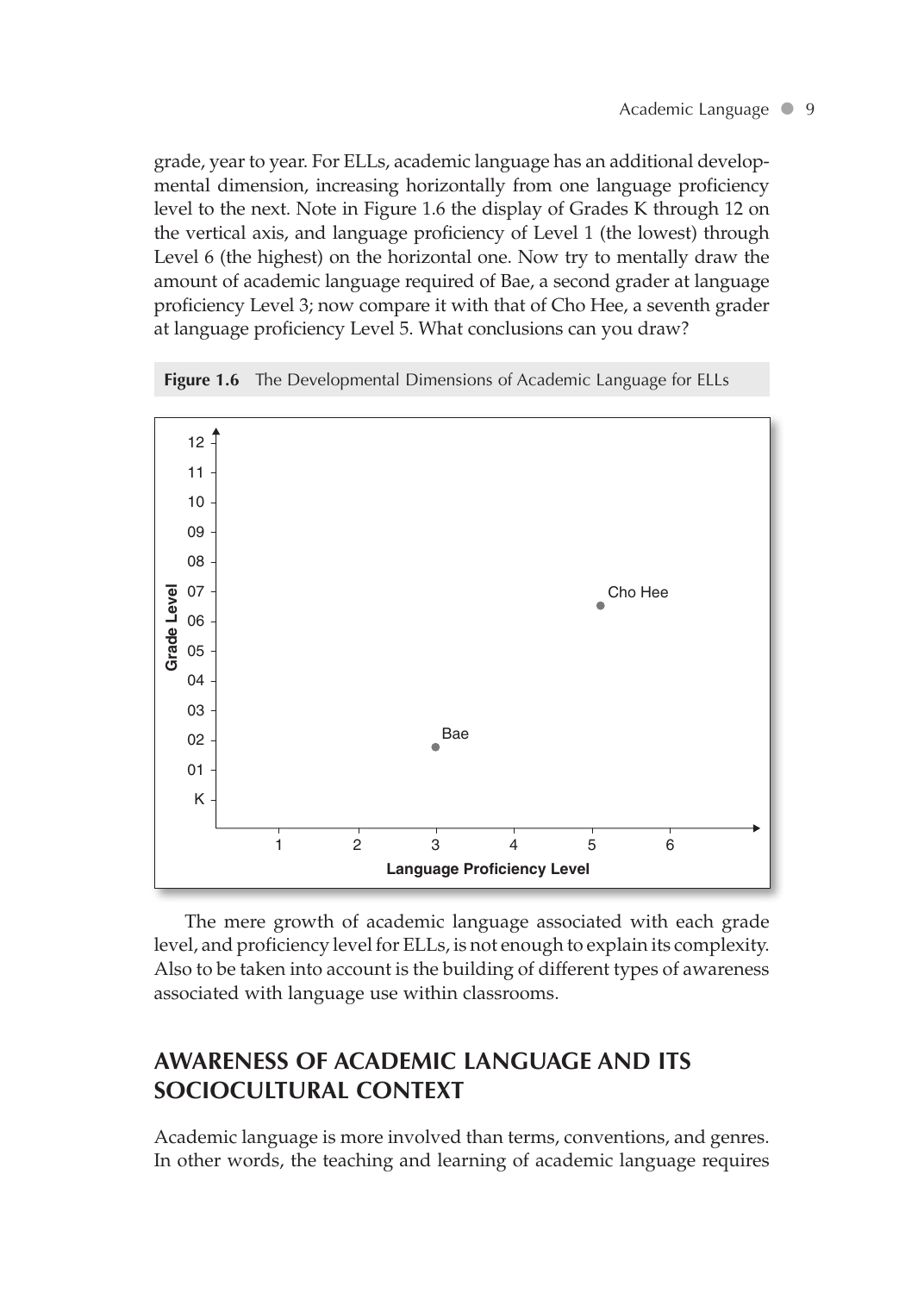more than learning about a variety of linguistic components. It encompasses knowledge about ways of being in the world, ways of thinking, interacting, speaking, and sometimes writing and reading, connected to particular identities and social roles (Gee, 1992). Put another way, language needs to be understood in relation to the speakers involved, the purpose of the communication, the audience, and the context.

This social-oriented view of teaching and learning is more inclusive for teachers and students, both of whom are active participants in the process. Ultimately student achievement, especially for ELLs, is influenced by the sociocultural frame in which learning occurs (Gibbons, 2002). Thus, language is one of the several resources students need and use to participate in thinking and learning. Students also draw on social cues (e.g., gestures) and material resources (e.g., artifacts) as well as the use of their home languages to access and construct meaning as they engage in learning in English.

To reiterate, language operates within a sociocultural context, not in isolation. In school, the classroom environment often serves as the sociocultural context for learning academic language. Although the distinct backgrounds, experiences, and views of the students need to be taken into consideration, the classroom becomes the mediator for accruing individual knowledge that leads to shared meaning. Thus, by listening to and coming to understand other perspectives, students form a community of learners with its own cultural practices and social norms. In this volume, we come to see distinct communities of practice within every classroom, each with established social and cultural ways of being (Lave & Wenger, 1991).

As these communities develop, teachers and students also grow more aware of the various processes involved in language learning. Besides sociocultural interactions that permeate the classroom, students are becoming more conscious of how they learn, and teachers are becoming more responsive in how they teach. Figure 1.7 offers teachers ideas about how to tap students' linguistic, cognitive, and sociocultural awareness within the classroom context.

By building their metalinguistic, sociocultural, and metacognitive awareness, students become more sensitized to how they learn. A key factor contributing to this awareness for ELLs is the students' home languages and cultures.

#### **The Value of Home Languages and Cultures in Building Academic Language**

For students learning English as an additional language, their home language is the language of their family, dreams, and hopes. It is also the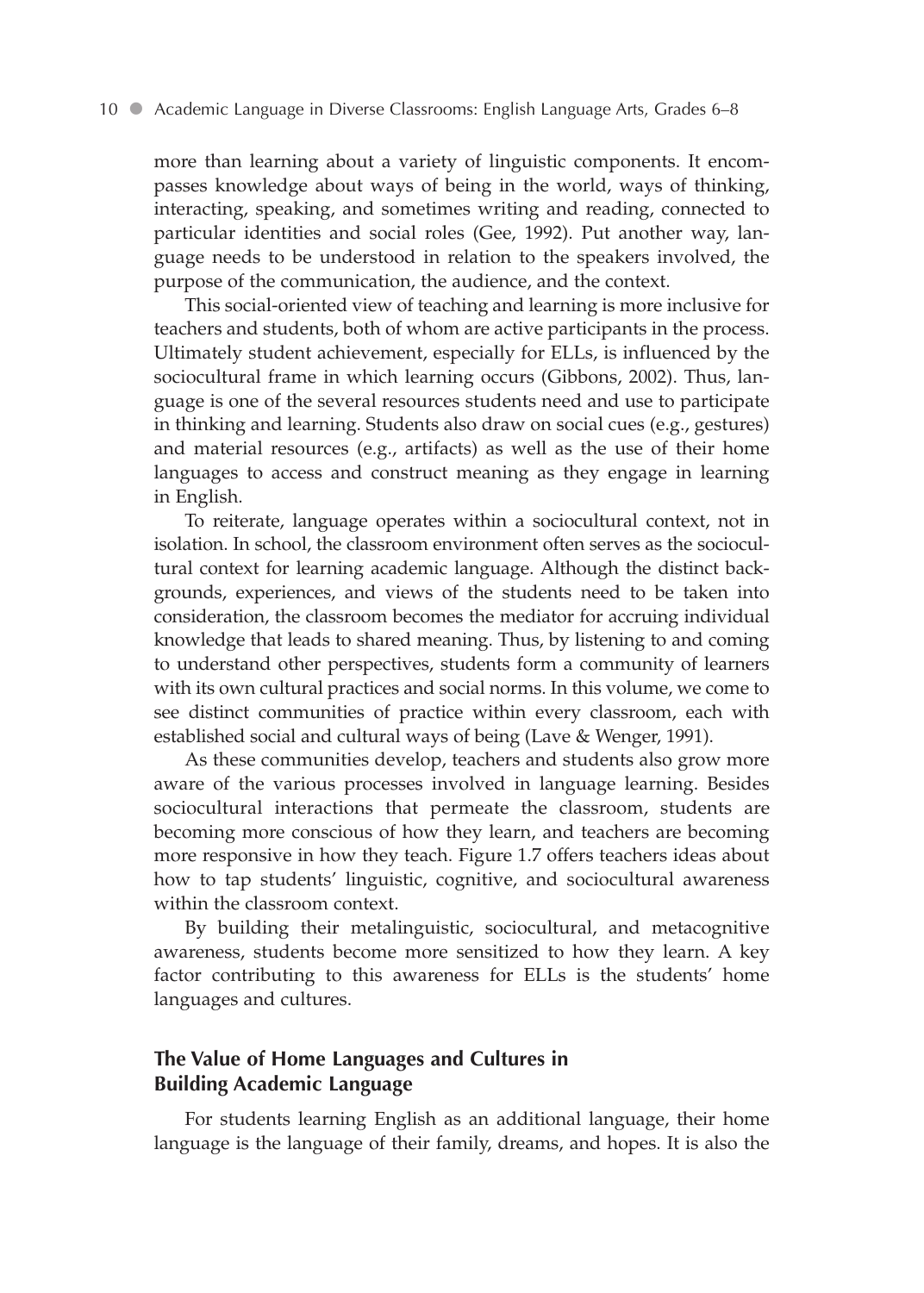| <b>Type of Awareness</b>        | <b>Classroom Examples</b>                                                                                                                                                                                                                      |
|---------------------------------|------------------------------------------------------------------------------------------------------------------------------------------------------------------------------------------------------------------------------------------------|
| <b>Metalinguistic Awareness</b> | Recognizing and identifying cognates in multiple<br>languages<br>Comparing the similarities among and differences<br>between forms and structures in multiple languages<br>Transferring information and literacy practices across<br>languages |
| <b>Sociocultural Awareness</b>  | Using languages, literacies, and cultures as resources<br>Considering and incorporating the students' cultural<br>norms and traditions<br>Being aware of situations or contexts for language<br>learning                                       |
| <b>Metacognitive Awareness</b>  | Reflecting on how students learn language<br>Talking and writing about language learning<br>Discussing with learners about how they do things in<br>the classroom, such as their use of comprehension<br>strategies                            |

Figure 1.7 Building Awareness of Academic Language in the Classroom

language that many ELLs have used since they were born—the language they use to make significant relationships and to construct meaning about the world. The home language ties to the students' cultures, traditions, and ways of learning and being. While educators and schools might be eager to help ELLs learn English so they may benefit from the academic and social opportunities offered by their schools, we must not forget the value in keeping and, to the extent feasible, further developing the home language.

Many ELLs' strengths and resources can be tapped to enhance their educational experiences and those of others in their classrooms, schools, and communities. Educators must take into account that many students already speak a language well and might be learning English simultaneously or sequentially, as a second, third, or fourth language. This knowledge and expertise in other languages can boost their acquisition of language and literacy in English. In addition, the concepts and skills learned in one language can readily transfer to the second or third language. For example, if Montserrat learns how to count in Catalan, from then on, she will know the concept of counting, regardless of the language in which she learned it. Likewise, once Igor knows how to read in Russian using the Cyrillic alphabet, he will know the process of making meaning from print. In other words, children who are literate in one language already know that print carries meaning, that the stream of print is broken into segments such as words or characters, and that there are some rules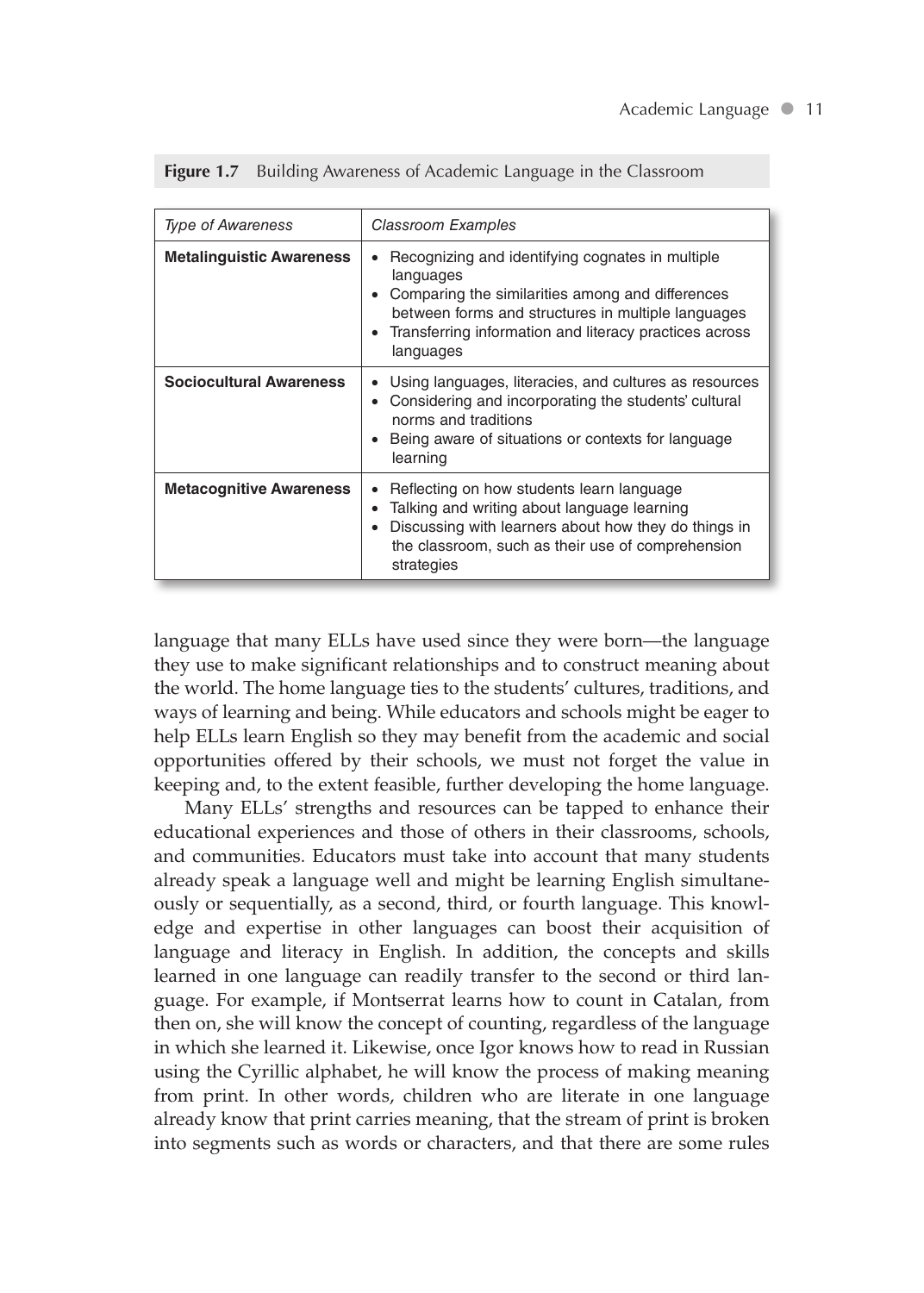as to how print is laid out on the page (Ernst-Slavit & Mulhern, 2003). Many concepts and comprehension strategies transfer from one language to the other, such as scanning, reading for meaning, skipping unknown words, recognizing textual structure, using previous background knowledge, tolerating ambiguity, and skimming, among others. When educators view home languages and cultures as assets, they can build on the knowledge students have about the world and about how language works.

In addition to the general understanding ELLs have regarding how to use language, students might know more English than we realize. In this book series there are several examples of how teachers, knowledgeable in the home language of their students, use *cognates*—words in one language that correspond in both meaning and form to words in other language—to enhance language development. While there are only a few cognates between English and Chinese, there are a high percentage of cognates between English and the Romance languages (French, Italian, Portuguese, Romanian, Spanish), German, and other languages. Scientific language, with its origin in Latin and Greek, has high percentages of cognates between English and Spanish.

There is a profound relationship among language, culture, identity, and cognition (Ernst-Slavit & Mason, 2011; Gibbons, 2009). All teachers, regardless of the type of instructional program or resources available, can affirm and support the continued development of students' home languages and cultures. Even where instruction in the students' home language is not feasible or having teachers who speak the language(s) of their students is not a reality, educators can communicate to students and parents the value of other languages and cultures in a variety of ways (Cummins, 1986). Extensive research has shown a positive association between bilingualism and students' linguistic, cognitive, and academic growth in both languages (e.g., Genesee, Lindholm-Leary, Saunders, & Christian, 2006; Goldenberg & Coleman, 2010).

In this book series, each chapter builds on the linguistic and cultural resources of the students and includes activities that foster home–school connections. There is thus evidence of how students can engage at a deeper level of learning when they integrate their home language or make cultural connections with different learning styles, ways of being, and perceptions of the world. Figure 1.8 presents a list of selected instructional practices for affirming and using the students' home languages during English language arts instruction.

Another way of promoting language development is to strengthen connections between oral language and literacy.

#### **Connecting Oral Language to Literacy Development**

Oral language is a bridge to literacy, whether in the students' home languages or English. According to the Center for Research on Education,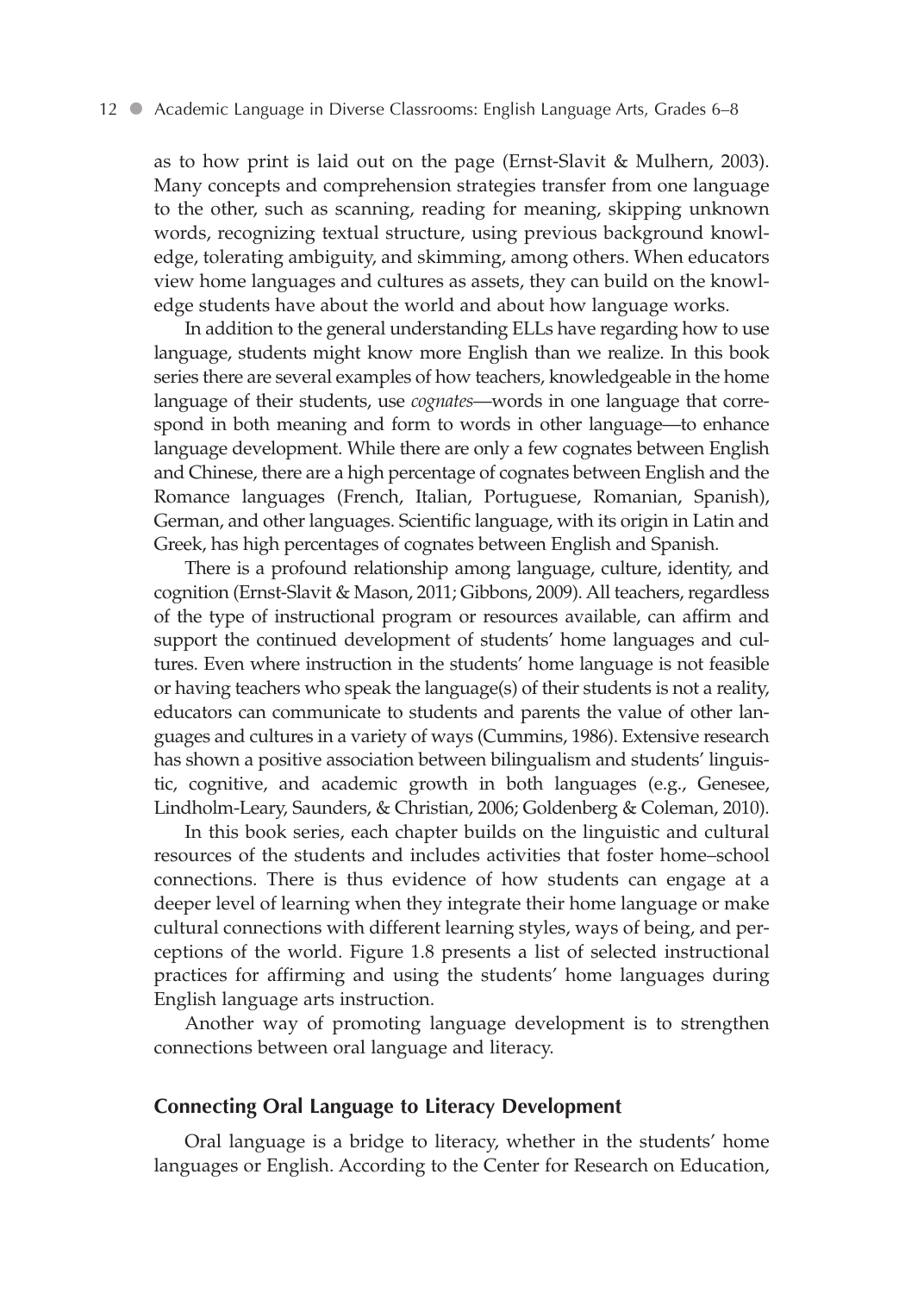| Practice                                            | Purposes                                                       |  |
|-----------------------------------------------------|----------------------------------------------------------------|--|
| Bilingual Books in Classroom<br>or School Libraries | Increase awareness of the diversity of languages and<br>texts. |  |
|                                                     | Foster literacy and biliteracy development.                    |  |
| <b>Bilingual Buddies</b>                            | Lower the anxiety of learning in a second language.            |  |
|                                                     | Encourage friendship and collaboration.                        |  |
| <b>Community Resources</b>                          | Strengthen the community-school connection.                    |  |
|                                                     | Bring cultural richness into schools and classrooms.           |  |
| Internet Resources in                               | Investigate content and concepts.                              |  |
| Different Languages                                 | Broaden learning to include a global perspective.              |  |
| Development of Home                                 | Enhance options and opportunities for ELLs.                    |  |
| Language at Home                                    | Reinforce the home-school connection.                          |  |
| <b>Primary Language Clusters</b>                    | Deepen understanding of content.                               |  |
|                                                     | Clarify instructions and assignments.                          |  |
| Word/Phrase/Sentence Walls                          | Support integration of content and language learning.          |  |
| in Different Languages                              | Bridge home languages to English language<br>development.      |  |

|  | Figure 1.8 Building Awareness of Academic Language in the Classroom |  |  |  |
|--|---------------------------------------------------------------------|--|--|--|
|--|---------------------------------------------------------------------|--|--|--|

Diversity and Excellence (CREDE) and the National Literacy Panel reports, oral proficiency in English contributes to English literacy development (Goldenberg & Coleman, 2010). In addition, research has substantiated that students who are proficient in both their home language and English tend to outperform their monolingual peers. For Hawaiian students in the Kamehameha Project, oral language development through "talk story" practices, a culturally responsive teaching strategy, improved their literacy when this strategy was integrated into reading instruction (Au, 1998).

What do these findings mean to teachers? It is quite clear that teachers must intentionally build in instructional time for pair and small group work so that students can collaborate, interact with each other, and engage in academic conversations in English and their home languages. This thinking is in concert with the speaking and listening standards of the CCSS for English Language Arts; here students are expected to "participate in collaborative conversations with diverse partners about (grade-level) topics and texts with peers and adults in small and larger groups" (Council of Chief State School Officers [CCSSO], 2010, p. 23).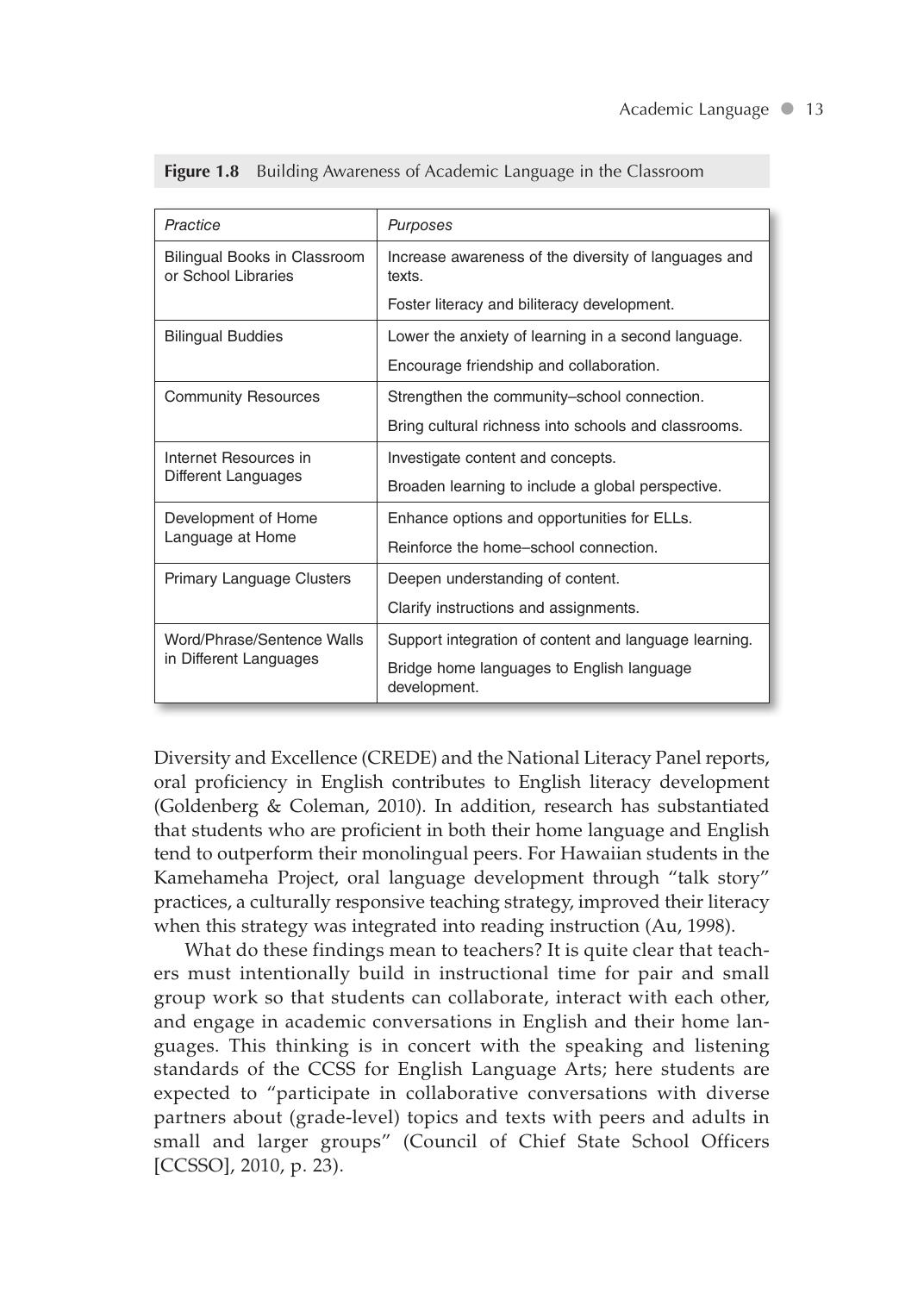Speaking, and in particular, lively content area discussions, provide a solid foundation for literacy in classrooms. Academic conversations not only fortify oral language and communication skills, but these language exchanges tend to build vocabulary, academic language, and literacy, all the while fostering critical thinking and content understanding (Zwiers & Crawford, 2011). As reading expository text tends to be more challenging for ELLs than reading narrative text (Vásquez, Hansen, & Smith, 2010), it is important that students discuss their work with each other to clarify, reinforce, and expand their comprehension of text.

Targeted oral language can provide scaffolds for students to enter into academic reading more successfully. Read-alouds, for example, can help build background knowledge about the discourse, spur student interest in the topic, and assist students in acquiring academic language. Additionally, this strategy helps students (1) develop academic listening comprehension, (2) have multiple exposures to academic words and expressions, (3) cope with complex grammatical constructions within natural contexts, and (4) more readily tackle grade-level text and concepts (Zwiers, 2008). While focused oral language enhances students' literacy development, there are many areas that challenge language learning, especially when that language is English.

#### **Challenges of English Language Arts for English Language Learners**

In guiding the learning experiences of ELLs in school, one principle for educators to remember is that language use needs to be contextually appropriate and to ensure this, students need to become competent navigators of a variety of registers (Walqui & Heritage, 2012). Juxtaposed to this principle is the reality, however, that certain aspects of the linguistic code are of particular concern when teaching ELLs.

Scarcella (2003) identified ten grammatical structures that form the basis of sentence-level meaning. These include subject-verb agreement, verb tenses, verb phrases, and plurals, among several others. Although these forms constitute the mainstay of English syntax, there may be a need to focus on these areas with ELLs within content lessons. Of course, teaching grammatical structures needs to be done in context; teaching them in isolation can be counterproductive as students need to see a reason for communicating. Figure 1.9 lists these ten grammatical patterns with examples of their use within sentences.

There is often some confusion over the differences between English language arts standards, including the Common Core State Standards, and English language proficiency (ELP)/English language development (ELD)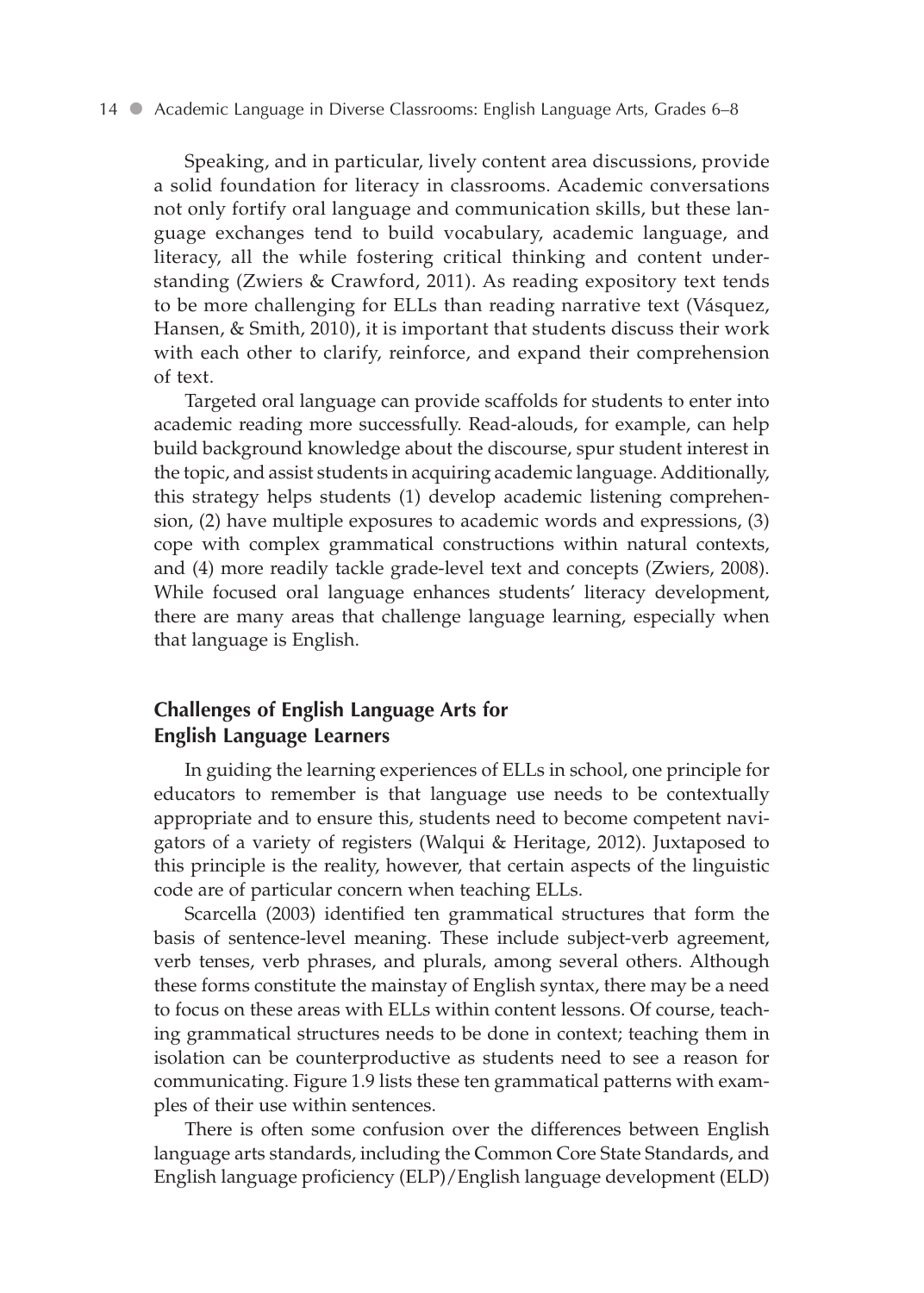|  | Grammatical Features at the Sentence Level                                                                                                                            | <b>Example of Use</b>                       |  |  |
|--|-----------------------------------------------------------------------------------------------------------------------------------------------------------------------|---------------------------------------------|--|--|
|  | 1. Sentence Structure                                                                                                                                                 | My friend came with<br>me.                  |  |  |
|  | All sentences have at least a subject and a verb.                                                                                                                     |                                             |  |  |
|  | 2. Subject-Verb Agreement                                                                                                                                             | My friend plays with                        |  |  |
|  | Subjects must agree with verbs in number (the s rule).                                                                                                                | me.                                         |  |  |
|  | 3. Verb Tense                                                                                                                                                         | Yesterday Mr. Moreno<br>gave me an extra    |  |  |
|  | The present tense is used to refer to events that happen<br>now and to indicate general truth. The past tense is<br>used to refer to events that happened before now. | period to finish my<br>report.              |  |  |
|  | 4. Verb Phrases                                                                                                                                                       | The teachers decided<br>to cancel the test. |  |  |
|  | Some verbs are followed by $to +$ base verb. Other verbs<br>are followed by a verb ending in -ing.                                                                    |                                             |  |  |
|  | 5. Plurals                                                                                                                                                            | My friend has two<br>bikes.                 |  |  |
|  | A plural count noun (e.g., dog, plant) ends in an s.                                                                                                                  |                                             |  |  |
|  | 6. Auxiliaries                                                                                                                                                        | Ahmid did not play<br>soccer on Saturday.   |  |  |
|  | Negative sentences are formed by placing $do/did + not$<br>in front of a base verb.                                                                                   |                                             |  |  |
|  | 7. Articles                                                                                                                                                           | An apple has many                           |  |  |
|  | Definite articles generally precede specific nouns that<br>are modified by adjectives.                                                                                | seeds.                                      |  |  |
|  | 8. Word Forms                                                                                                                                                         | She (Mary) looked                           |  |  |
|  | The correct part of speech should be used-nouns for<br>nouns, verbs for verbs.                                                                                        | dreamy today.                               |  |  |
|  | 9. Fixed Expressions and Idioms                                                                                                                                       | The assignment<br>should be a piece of      |  |  |
|  | Idioms and fixed expressions cannot be changed in any<br>way. They are treated as a whole.                                                                            | cake.                                       |  |  |
|  | 10. Word Choice                                                                                                                                                       | Dear Dr. Wenger:<br>Sincerely,              |  |  |
|  | Formal and informal words should be used in formal<br>and informal settings or contexts, respectively.                                                                | Hi Kerri, See ya,                           |  |  |

#### **Figure 1.9** Grammatical Features at the Sentence Level and Examples of Their Use

*Source:* Adapted from Scarcella, 2003.

standards. The next section attempts to clarify this source of misunderstanding by presenting the respective features of content and language standards and explaining why both are necessary for instructing and assessing ELLs.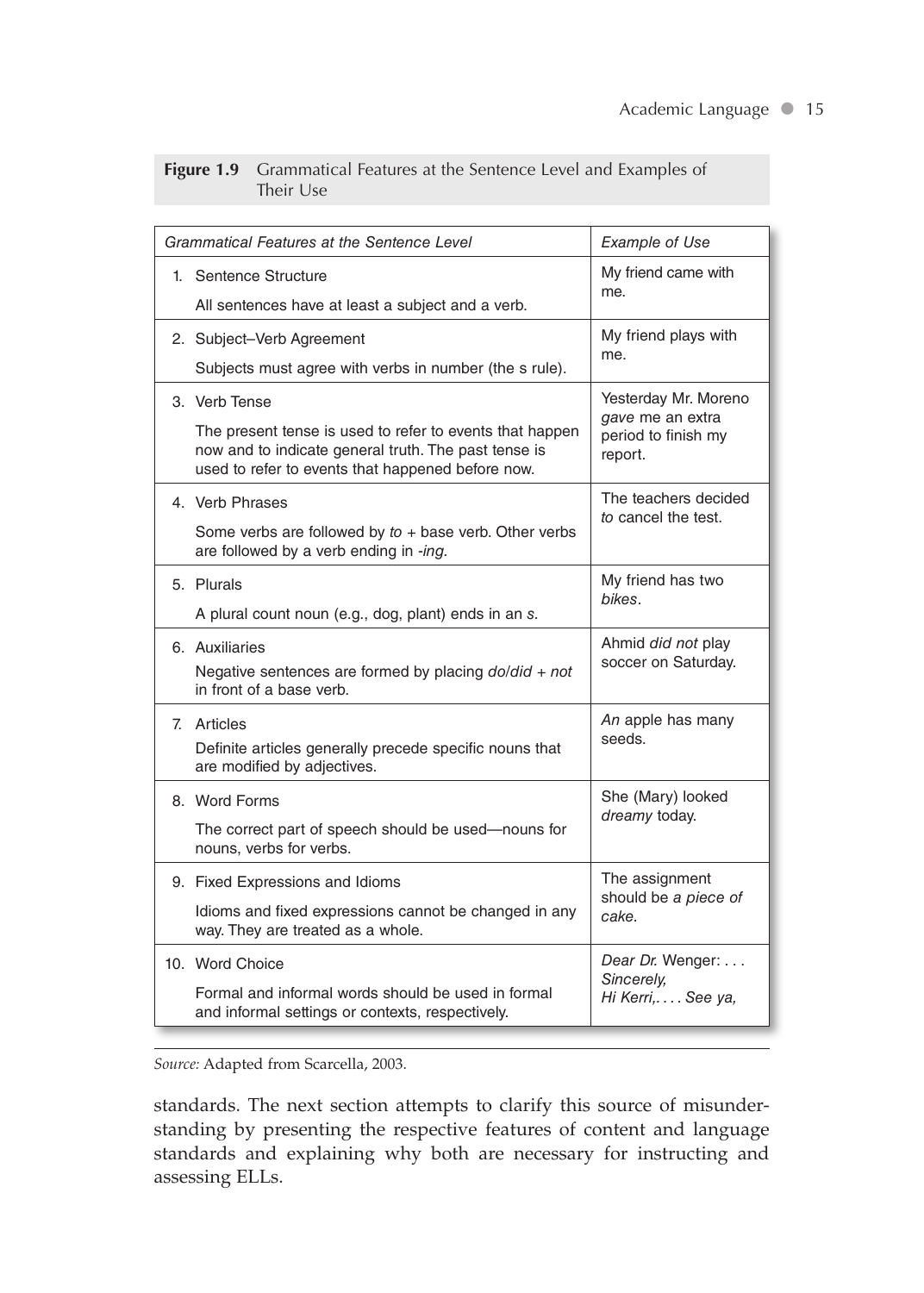### **DISTINCTIONS BETWEEN ENGLISH LANGUAGE ARTS STANDARDS AND LANGUAGE PROFICIENCY/ DEVELOPMENT STANDARDS**

Student standards are a common metric that describes expectations for student performance, serves as a plan for student learning, and grounds curriculum, instruction, and assessment (Gottlieb, 2012b). States must rely on content standards for all their students; in addition, they must adopt English language proficiency/development standards for their ELLs. Together, these standards provide a full complement of grade-level content and language outcomes.

In classrooms with ELLs, English language proficiency/development standards cannot stand alone, but in fact, must be connected to content standards including the CCSS and the NGSS. The close association among these sets of standards allows teachers to envision academic language through a dual lens: content through language as well as language through content. Content standards used alongside language standards enable teachers and school leaders to set realistic expectations for learning in relation to the students' levels of language proficiency (Gottlieb, 2012a). With that in mind, Figure 1.10 shows the complementary nature of content and language standards.

| Content Standards, Including the<br>Common Core State Standards and the<br><b>Next Generation Science Standards</b> | Language Proficiency/Development<br><b>Standards</b>                                                                     |
|---------------------------------------------------------------------------------------------------------------------|--------------------------------------------------------------------------------------------------------------------------|
| Specify content knowledge and skills<br>(minimally English language arts and<br>mathematics) at each grade level.   | Specify the language of the content areas<br>(minimally English language arts and<br>mathematics) at each grade level.   |
| Reflect educational theory that<br>exemplifies college and career readiness.                                        | Reflect linguistic and educational theory<br>with the goal of college and career<br>readiness.                           |
| Function independently.                                                                                             | Correspond with academic content<br>standards.                                                                           |
| Target the core content areas—language<br>arts, mathematics, science (and social<br>studies).                       | Target the four language domains-<br>listening, speaking, reading, and writing<br>with connections to the content areas. |
| Identify the benchmarks in acquiring<br>content.                                                                    | Identify the developmental progressions<br>in acquiring language.                                                        |
| Have a single set of outcomes.                                                                                      | Have a set of expectations that represent<br>a continuum of language proficiency<br>levels.                              |

**Figure 1.10** Comparing the Features of Content Standards and Language Proficiency/Development Standards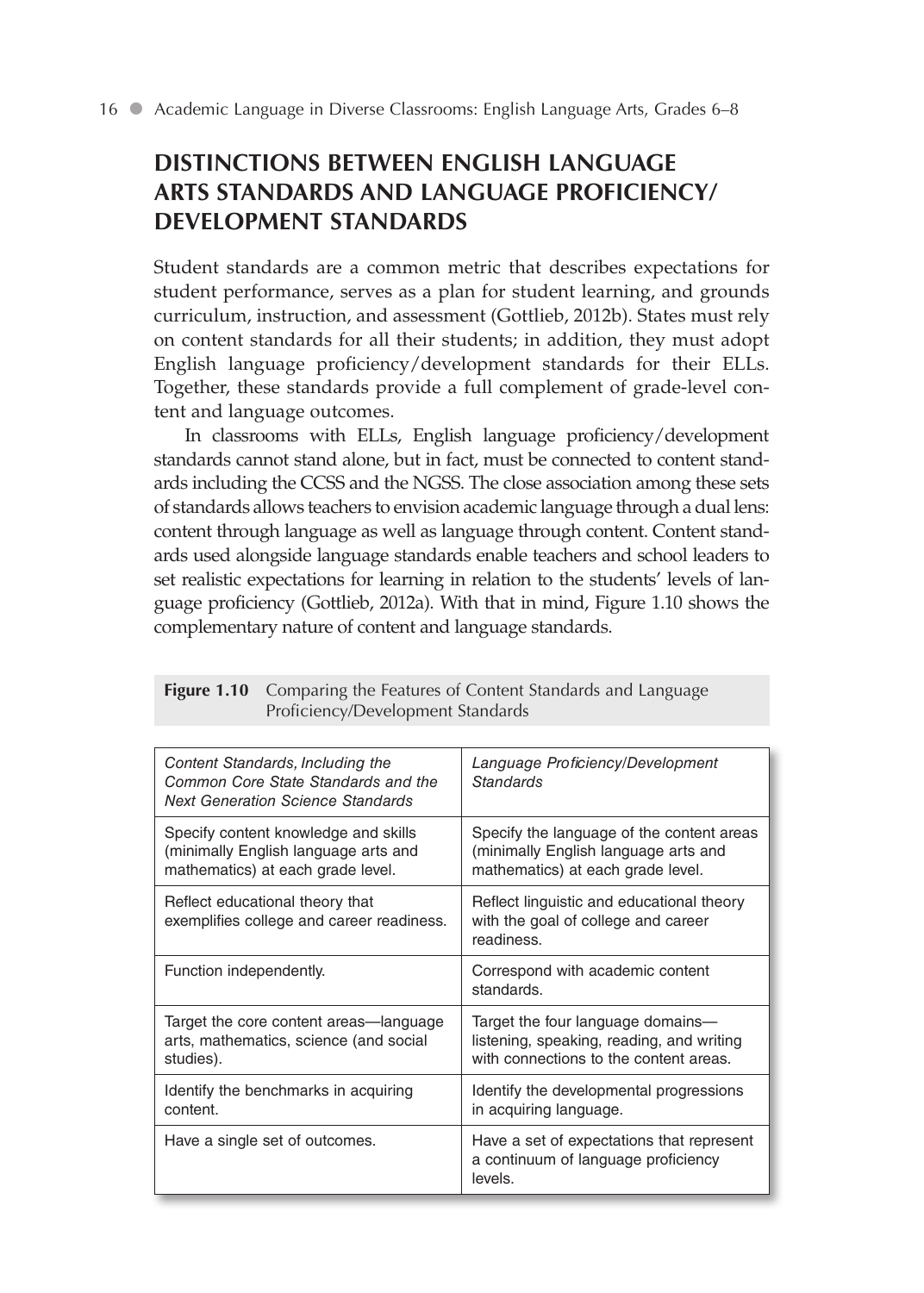| Content Standards, Including the<br>Common Core State Standards and the<br><b>Next Generation Science Standards</b> | Language Proficiency/Development<br><b>Standards</b>                                                         |
|---------------------------------------------------------------------------------------------------------------------|--------------------------------------------------------------------------------------------------------------|
| Have no systematic support.                                                                                         | Often have built-in sensory, graphic, and/<br>or interactive supports.                                       |
| Scaffold vertically across grades.                                                                                  | Scaffold vertically across grades and<br>horizontally across language proficiency<br>levels.                 |
| Are fixed and unalterable.                                                                                          | May be represented by flexible<br>components that can be transformed to<br>meet student and classroom needs. |
| Anchor testing of academic achievement.                                                                             | Anchor language proficiency assessment.                                                                      |

There is a contrast between the constructs of academic achievement and language proficiency and their respective content and language standards. However, when examining *content of* English language arts in relation to the *language of* English language arts, there is some degree of blurring. First, all six-year-olds, for example, are in the process of developing literacy, whether in one or multiple languages. Second, both sets of standards highlight academic language, focus on language domains or modalities—listening, speaking, reading and writing—and represent multiple literacies reflective of reading across the content areas. Overall, what teachers must remember in comparing the two sets of standards is that *content standards* name the concepts and skills of a discipline while *language standards* emphasize the language necessary to access and achieve those conceptual understandings.

Integrating content and language standards into curriculum planning is one way to build collaboration among teachers. The upcoming chapters illustrate the use of a Curricular Framework for planning, implementing, and reflecting on instruction within a unit of learning designed for a heterogeneous mix of classrooms. We introduce it here.

### **A CURRICULAR FRAMEWORK FOR INTEGRATING CONTENT AND ACADEMIC LANGUAGE**

Academic language paves the way to academic success, but what does that pathway look like? While there are many ideas about how to incorporate academic language into the school day, we have chosen to integrate language and content in exemplar units of study. Each unit corresponds to a chapter in this volume and represents a connected series of standards-referenced lessons in language arts, oftentimes coupled with science or social studies, and surrounding a topic or theme being taught at a specific grade level.

The Curricular Framework, shown in Figure 1.11, forms the organizing structure for the subsequent chapters in this book; a blank template is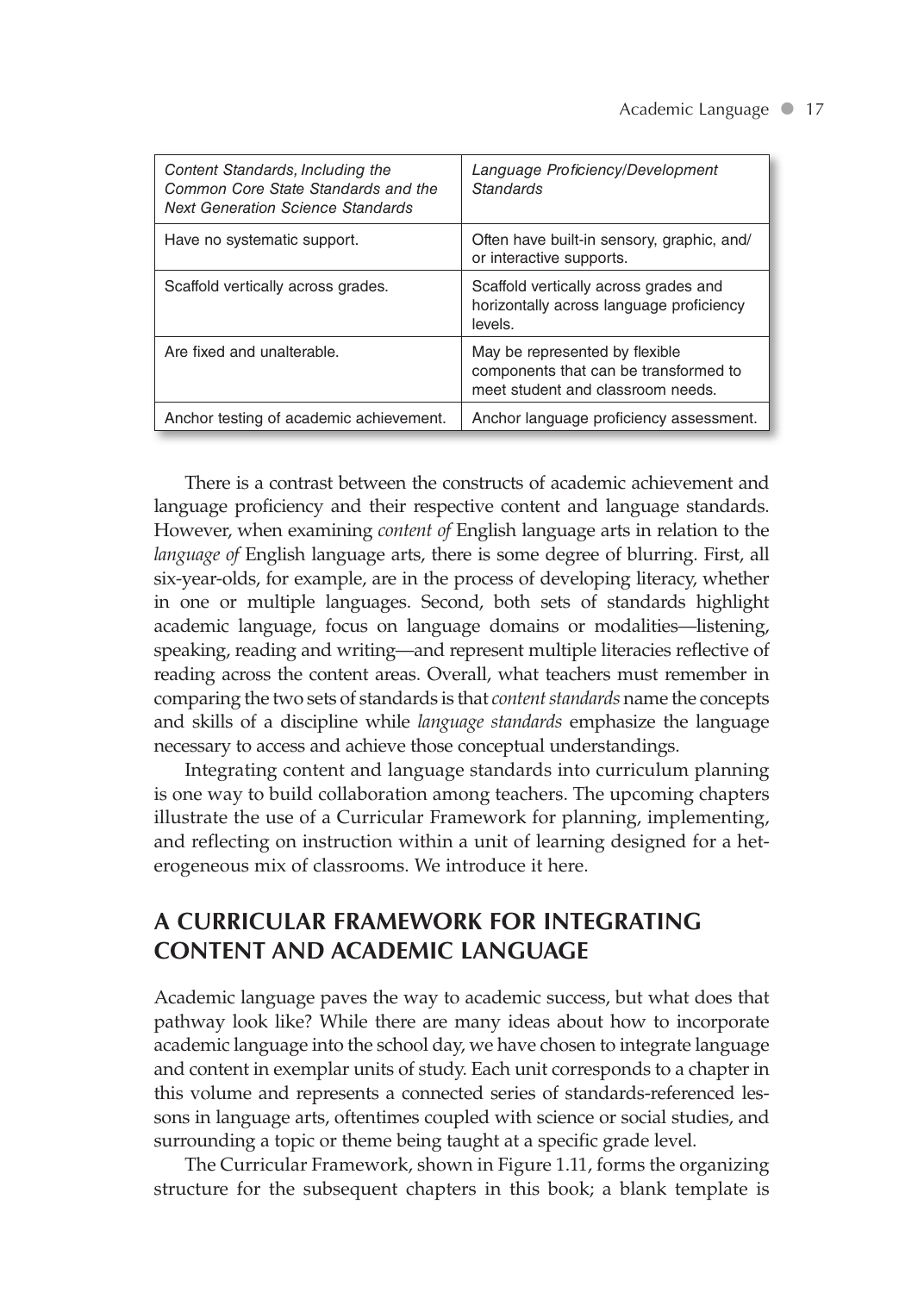available in Appendix A for your use. We realize that there are many ways of designing curriculum and honor whatever is currently in use in your school or district; therefore, consider how the components of this Framework might be flexible and adaptable to your setting.

In this Framework, we highlight the role of language in learning. As each chapter unfolds, you see how academic language is part of content learning and how content provides the context for language learning. It is the academic language woven throughout the Framework that provides its cohesion and gives teachers a focus for instruction and assessment.

The curricular units have been crafted for all students; however, we pay special attention to linguistically and culturally diverse students whose interplay of languages and cultures greatly contributes to the classroom and school climates. In fact, examples of the use of home languages and English are interwoven as classroom resources and as instructional strategies. When we envision grade-level academic language, we are sensitive to where students begin their educational journey, which languages they use along the way, and where they need to go. We set clear targets, invite students to help define and refine the criteria for success, and together reflect and decide next steps.

Many stakeholders—family members, students, paraprofessionals, teachers, school leaders, administrators, and school boards—work to attain educational excellence for their students, schools, and communities. With this series, we recognize the diversity of classrooms throughout the country and how to bring academic language into everyday conversations for all educators and students to partake of and enjoy.

In the pages that follow, we describe each component of the Framework. These descriptions are followed by a set of questions to guide professional learning communities, grade-level teams, or collaborating teacher pairs in thinking about how to apply the Framework to their own settings. We invite you to share, select, and use the questions as a starting point for designing a linguistically and culturally responsive curriculum.

The **Students** are the starting point and central focus for curricular planning and educational decision making. In any school, students are an eclectic mix of personalities with unique upbringings who come with varied perspectives on learning. The interaction of students among themselves and their teachers forms the vitality of a classroom. In today's diverse classrooms, more and more students represent the myriad of languages and cultures reflective of our global society. Getting to know the whole child—students' linguistic and cultural vantage points as well as their educational and personal histories—should help educators ascertain the students' familiarity with grade-level academic language that, in turn, will help inform how to construct and enact curriculum.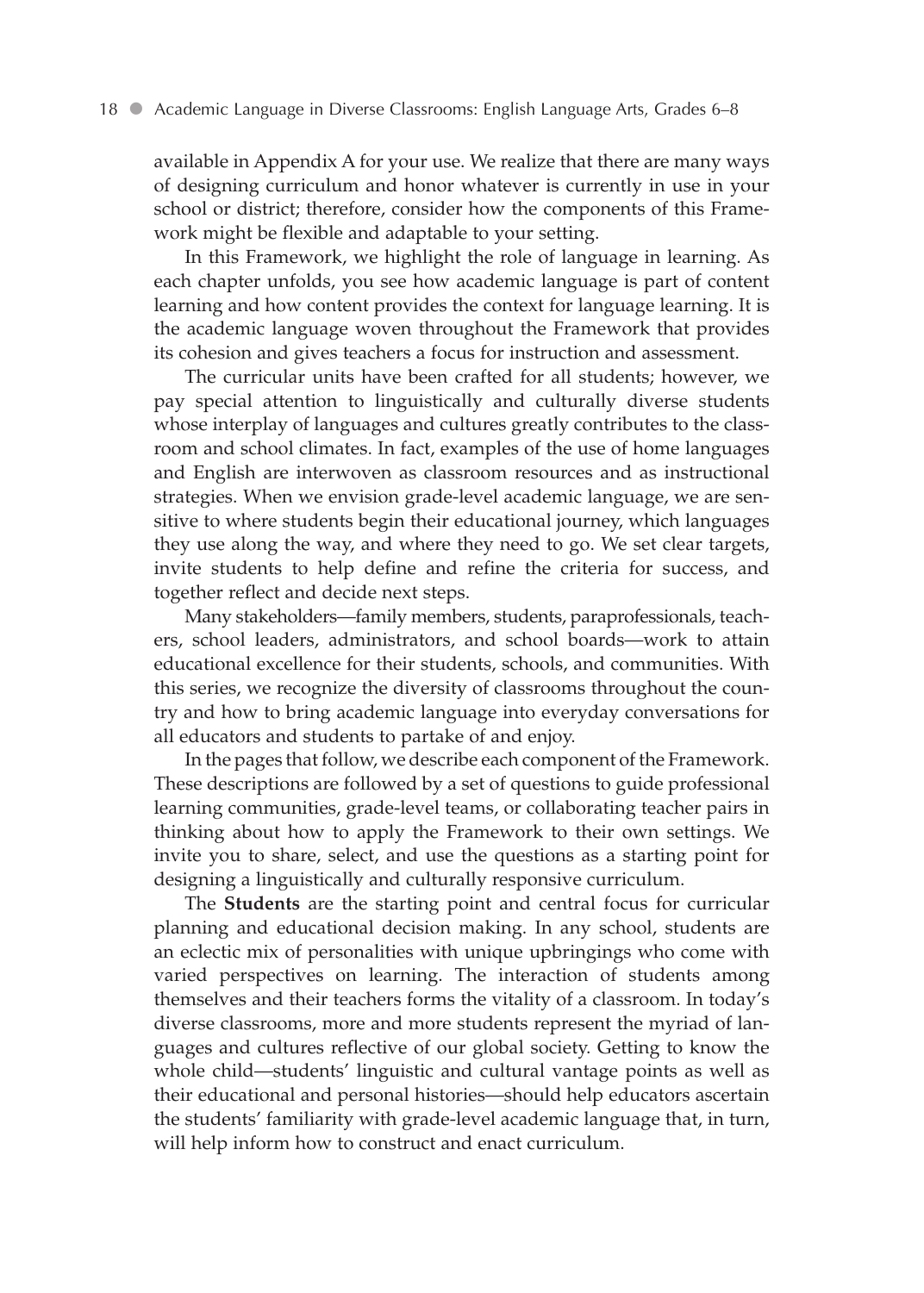

**Figure 1.11** A Curricular Framework Highlighting Academic Language

*Source*: Gottlieb and Ernst-Slavit (2013).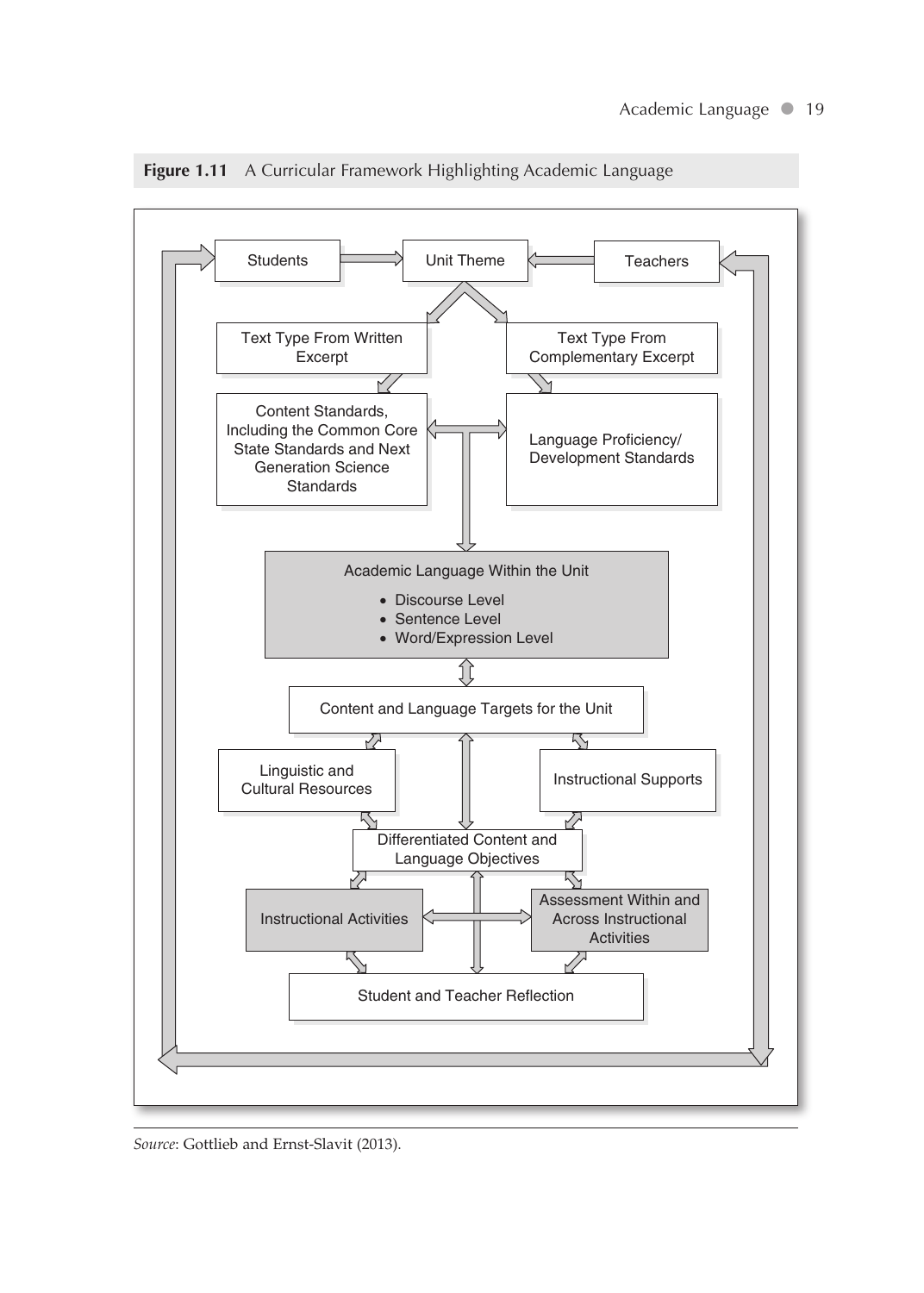#### **Linguistic and Cultural Backgrounds**

- Which languages and cultures do the students represent?
- Which generations of families are living in the household?
- What are the students' or families' countries/regions of origin?

#### **Other Characteristics**

- What are the students' personality traits—for example, are they reticent to participate or linguistic risk-takers?
- To what extent are the students motivated to learn and are persistent in learning?
- What family circumstances might facilitate or impede student learning?

#### **Educational Experiences**

- Have the students attended preschool?
- Have the students had continuity in schooling from grade to grade?
- What has been the students' school attendance from year to year?
- If the students are ELLs, have they had continuous language support services from year to year? And if so, what kind and how much?

#### **Performance in School**

- What is the academic achievement of students in the core content areas?
- What is the oral language proficiency of students in their home language and English?
- What are the levels of literacy of students in their home language and English?
- In which areas, outside core content, do the students have strengths?

**Teachers** are educational professionals dedicated to continuous improvement of their craft throughout the teaching and learning cycle. The teacher leaders in the chapters that follow embed academic language within curriculum design and often work collaboratively to reinforce and extend learning to their students. Teachers' specific training, content and language expertise, classroom style, and interactions with students all contribute to their effectiveness in working in diverse classrooms.

### **Qualifications**

- In what areas do teachers hold certificates?
- Do teachers have any additional endorsements?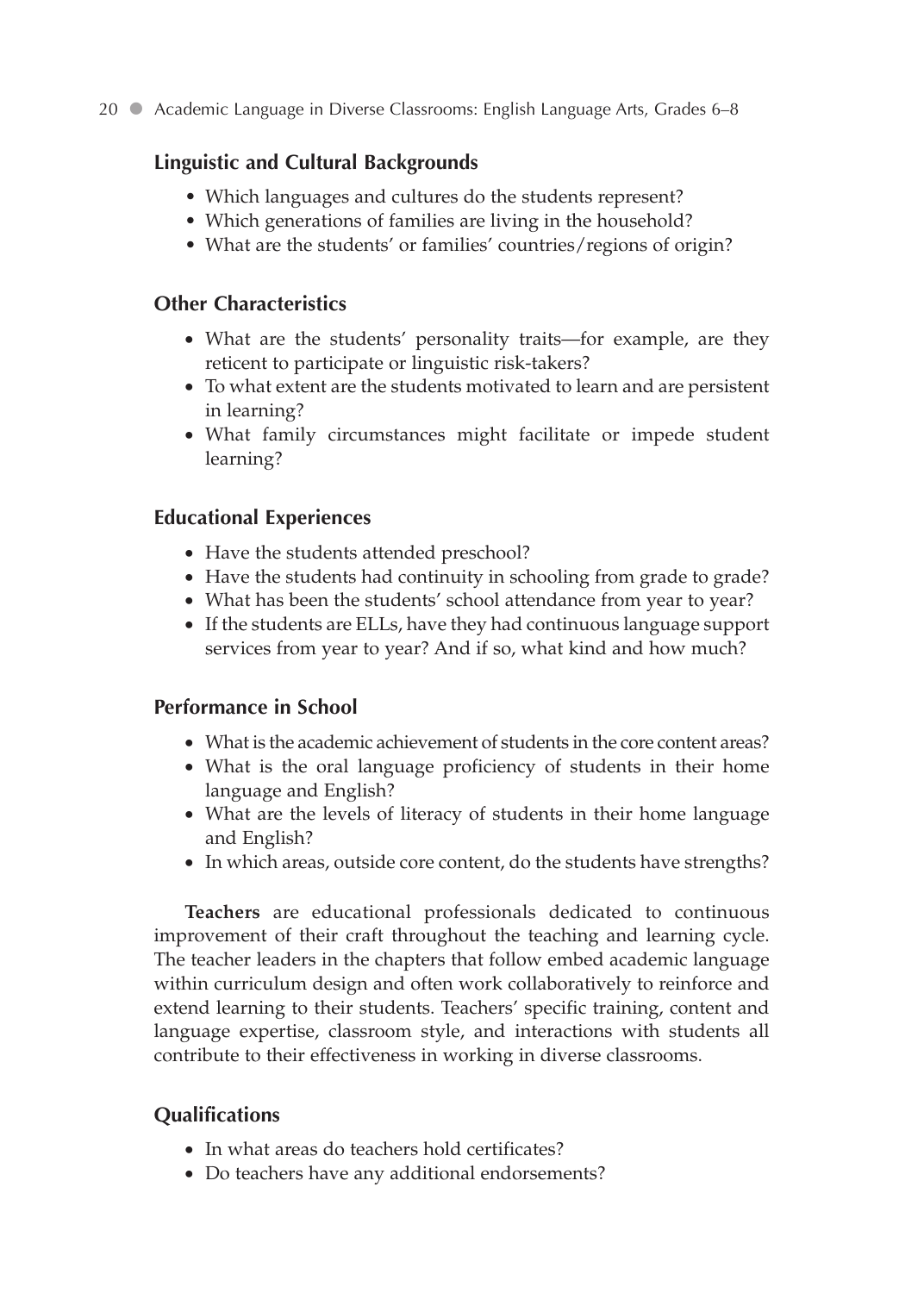- Do teachers have any special recognition or training?
- Do teachers speak a language other than English on a regular basis?
- Have teachers experienced learning languages in addition to English and dabbling in other cultures?

#### **Experience**

- How many years of classroom experience do teachers have?
- Which grade levels have teachers taught and to what extent have they worked with students from linguistically and culturally diverse backgrounds?
- Have teachers collaborated by coteaching, reciprocal teaching, or participating in professional learning communities?
- Have teachers been mentors, team leaders, or coaches to novice teachers working with ELLs?

The **Unit Theme** identifies a grade-level topic of interest that can be pursued in-depth from multiple vantage points. It provides the unifying thread for weaving content and language instruction. In particular, the unit theme offers rich opportunities for students to examine and explore academic language tied to overarching concepts that develop over several weeks. In this volume, the primary conceptual focus for the theme is drawn from English language arts, although in many chapters, it is coupled with science or social studies.

- Which topic or theme is relevant and engaging for the students and have they been involved in its selection?
- Does this topic lend itself to rich and deep content and language learning?
- Can this topic readily fold into a multidisciplinary theme that crosses content areas and language domains?
- To what extent is the topic critical for success of all students in this grade level?
- Is the topic grounded in both content and language standards?

Different **Text Types From Written Excerpts** reveal the academic language of English language arts in varying displays and contexts. Students who deal with multiple text types, including informational and narrative texts, gain a broader sense of the multiple literacies around them. The use of topic-related excerpts from diverse texts in each unit enables teachers and students alike to see their broad applicability to the real world.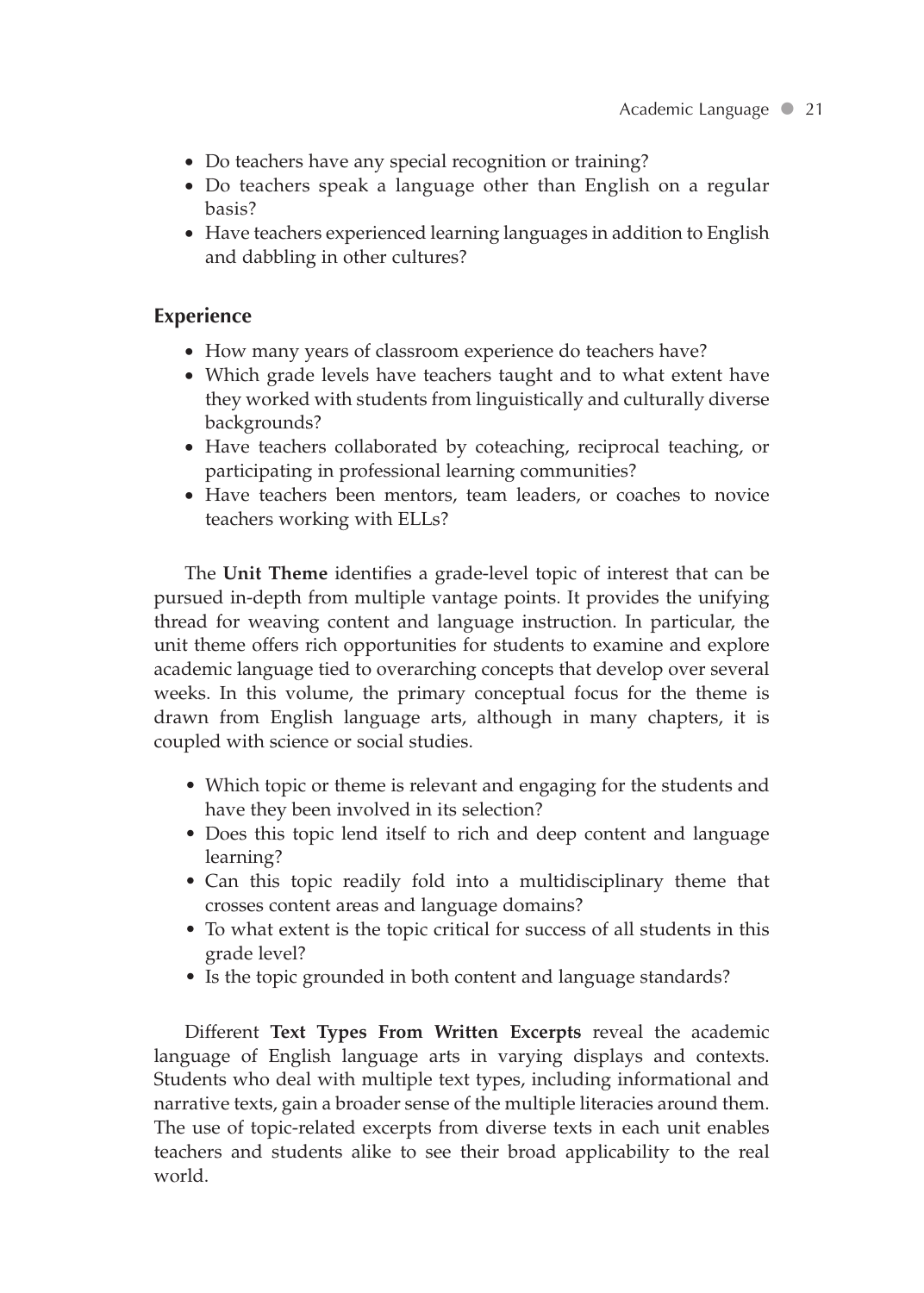- Are the texts appealing, age appropriate, and compelling to the students?
- Do the texts represent multiple literacies with a range of genres?
- Do the texts typify grade-level content and academic language for the topic?
- Do the texts illustrate different ways of looking at the topic?

**Content Standards, including the Common Core State Standards and the Next Generation Science Standards,** are a driving force in organizing curriculum and identifying the academic language related to the knowledge and skills of the unit's theme. College and Career Readiness Anchor Standards for Reading, Writing, Speaking and Listening, and Language provide the organizing frames for the grade-level standards. The recognition of multiple literacies from literary, digital, and informational texts that include history/social studies, science, and technical subjects beginning in middle school, substantively expands the breath and depth of English language arts. Equally relevant are other rigorous content standards that guide some states' educational programs.

- Which grade-level content standards match the topic or theme?
- • Which content standards exemplify grade-level expectations illustrated by the texts?
- Are there related standards that can be drawn within or from additional content areas?
- Do the content standards build or scaffold on students' knowledge and skills?

**Language Proficiency/Development Standards** are expressions of language expectations designed for students who are on a pathway toward acquiring a new language, in this case, English. Generally descriptive statements, language standards account for how language learners process or produce language for a given purpose and situation (Gottlieb, 2012b). In the last decade, language standards have become associated with the academic language necessary for students to access and achieve grade-level content. Some states and organizations use the term *proficiency;* other states and consortia prefer the term *development* to describe this process; therefore, both are recognized in these volumes, depending on the states in which the classrooms reside. Together, content and language standards provide a full array of projected academic milestones for students.

- Which language proficiency/development standards correspond with the selected content ones?
- Which language proficiency/development standards are illustrated in the selected instructional texts?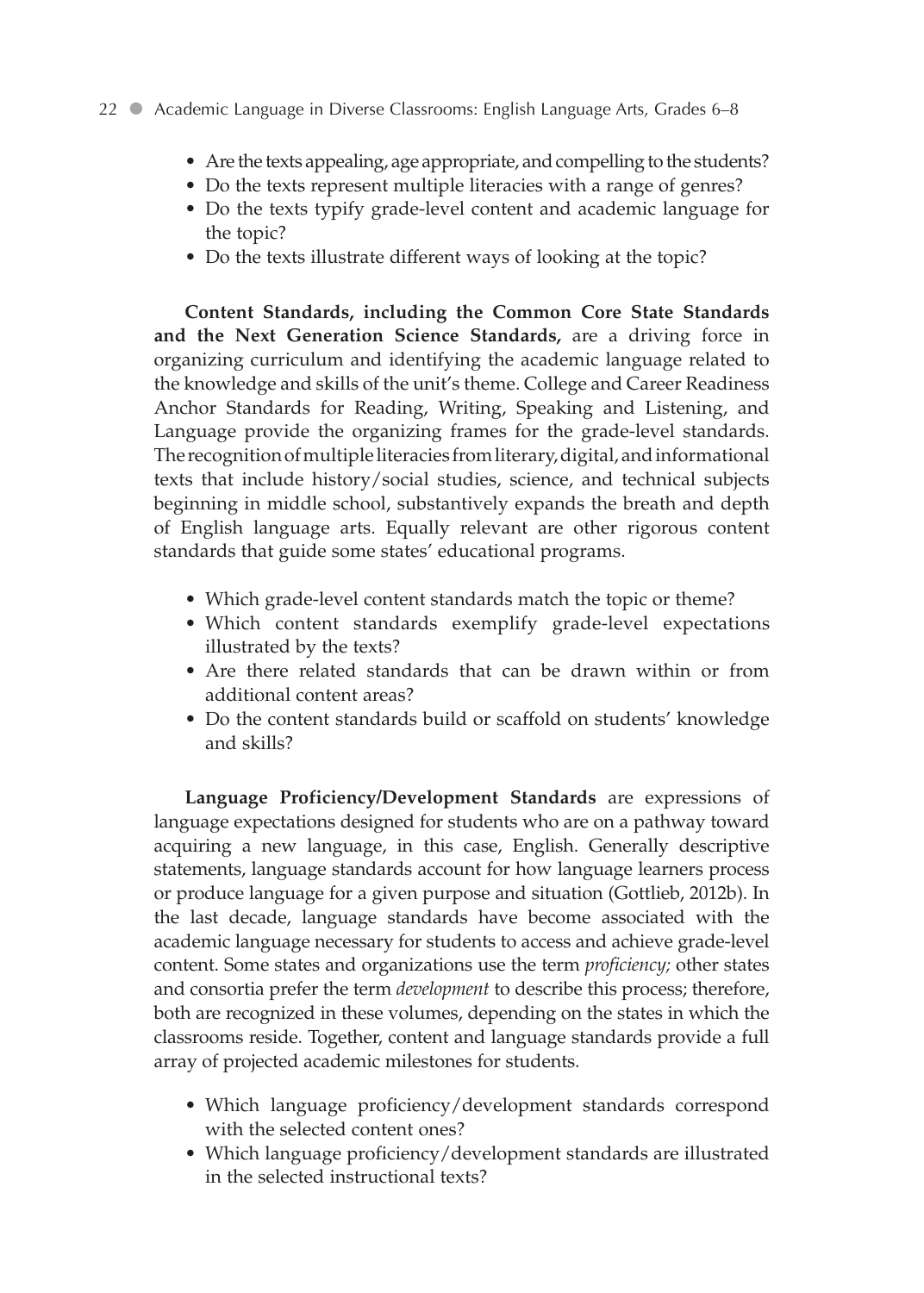- How is academic language represented in the standards?
- To what extent are language expectations differentiated by the students' levels of language proficiency?

**Academic language,** the language that students navigate and negotiate as part of schooling, is central to standards-referenced curriculum, instruction, and assessment. It permeates our diverse classrooms and represents the key places in the Framework where content and language intersect, such as the unit theme, texts, and targets. We envision academic language operating simultaneously at different levels, from the words and expressions that make up sentences, to the grammatical forms within the sentences, to the organization of text and speech around discourse. Teachers and students need to be aware of the role of academic language in teaching and learning.

- What grade-level academic language pertains to the topic or unit theme?
- What is the academic language embedded in the texts and other instructional materials?
- What is the academic language associated with the concepts and skills of the content standards?
- What is the academic language implied in the language standards?

#### *Discourse Level*

Each subject area has its own genres in which students interact; each genre, in turn, has its own grammatical and word choices (Schleppegrell, 2004). Further, Julie Meltzer and Edmund Hamann (2006) elaborate that teaching discipline-based discourse features as part of academic language and literacy development encompasses all the language domains. Equally important is having students practice the discourse of particular content areas—in this instance, English language arts—for them to become apprentices in that discourse (Hirai, Borrego, Garza, & Kloock, 2010).

- How is the language (text or speech) organized and how does it flow?
- Which text types or genres are represented?
- Which features of the text or speech provide cohesion?

#### *Sentence Level*

Academic language at the sentence level involves text structure, that is, the way and order in which the author chooses to arrange ideas.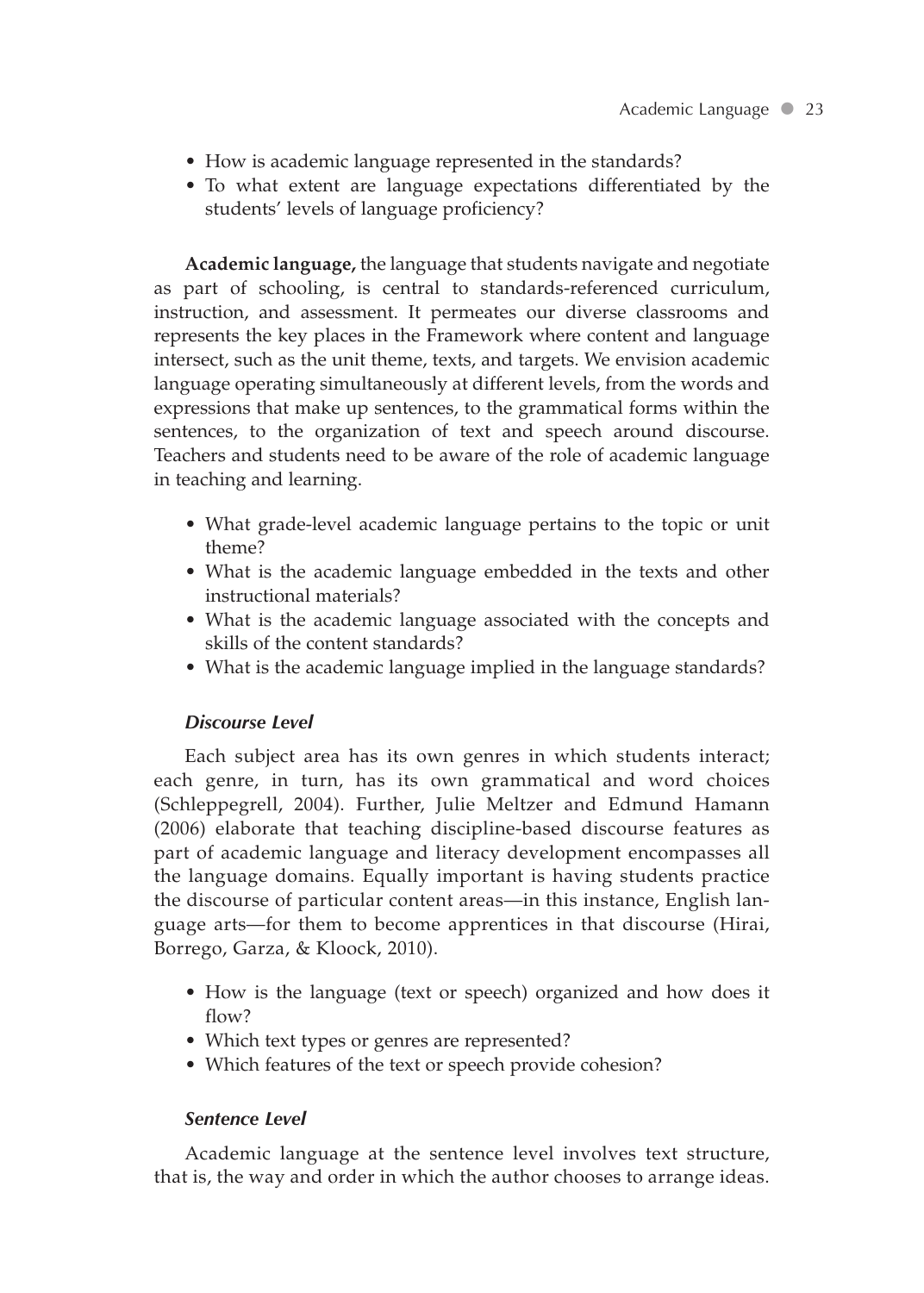Features of speaking, reading, and writing, including their grammatical forms and conventions, help with the navigation of oral and written text. There are four basic sentence structures that seem to represent progressions of language development: (1) simple sentences, (2) compound sentences, (3) complex sentences, and (4) compound-complex sentences.

- What are some grammatical forms important to understanding the specific text?
- What are some of the sentence types within the text?
- How do the different sentences types lend voice or perspective?

#### *Word/Phrase Level*

For most teachers, the mainstay of academic language is vocabulary, the words and expressions specific to a content area, within a given context or situation. As contexts are sociocultural in nature, students without the schema, prior background knowledge, and educational experiences may encounter challenges when faced with words that have multiple meanings, idiomatic expressions, and nuances unique to English language arts.

- What are some topic-related words with multiple meanings?
- What are some words that may serve as cognates, particularly for Spanish?
- Which key words or phrases contribute to the understanding of the theme?
- What are some nuanced expressions, idiomatic expressions, or metaphors that lend meaning to the topic or theme?

**Content and Language Targets** represent the overall goals or focal points of the unit that are intended for all students. The content target relates the "big idea," "essential understanding," or primary concept of the unit and directly corresponds with the content standard. The language target, on the other hand, reflects the language function, or communicative purpose, that best fits this concept for all language learners and is often an expression of a language development standard.

#### **Content Target**

- What is the overall content expectation for the unit?
- What are the most critical concepts students need to learn?
- How might this target be illustrated from lesson to lesson?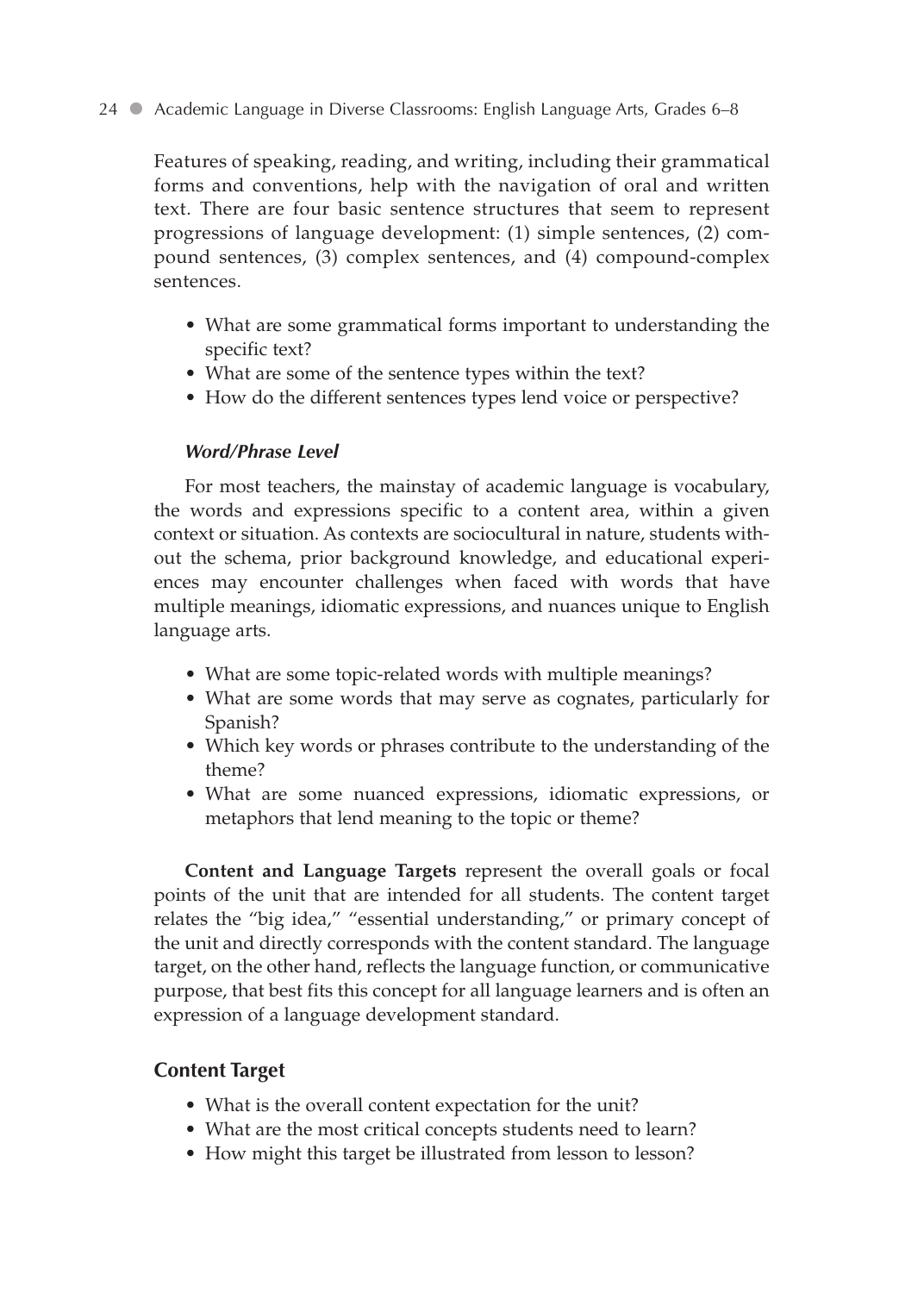#### **Language Target**

- What is the overall language expectation for the unit?
- What is the most critical language function (e.g., describe, compare, explain) students use in processing or producing language related to the content or theme?
- How might this target be practiced from lesson to lesson?

**Linguistic and Cultural Resources** are plentiful in our diverse classrooms. Each student brings a personalized history with its own cultural orientation; family members also contribute to each student's linguistic and cultural repertoire. The people, events, and places in the community in which the students reside provide cultural layers. There are also materials and artifacts within the home, school, and community that can be tapped to make connections and extend learning. Building on the conceptual understandings held by students, their families, and the communities in which they reside, these "funds of knowledge" (Moll, Amanti, Neff, & Gonzalez, 2001) are illustrated throughout the chapters.

#### **The Students**

- How can students' languages and cultures be tapped to enrich the unit?
- What cultural perspectives or cultural capital do the students bring to the topic?
- What do the students know about the topic based on their personal experiences?

#### **The Community**

- How can the students' and their families' cultural views and practices contribute to their learning in school?
- What community models or expertise might be useful to reinforce or extend student learning?
- Which community organizations, activities, or events can be tapped as part of curriculum development?

#### **Instructional Materials**

- Which multicultural materials lend themselves to the learning experience?
- Which other multicultural materials might be available?
- How can technology increase linguistic and cultural input into the unit?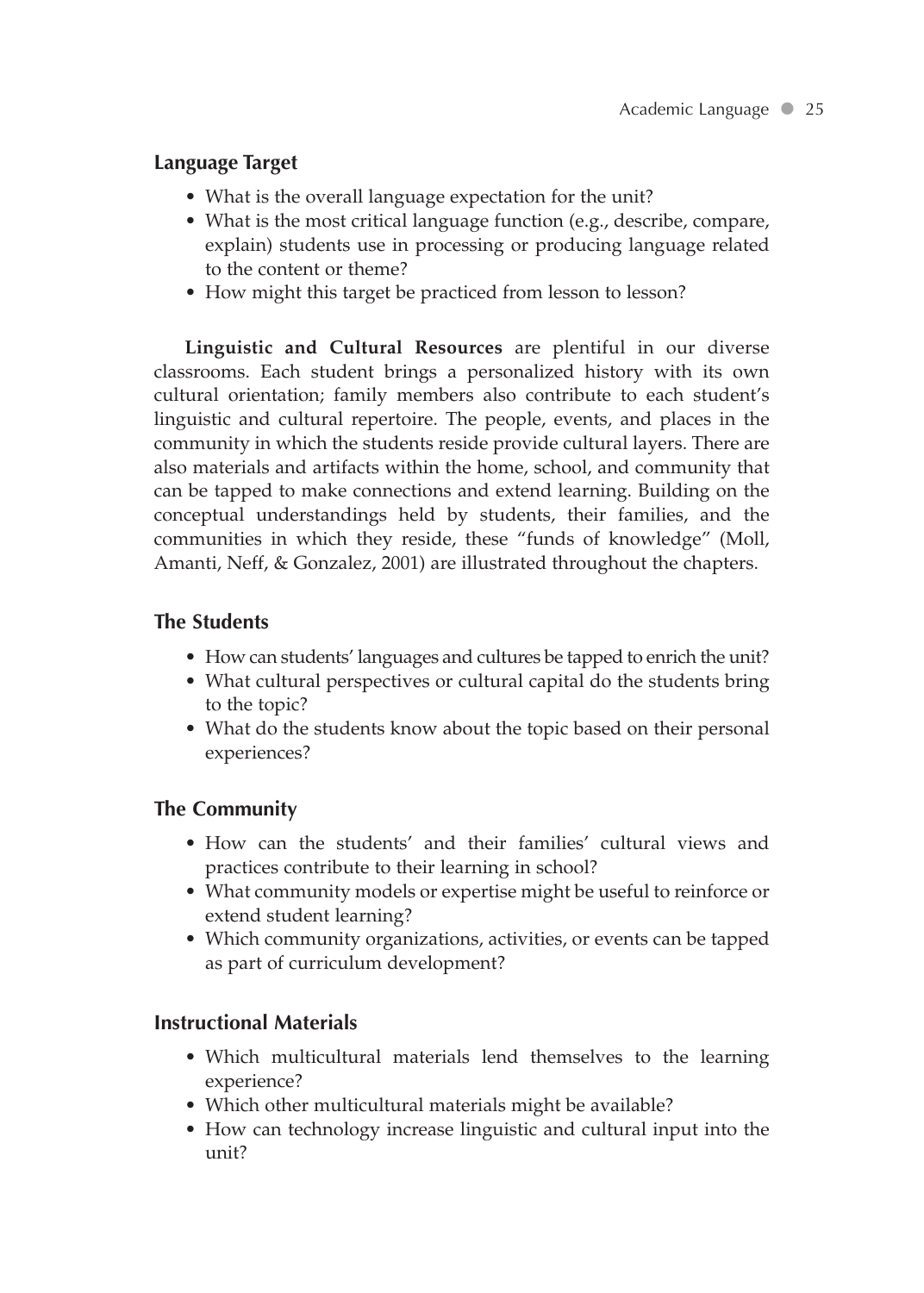**Instructional Supports** are essential for introducing, reinforcing, and assessing concepts and their accompanying language. Supports invite learning through multiple venues. In the classroom, teachers use multiple supports to provide visual, tactile, and interactive scaffolds to learning, especially for ELLs. Encouraging the use of the home language as a support enables linguistically and culturally diverse students to connect with prior knowledge and communicate their understanding of new ideas to others.

- Which visual or sensory supports maximize scaffolding of language?
- Which graphic supports aid in comprehension?
- How can student–student interaction reinforce language learning?
- How can other kinds of interaction, such as the use of technology, promote language learning?

**Differentiated Language Objectives** enable teachers to set realistic expectations from lesson to lesson and allow students to be challenged while actively engaged in learning. Differentiation allows for fit and success for today's diverse learners (Tomlinson, 2001). Differentiated content objectives provide different avenues to acquiring the skills and concepts named or implied in content standards. Differentiated language objectives provide ELLs the means for accessing and achieving grade-level content for their given levels of language proficiency.

- Why are both unit targets and lesson objectives necessary?
- How do differentiated objectives fold into content and language targets?
- How do differentiated content and language objectives complement each other?

#### **Content Objectives**

- What are the students' conceptual understandings of the lesson or series of lessons?
- What are the students' skills related to the lesson or series of lessons?
- What provisions, if any, are made for ELLs (e.g., use of home language) to show their content knowledge?

#### **Language Objectives**

• What are the language expectations for the students' levels of (English) language proficiency for the given lesson or series of lessons?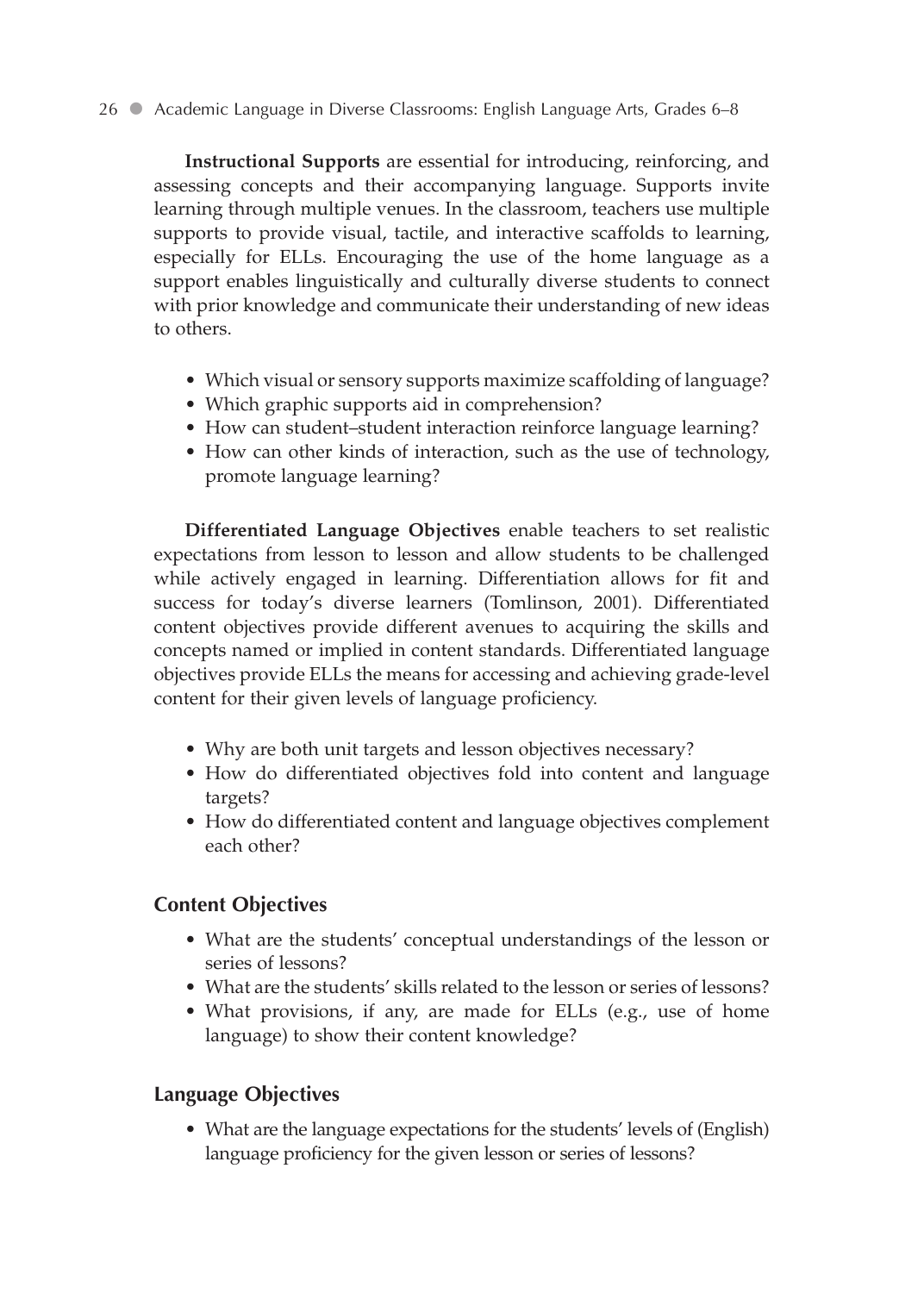- How is academic language represented at the sentence and word levels?
- How can we ensure that all students are exposed to and have opportunities to interact with grade-level language?

**Instructional Activities** are the backbone for implementing academic language in classrooms. Teachers can readily integrate grade-level content and its related language into instruction to make it comprehensible for all students. Innovative activities within lessons should draw from the students' linguistic and cultural resources to enable them to form new learning. Related activities may combine or build upon each other to create tasks and long-term projects.

- How can language and content be integrated into instructional practices?
- How can authentic, engaging, and yet challenging activities be designed?
- Do the activities allow students multiple pathways to show what they know and are able to do both conceptually and linguistically?
- Do the activities involve higher order thinking for all students?

**Assessment**, built into the instructional routine, produces standardsreferenced data that reflect the extent to which content and language objectives have been met lesson by lesson. To the extent that instruction is differentiated, so should assessment. To the extent that instructional supports are used for ELLs and other students, so should assessment. To the extent that instruction is centered on academic language, so too should assessment. Day-to-day assessment relies on providing immediate descriptive feedback to students and meeting short-term instructional objectives. Assessment for the unit, across lessons, is comprehensive and in-depth with more thorough measurement of the criteria associated with the content and language targets and their related standards.

#### **Within Lessons**

- What are some checks for student understanding of content and language?
- How is academic language measured for the differentiated objectives of each lesson or series of lessons?
- What documentation can be used to show that language or content objectives have been met?
- What kind of descriptive feedback can be provided to each student?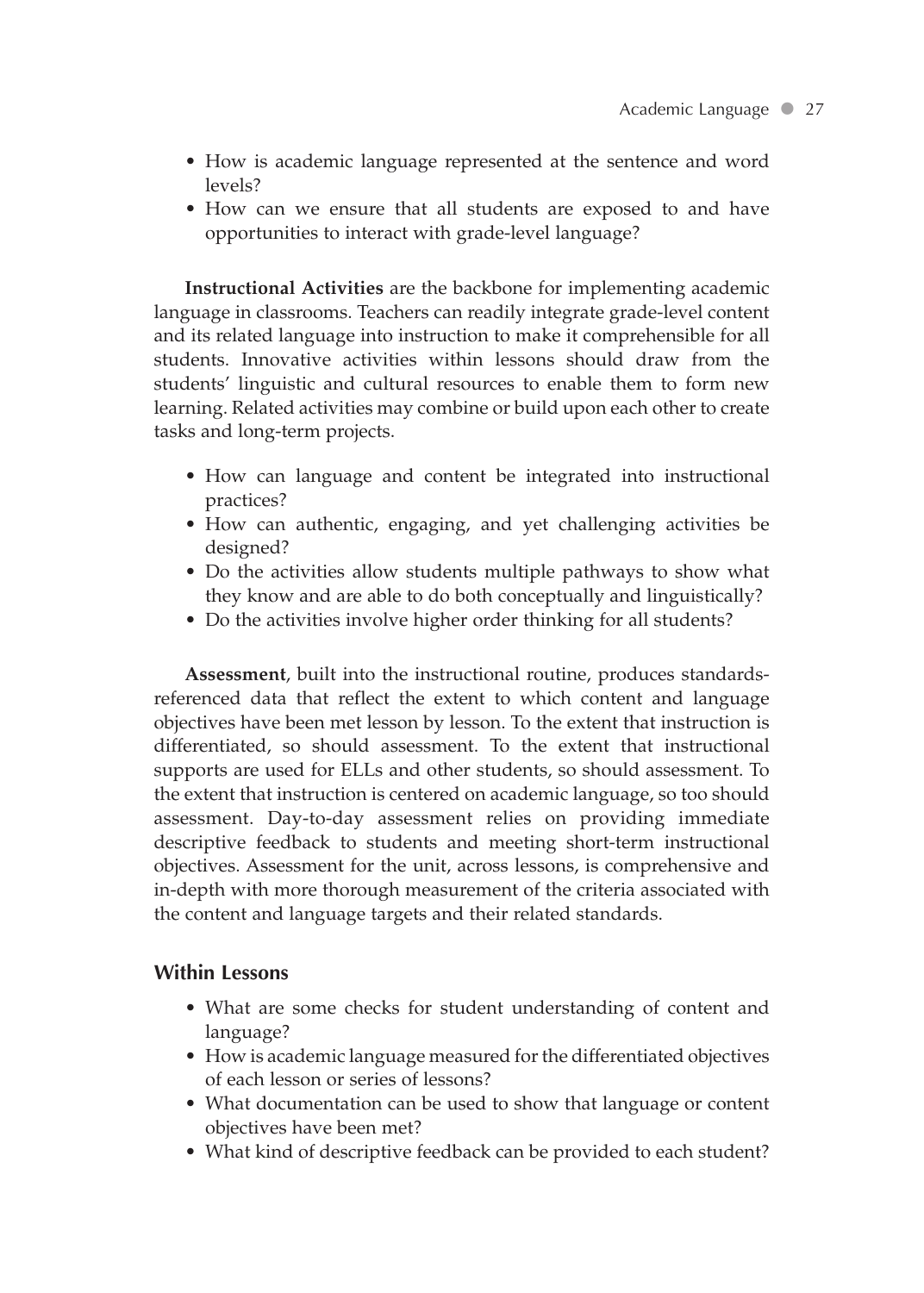#### **Across Lessons**

- In what ways can students demonstrate that they have met the content and language targets?
- What kinds of documentation forms lend themselves to capturing the content and language targets?
- How does the documentation reference or reflect content and language standards?
- How are assessment results reported and reviewed?

**Unit Reflection** is guarded time for evaluating the teaching and learning process and to pinpoint successes and areas for improvement. Students and teachers are partners in reflecting on learning. Students have opportunities to match their expectations for learning to their evidence of learning and to share results with their peers, family members, or teachers. Teachers rely on student feedback to make judgments about the effectiveness of their instructional strategies or use data collected throughout the unit to decide to what extent targets and standards have been met.

#### **Students**

- What is the evidence that students are moving toward or have met their criteria for success?
- How might the students describe their performance in terms of their academic achievement and language proficiency?
- In what ways might peer assessment or student self-assessment contribute to students' content and language understanding?

#### **Teachers**

- What are the instructional adjustments to be made based on assessment within and across lessons?
- What have the teacher or teachers learned from their students?
- What could be done differently next time and why?

#### **Features of the Curricular Framework**

The Curricular Framework, in essence, is a long-term planning guide for teacher teams or professional learning communities to ponder, prepare, and put into action. It can serve as an outline to organize thematic instruction around academic language across grade levels or a guide to build consensus around common standards-referenced themes and approaches for integrating language and content in instruction and assessment.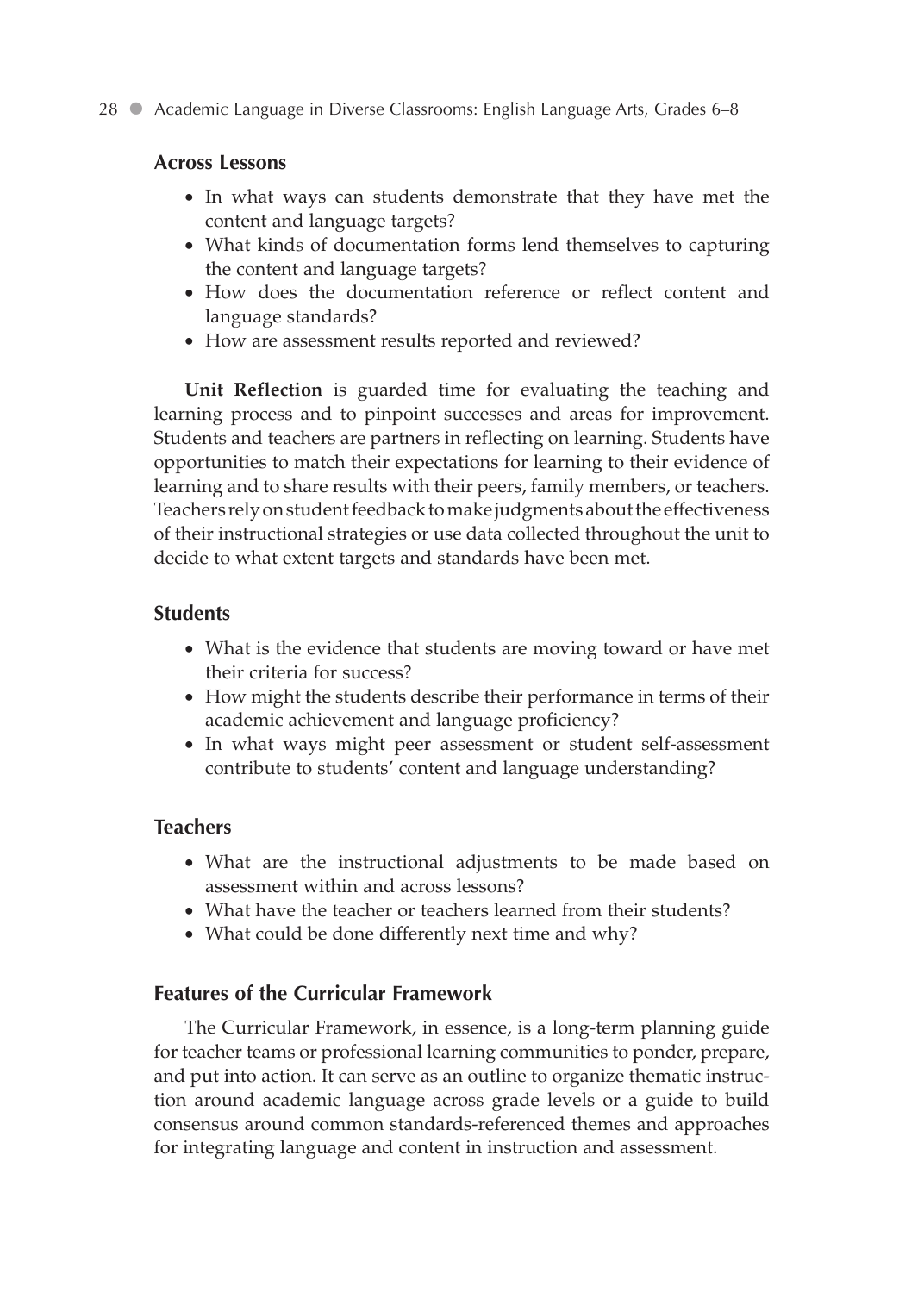The contributors to this volume have followed the Curricular Framework in planning and implementing their unit of instruction so that you, the reader, are able to envision its consistent use and application to different educational settings. Yet, at the same time, to maintain authenticity in the individual chapters, we adhere to the terminology used in the various districts or regions, such as language proficiency or language development standards, the names of the specialized approaches of language instruction, and titles for teacher endorsement or certification. We also refer to the content standards that teachers use in their states. Last, we realize that there are many configurations for arranging curriculum and that designing assessment often precedes instructional activities; again, the contributors have remained true to whatever the school or district uses.

As a means of better understanding the Curricular Framework and how it might be implemented, we wish to highlight and describe its major features.

#### *It's intended for use with all students*

There is a tremendous diversity of languages, cultures, competencies, and experiences among our students. While no two students enter school with the same set of life circumstances, all require strong academic language to ultimately succeed. Therefore, we hope that educators realize the broad applicability of the Framework to all their students and find it relevant and useful in thinking about and planning for differentiated curriculum, instruction, and assessment.

#### *It's to be synchronized with other school and district initiatives*

Over the years, states and school districts have come to use various curricular designs and instructional materials. In some cases, specific approaches or textbook series are mandated; in others, the decision might rest with a grade-level or department team or a professional learning community. Whatever is in place is to be respected. The Framework offers a suggested number of components that compose an instructional unit of study, however, it might be advantageous to see how it might coincide with other curricular resources.

#### *It's adaptable to various settings*

Given the range of contributors who have used the Framework to design and implement a unit of instruction, its usefulness is quite evident. The unique classroom contexts described at the beginning of each chapter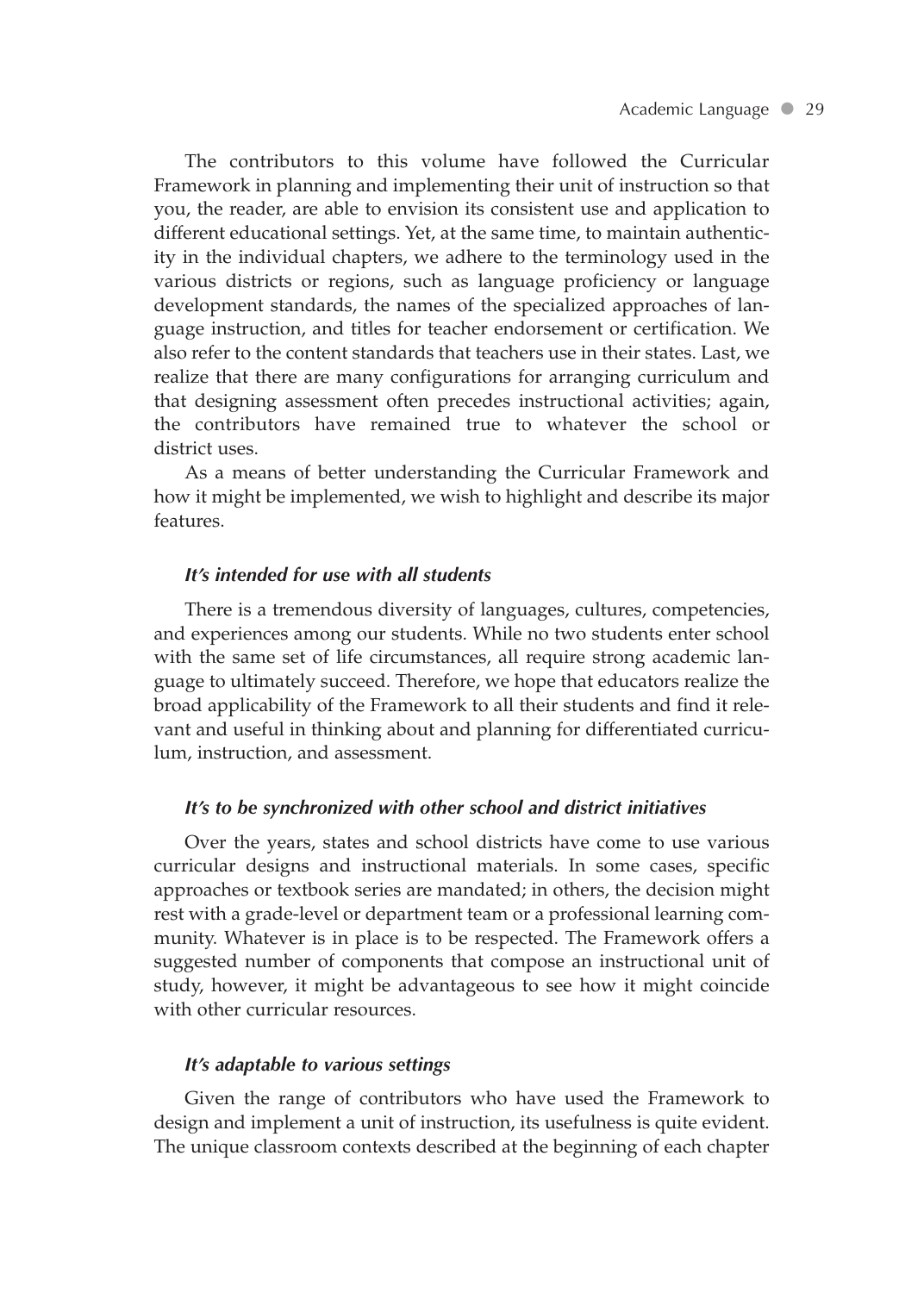underscore its applicability to many different teaching situations. In this series, we recognize the variability in the concentration of linguistic and cultural diversity across our nation's schools; although there is a presence of ELLs in each chapter, we realize that this is not necessarily the situation in all schools that focus on academic language.

#### *It highlights academic language*

More than any other feature, the Framework attempts to emphasize the critical importance of academic language in planning and implementing curriculum, instruction, and assessment. It is so prominent that academic language in and of itself can serve as the principle around which classrooms are organized. Although we feature the content area of English language arts in this volume, we also recognize that academic language permeates all facets of school and schooling.

#### *Its content and language components are paired and aligned*

When content and language join forces, both are reinforced and become strengthened. As part of the Framework, we have coupled content standards with language standards, content targets with language targets, and content objectives with language objectives to purposely accentuate how content and language complement and bolster each other to promote learning. As language is the medium through which content knowledge is constructed, educators should not think of one without the other.

#### *It begs collaboration between content and language teachers*

The pairing of content and language components facilitates discussion about the role of content in language instruction and the converse, how content instruction is mediated through language. The Framework places language and content teachers on equal footing with both contributing to and responsible for the education of all students. With teachers working together toward the mutual goals of setting and meeting high academic expectations, students are bound to benefit.

#### *It welcomes sociocultural perspectives by bringing linguistic and cultural diversity to the forefront*

Learning is a social experience whereby interaction among students and between students and teachers is integral to teaching and learning. As students represent a multitude of languages and cultures, there should be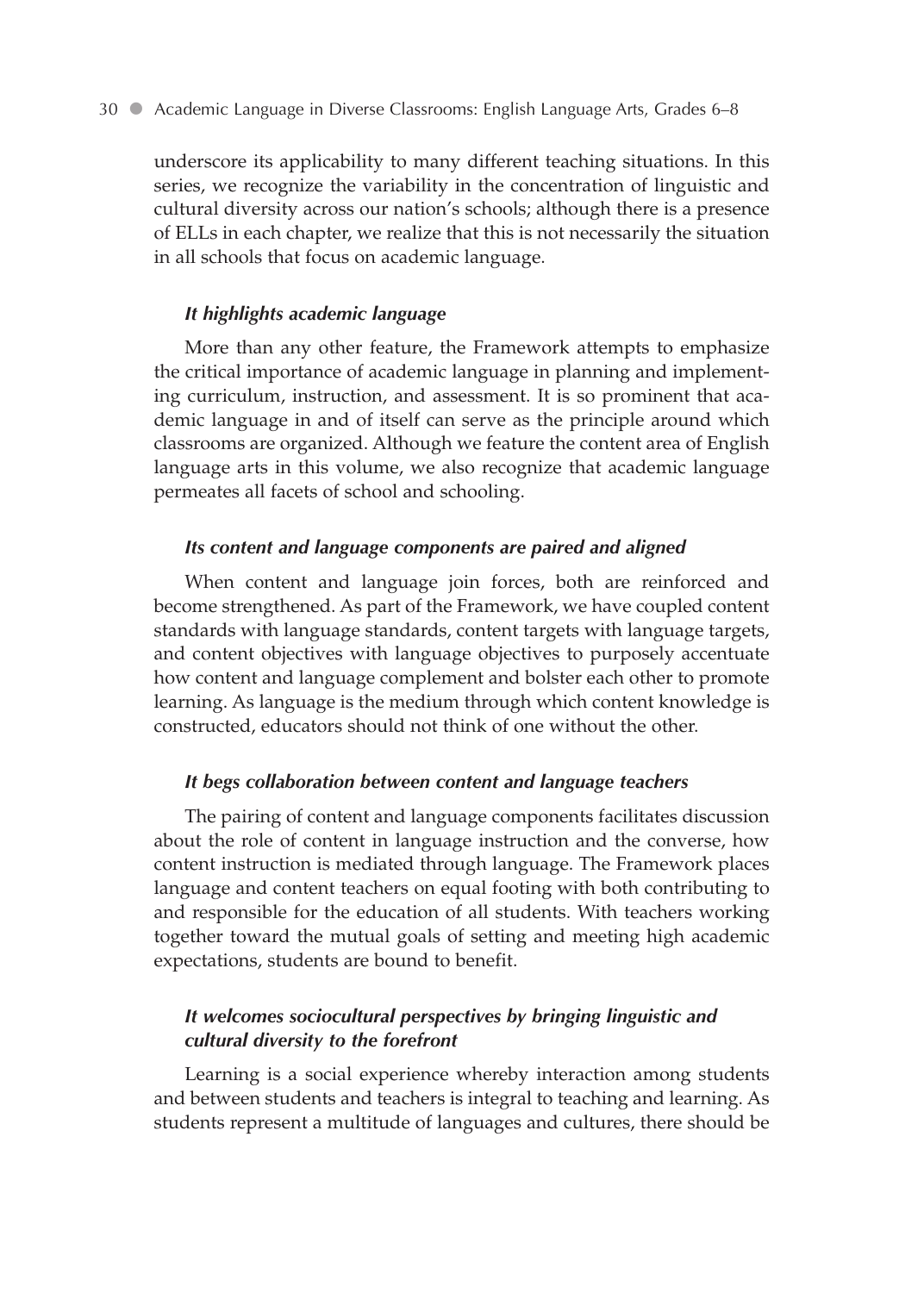ample opportunities for them to express their experiences with content and concepts from their linguistic and cultural vantage points. Their contributions should be welcome in building a classroom climate and be incorporated into instruction.

#### *It extends supports for learning across instruction and assessment*

Visual, sensory, graphic, and interactional supports are a means of bringing additional ways of meaning making into classrooms. These multiple ways of representing concepts give students an entrée to content and allow them to engage in higher order thinking irrespective of their level of language proficiency and school experiences. Supports for instruction and assessment enable students to show what they know and are able to do without total dependence on print or oral language; thus, they provide scaffolding for ongoing language development.

#### *It fosters fluidity between instruction and assessment*

Instruction and assessment are introduced side-by-side in the Framework, implying that planning for assessment can (and should) occur before instruction, during instruction, and after instruction. Contributors to this volume follow the curriculum design that is in place in the schools they are describing; therefore, the book covers a variety of approaches in which instruction and assessment interact. Although instruction and assessment are shown as separate components, when students engage in activities based on predetermined criteria and produce original work, instruction and assessment blur to become instructional assessment (Gottlieb, 2006).

#### *It encourages reflection on teaching and learning*

The Framework acknowledges that teaching and learning are dynamic processes that occur in classrooms where both teachers and students take time to think and interact with each other. Ideally, the metacognitive, metalinguistic, and sociocultural awareness being fostered throughout the unit is also being systematically shared among teachers and students. For students, reflection might occur in both their home language and English so they can acquire and communicate deep understanding of content and language. For teachers, reflection entails examining evidence for learning, sharing what they discover with students and their fellow team members, and making instructional adjustments based on the information.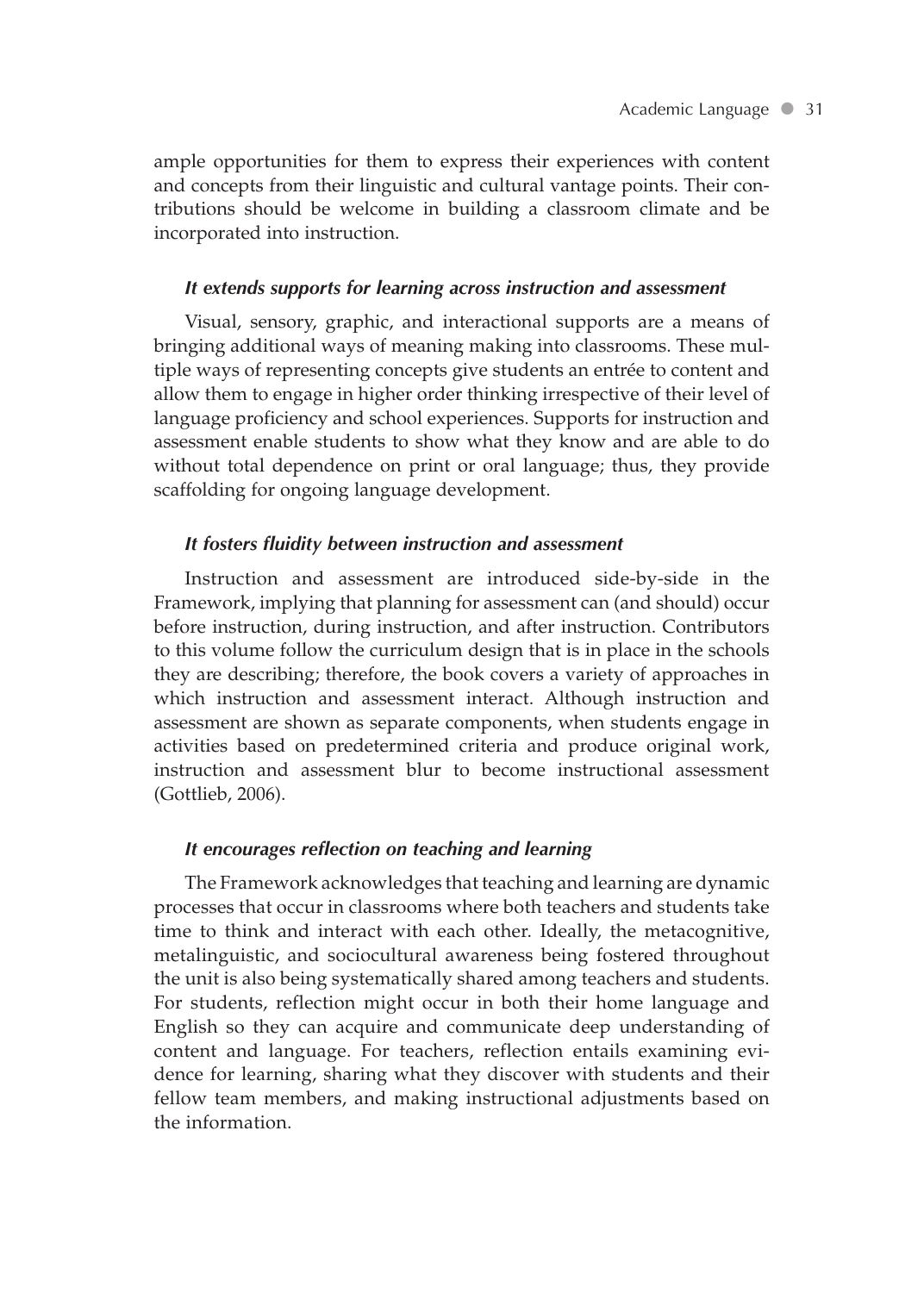### **REFLECTION ON THE VOLUME: LOOKING BACK AND MOVING FORWARD**

At the close of each chapter, contributors summarize the key ideas and show how a class of diverse learners has taken on the challenge of a unit of study, often multidisciplinary in nature, that has been carefully created by teachers devoted to their craft. We are optimistic that teachers are able to see themselves in the pages, relate to the dialogue and interaction with the students, and come away energized with new ways of integrating content and language in their classrooms. But above all, we hope that teachers see the value of centering their instruction and assessment around the use of the multiple dimensions of academic language.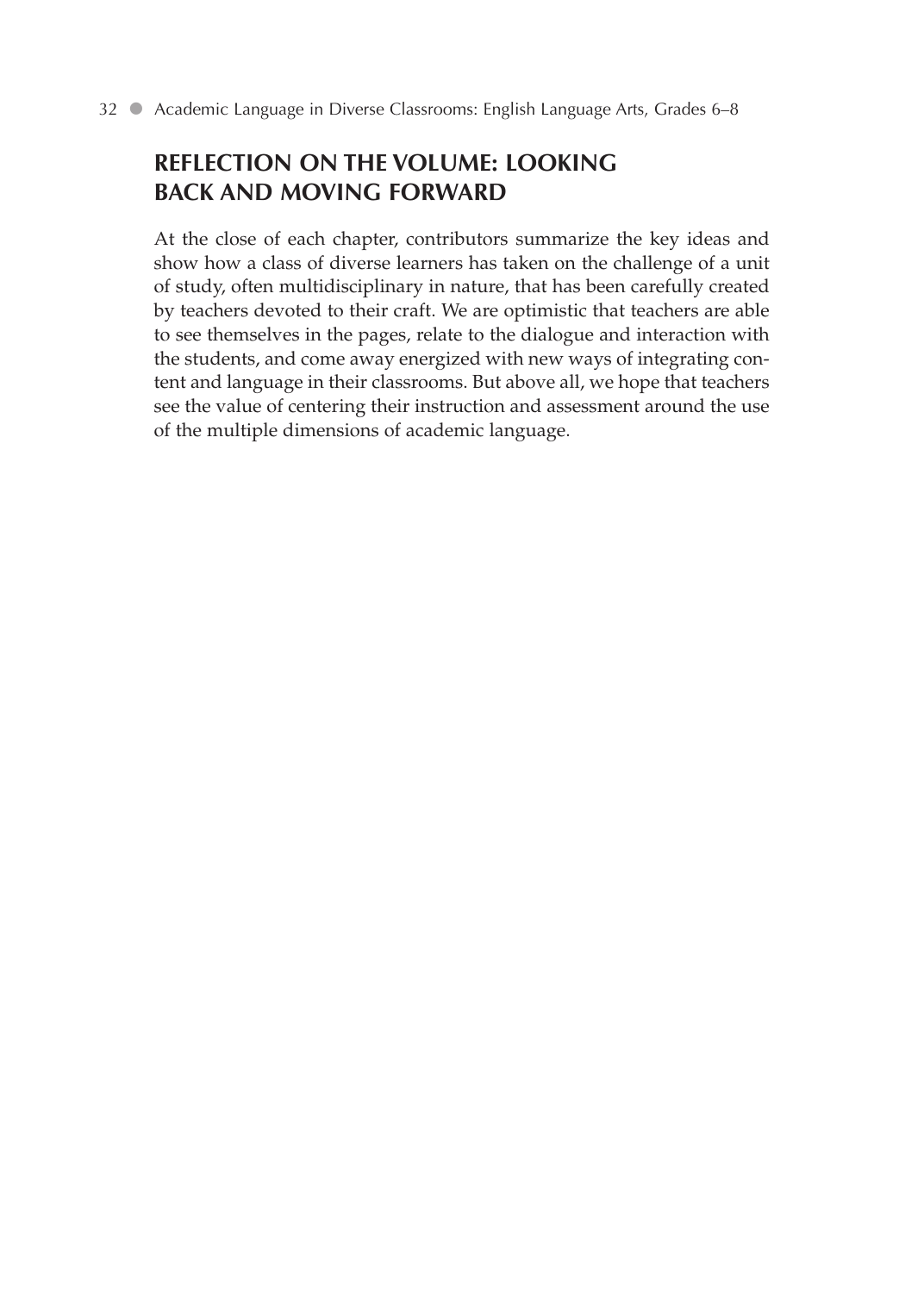### APPENDIX A A TEMPLATE OF A CURRICULAR FRAMEWORK HIGHLIGHTING ACADEMIC LANGUAGE

You are welcome to adopt or adapt this Framework when thinking about how, where, and when to embed academic language within units of instruction. You may use the descriptions of each component outlined in this chapter as your guide or create others with your professional learning team.

Students:

Teachers:

Unit Theme:

Text Types of Written or Oral Excerpts From Multiple Instructional Materials:

Content Standards, Including the Common Core State Standards and Next Generation Science Standards:

Language Proficiency/Development Standards:

Content Target for the Unit:

Language Target for the Unit: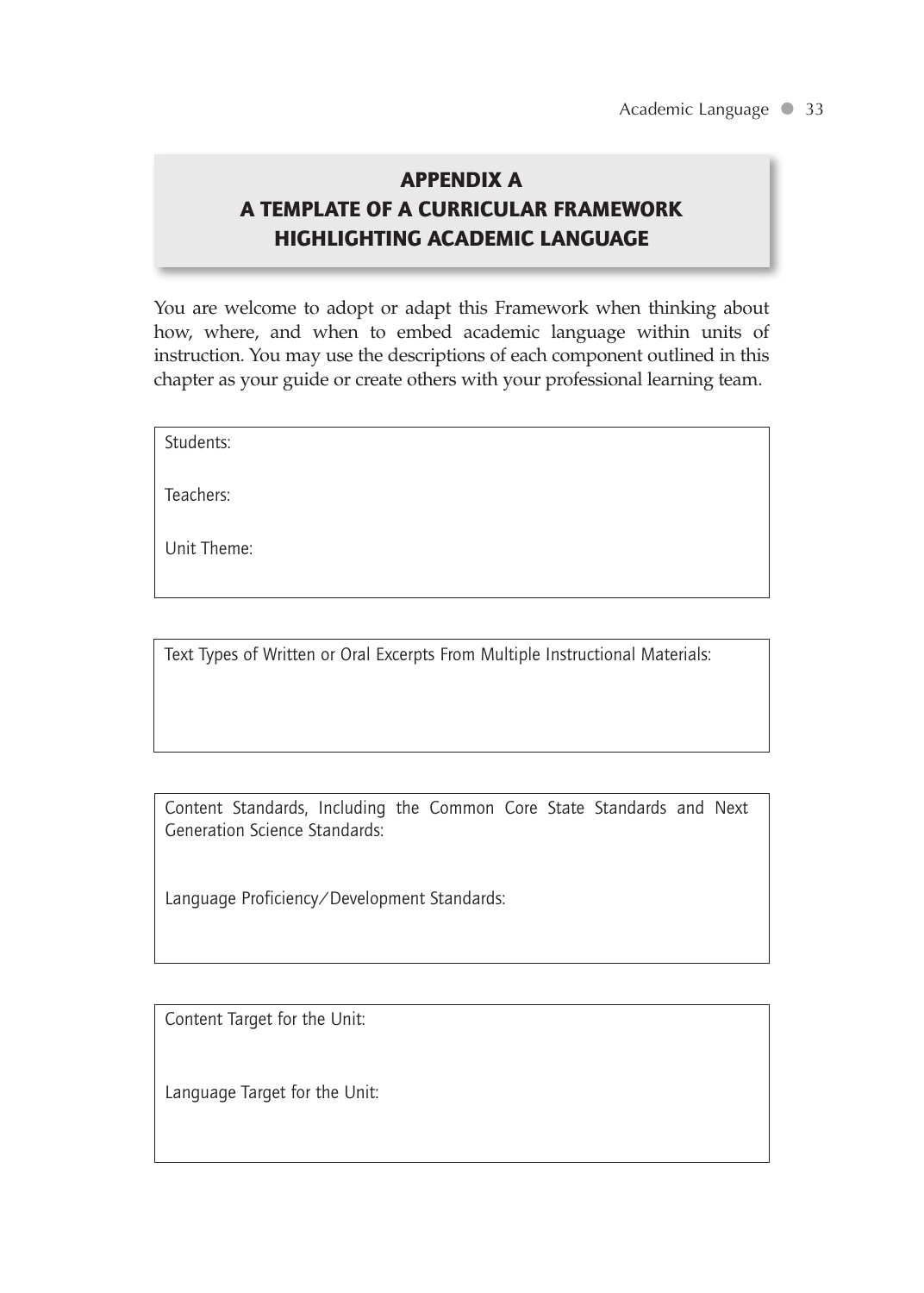Linguistic and Cultural Resources:

Academic Language Within the Unit:

Discourse Level:

Sentence Level:

Word/Expression Level:

Instructional Supports:

Visual or Sensory:

Graphic:

Interactive:

Differentiated Content Objectives:

Differentiated Language Objectives: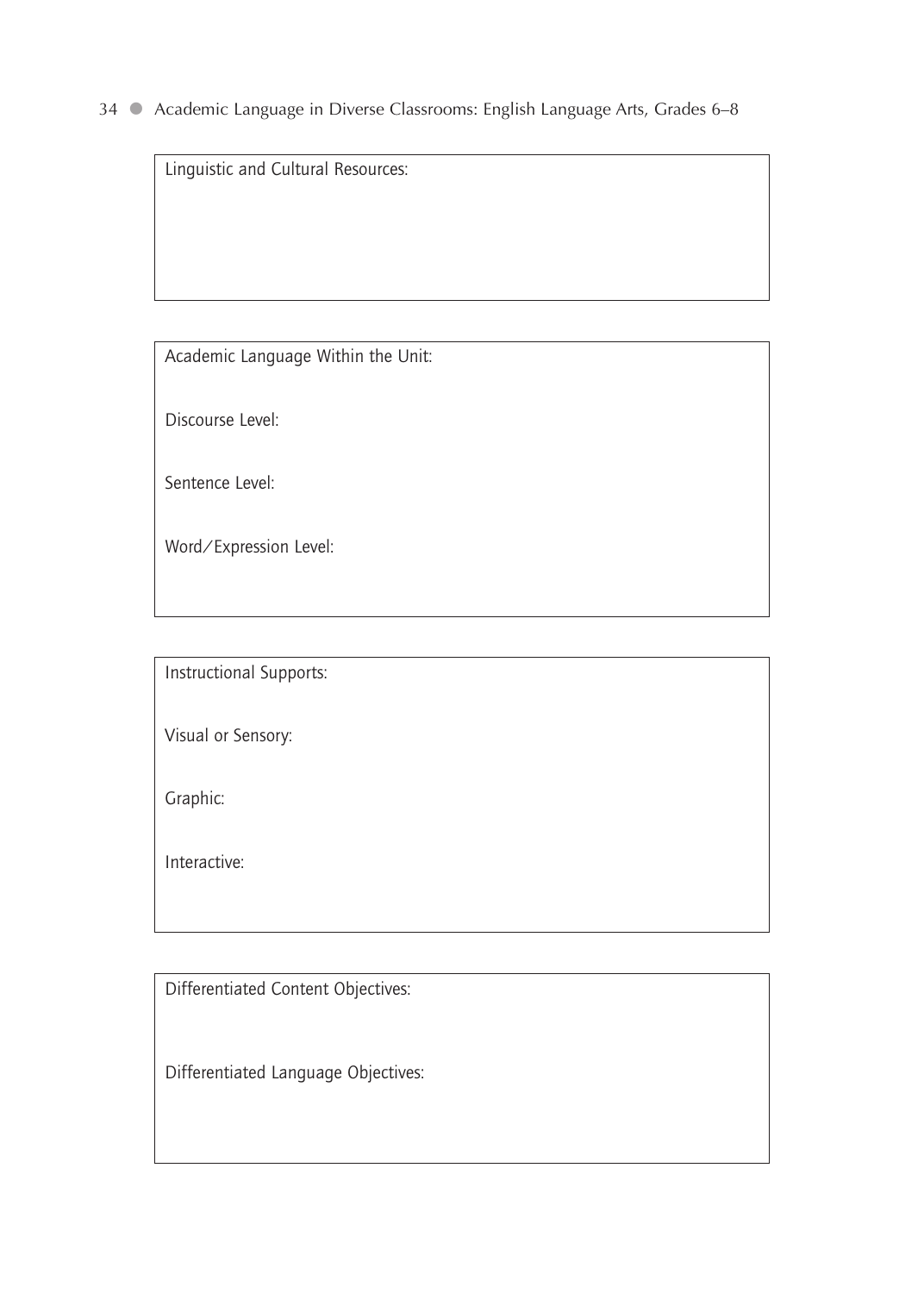Instructional Activities:

Assessment Within Lessons:

Assessment Across Lessons:

Student Reflection Opportunities:

Teacher Reflection Time:

Copyright © 2014 by Corwin. All rights reserved. Reprinted from *Academic Language in Diverse Classrooms: English Language Arts, Grades 6–8: Promoting Content and Language Learning* by Margo Gottlieb and Gisela Ernst-Slavit. Thousand Oaks, CA: Corwin, www .corwin.com.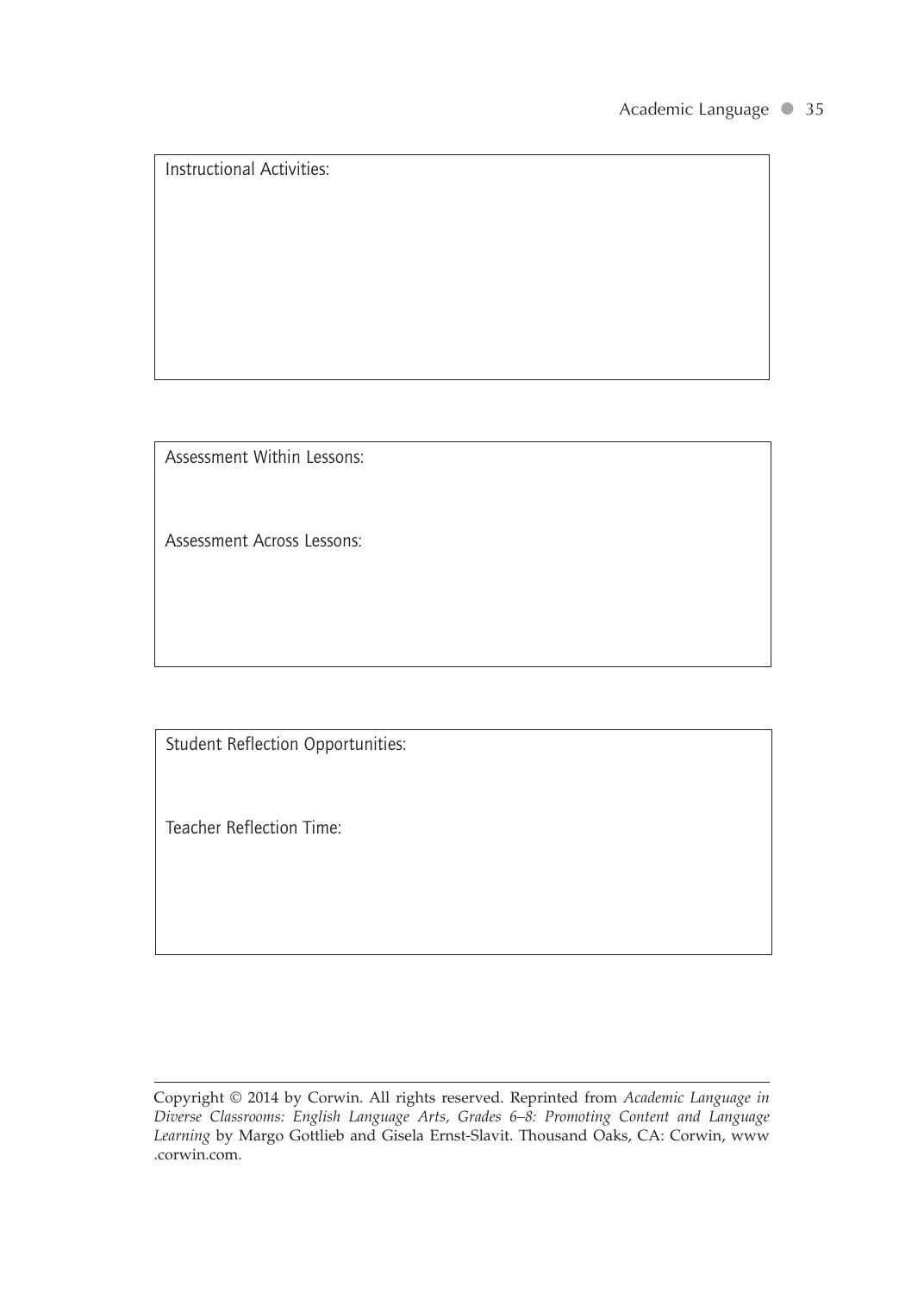#### **REFERENCES**

- Anstrom, K., DiCerbo, P., Butler, F., Katz, A., Millet, J., & Rivera, C. (2010). *A review of the literature on Academic English: Implications for K–12 English language learners.* Arlington, VA: The George Washington University Center for Equity and Excellence in Education.
- Au, K. H. (1998). Social constructivism and the school literacy learning of students of diverse backgrounds. *Journal of Literacy Research, 30*(2), 297–319.
- Bailey, A. L., & Heritage, H. M. (2008). *Formative assessment for literacy, Grades K–6: Building reading and academic language skills across the curriculum.* Thousand Oaks, CA: Corwin.
- Bhatia, V. K. (2005). *Worlds of written discourse: A genre-based view.* London, UK: Continuum.
- Council of Chief State School Officers (CCSSO). (2010). *Common core state standards for English language arts & literacy in history/social studies, science, and technical subjects.* Retrieved from http://www.corestandards.org/assets/CCSSI\_ ELA%20Standards.pdf
- Coxhead, A. (2000). A new academic word list. *TESOL Quarterly, 34*(2), 213–238.
- Cummins, J. (1986). Empowering minority students: A framework for intervention. *Harvard Educational Review, 56,* 18–36.
- Egbert, J. L., & Ernst-Slavit, G. (2010). *Access to academics: Planning instruction for K–12 classrooms with ELLs.* Boston, MA: Pearson Education.
- Ernst-Slavit, G., & Mason, M.R. (2011). "Words that hold us up": Teacher talk and academic language in five upper elementary classrooms. *Linguistics and Education, 22,* 430–440.
- Ernst-Slavit, G., & Mulhern, M. (2003, September/October). Bilingual books: Promoting literacy and biliteracy in the second-language and mainstream classroom. *Reading Online, 7*(2). Available at http:// www.readingonline.org/ articles/art\_index.asp?HREF=ernst-slavit/index.html
- Fisher, D., Frey, N., & Lapp, D. (2012). *Teaching students to read like detectives: Comprehending, analyzing, and discussing text.* Bloomington, IN: Solution Tree.
- Fisher, D., Rothenberg, C., & Frey, N. (2007). *Language learners in the English classroom.* Urbana, IL: National Council of Teachers of English.
- Francis, D. J., Rivera, M., Lesaux, N., Kieffer, M., & Rivera, H. (2006). *Researchbased recommendations for instruction and academic interventions.* Portsmouth, NH: Center on Instruction. Retrieved from http://www.centeroninstruction .org/files/ELL1-Interventions.pdf
- Gee, J. P. (1992). Reading. *Journal of Urban and Cultural Studies, 2*(2), 65–77.
- Gee, J. P. (2011). *An introduction to discourse analysis: Theory and method.* New York, NY: Routledge.
- Genesee, F., Lindholm-Leary, K., Saunders, W., & Christian, D. (2006). *Educating English language learners.* New York, NY: Cambridge University Press.
- Gibbons, P. (2002). *Scaffolding language, scaffolding learning: Teaching second language learners in the mainstream classroom.* Portsmouth, NH: Heinemann.
- Gibbons, P. (2009). *English learners, academic literacy, and thinking: Learning in the challenge zone.* Portsmouth, NH: Heinemann.
- Goldenberg, C., & Coleman, R. (2010). *Promoting academic achievement among English learners: A guide to the research.* Thousand Oaks, CA: Corwin.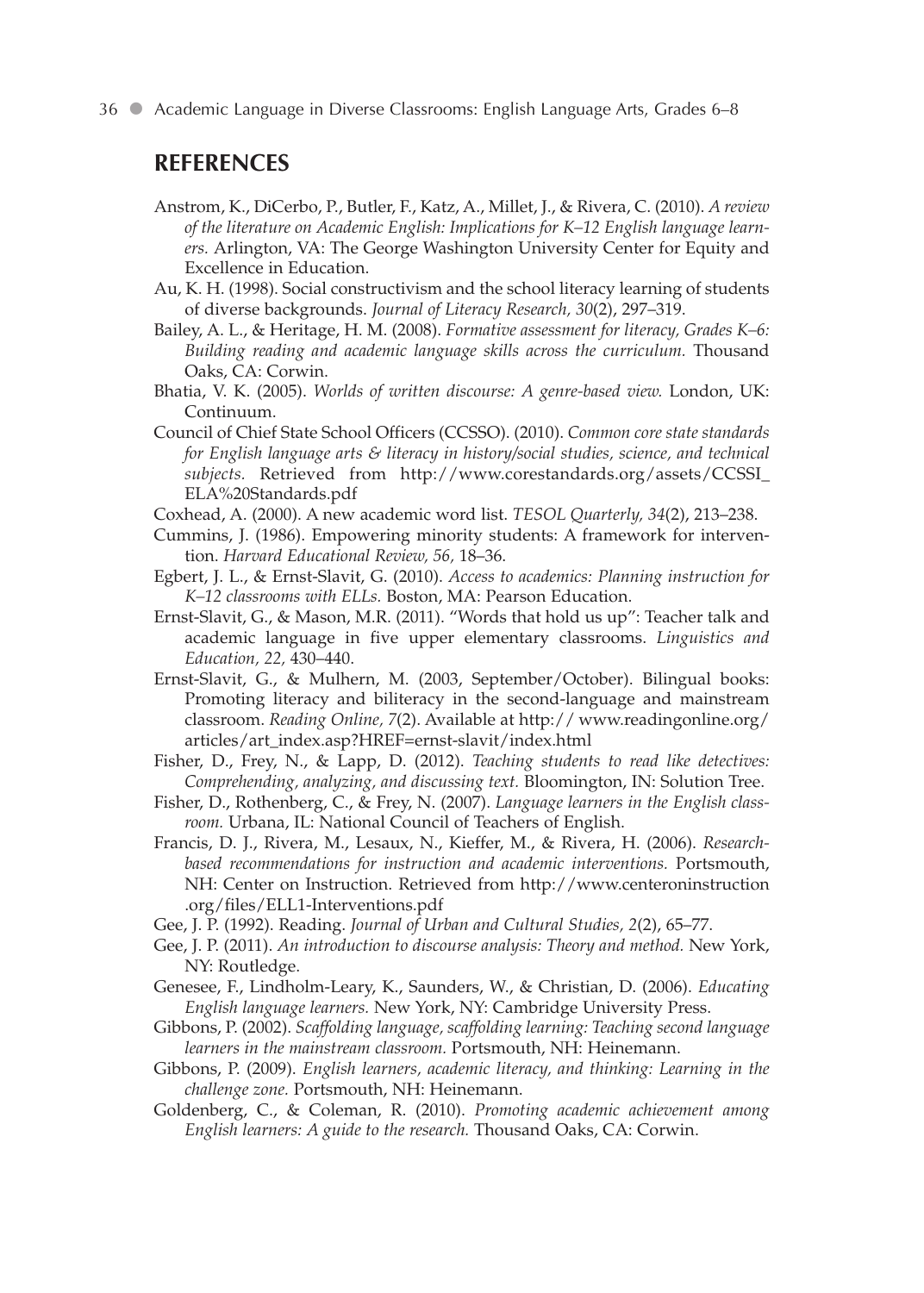- Gottlieb, M. (2006). *Assessing English language learners: Bridges from language proficiency to academic achievement.* Thousand Oaks, CA: Corwin.
- Gottlieb, M. (2012a). The Common Core and English language learners: Tips for teachers and school leaders. *Language Magazine.* http://languagemagazine .com/?page\_id=4951
- Gottlieb, M. (2012b). An overview of language education standards. In C. Coombe, P. Stoynoff, B. Davidson, & S. O'Sullivan (Eds.), *The Cambridge guide to language assessment* (pp. 74–81)*.* Cambridge, UK: Cambridge University Press.
- Gottlieb, M., & Ernst-Slavit, G. (2013). *Academic language in diverse classrooms: Mathematics, grades K–2*. Thousand Oaks, CA: Corwin. (Fig. 1.10, p. 16).
- Gottlieb, M., & Ernst-Slavit, G. (2014). *Academic language for diverse classrooms: Definitions and contexts.* Thousand Oaks, CA: Corwin.
- Gottlieb, M., Katz, A., & Ernst-Slavit, G. (2009). *From paper to practice: Using the TESOL English language proficiency standards in preK–12 classrooms.* Alexandria, VA: Teachers of English to Speakers of Other Languages.
- Hirai, D. L. C., Borrego, I., Garza, E., & Kloock, C. T. (2010). *Academic language/ literacy strategies for adolescents: A "how to" manual for educators.* New York, NY: Routledge.
- Lave, J., & Wenger, E. (1991). *Situated learning: Legitimate peripheral participation.*  Cambridge, UK: Cambridge University Press.
- Meltzer, J., & Hamann, E. T. (2006). Literacy for English Learners and regular students, too. *Education Digest, 71*(8), 32–40.
- Moll, L., Amanti, C., Neff, D., & Gonzalez, N. (2001). Funds of knowledge for teaching: Using a qualitative approach to connect homes and classrooms. *Theory Into Practice, 31*(2), 132–141.
- Next Generation Science Standards (NGSS). (2013). Retrieved from http://www .nextgenscience.org/next-generation-science-standards
- Scarcella, R. (2003). *Academic English: A conceptual framework (technical report no. 2003–1)* Irvine, CA: The University of California Linguistic Minority Research Institute.
- Schleppegrell, M. (2004). *The language of schooling: A functional linguistics perspective.* Mahwah, NJ: Lawrence Erlbaum.
- Snow, C., Griffin, P., & Burns, M. S. (2005). *Knowledge to support the teaching of reading: Preparing teachers for a changing world.* San Francisco, CA: Jossey-Bass.
- Tomlinson, C. A. (2001). *How to differentiate instruction in mixed ability classrooms* (2nd ed.). Alexandria, VA: Association for Supervision and Curriculum Development.
- Van Lier, L. (2012). Language learning: An ecological-semiotic approach. In E. Hinkel (Ed.), *Handbook of research in second language teaching and learning*  (vol. 2. pp*.* 383–394). New York, NY: Routledge.
- Vásquez, A., Hansen, A. L., & Smith, P. C. (2010). *Teaching language arts to English language learners.* New York, NY: Routledge.
- Vygotsky, L. S. (1987). Thinking and speech (N. Minick, Trans.). In R. Rieber & A. Carton (Eds.), *The collected works of L. S. Vygotsky, Volume 1: Problems of general psychology* (pp. 39–285). New York, NY: Plenum Press.
- Walqui, A., & Heritage, M. (2012). *Instruction for diverse groups of English language learners.* Paper presented at the Understanding Language Conference, Stanford University, Palo Alto, CA, January 14, 2012.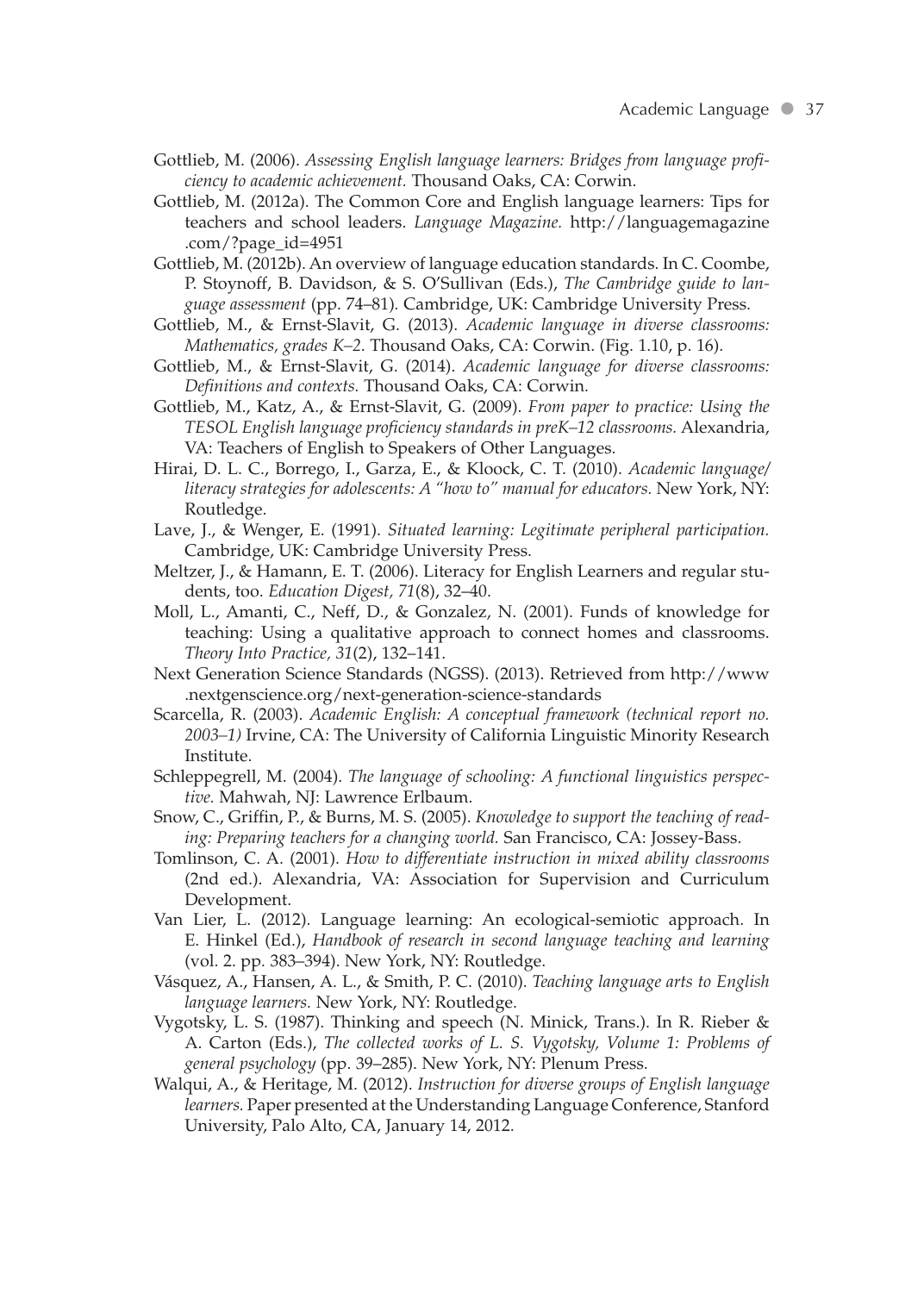- White, J. G. (n.d.). Retrieved from http://voxy.com/blog/index.php/2011/01/25 -quotes-about-the-english-language
- World-Class Instructional Design and Assessment (WIDA). (2012). *Amplification of the English language development standards, kindergarten–Grade 12.* Madison: Board of Regents of the University of Wisconsin System, on behalf of the WIDA Consortium-www.wida.us.
- Zwiers, J. (2008). *Building academic language: Essential practices for content classrooms, Grades 5–12.* San Francisco, CA: John Wiley & Sons.
- Zwiers, J., & Crawford, M. (2011). *Academic conversations: Classroom talk that fosters critical thinking and content understandings.* Portland, ME: Stenhouse.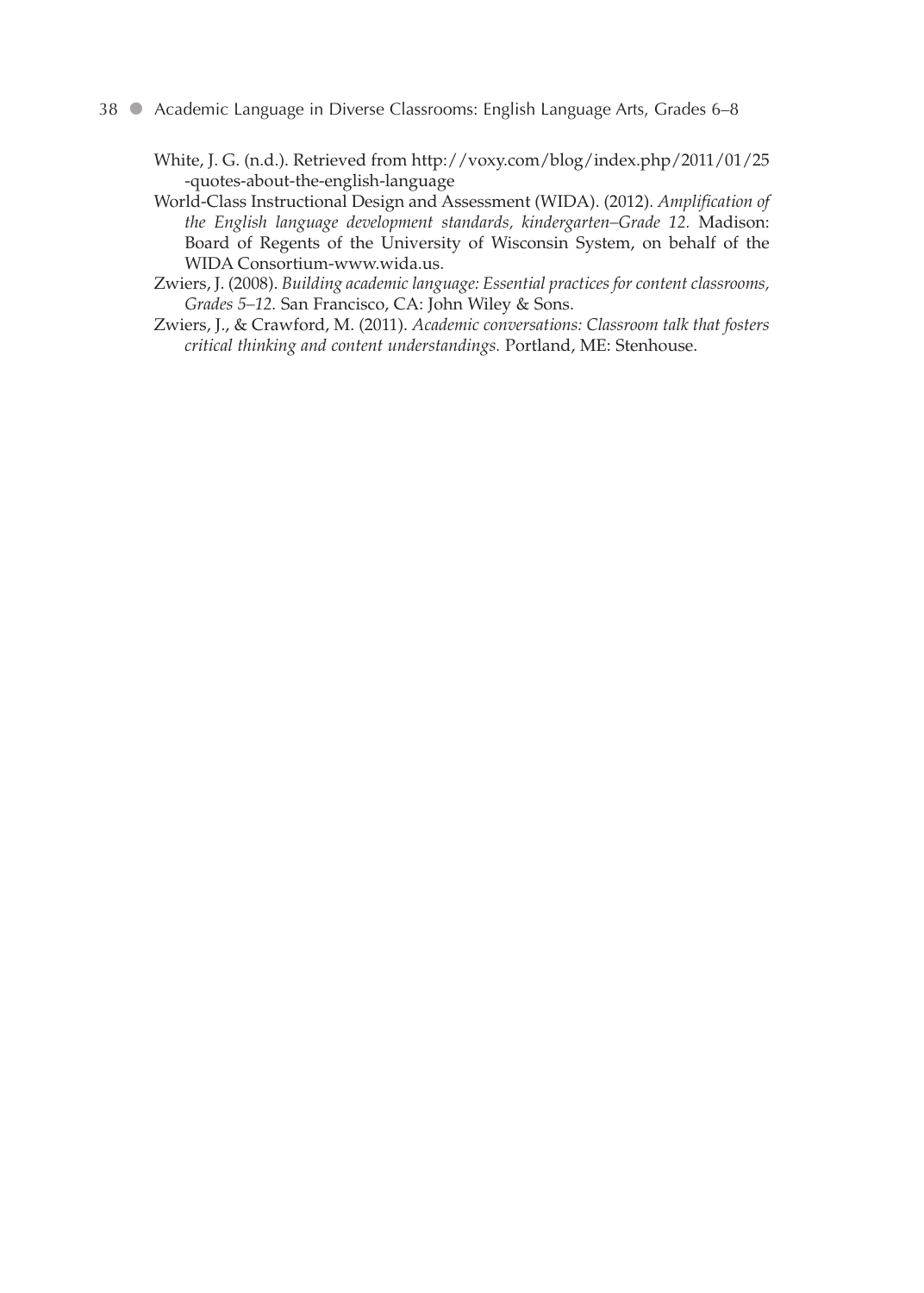### EXAMPLES FROM THE CCSS FOR ENGLISH LANGUAGE ARTS OF RELATED ACADEMIC LANGUAGE

Current content standards, led by the Common Core State Standards Initiative, center on college and career readiness as a universal goal for schooling. According to George Bunch, Amanda Kibler, and Susan Pimentel (2012), the four areas of concentration for English language arts—(1) engaging in complex text, (2) using evidence in writing, (3) collaborating in speaking and listening, and (4) developing language to carry out communication effectively—should be the primary focus for educators of English language learners (ELLs). To accomplish this demanding agenda for 21st century schools, teachers have to partner across instructional settings and content areas. The question at hand is how do we begin to decipher the use of academic language required for academic success?

The Framework for English Language Proficiency Development Standards corresponding to the Common Core State Standards and Next Generation Science Standards states that the language competencies spelled out in the CCSS and NGSS "implicitly demand [that] students acquire ever-increasing command of language in order to acquire and perform the knowledge and skills articulated in the standards" (Council of Chief State School Officers [CCSSO], 2012, p. ii). In the following figures, we begin to chip away at the underlying academic language, bringing it to the surface for teacher use. Specifically, we identify example text types, text features, and text structures associated with the CCSS for each grade level, K through 8, and modality within English language arts—reading, speaking and listening, and writing.

Later, in our case studies of English language arts classrooms, teachers and teacher teams pair the content standards with language proficiency/ development standards making them come to life in their design of instructional units.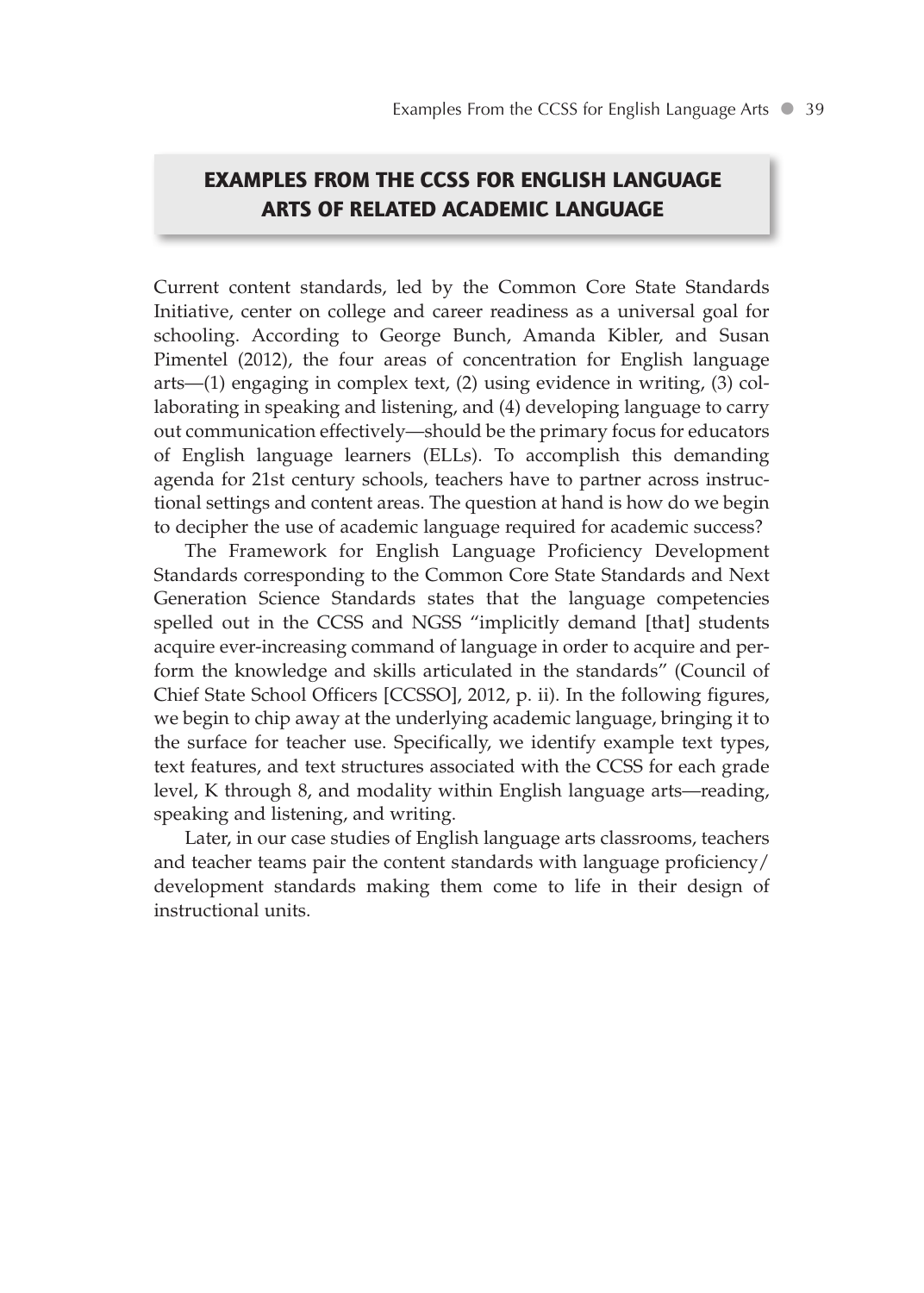| Grade          | Text Types/<br>Genre-Based<br>Discourse                                                                                                       | <b>Text Features</b>                                                            | <b>Text Structures</b>                                                             | Language<br><b>Structures</b>                                      |
|----------------|-----------------------------------------------------------------------------------------------------------------------------------------------|---------------------------------------------------------------------------------|------------------------------------------------------------------------------------|--------------------------------------------------------------------|
| K              | Storybooks,<br>poems,<br>informational<br>texts                                                                                               | Front cover,<br>back cover, title<br>page, author &<br>illustrator              | Comparison<br>and contrast of<br>attributes,<br>concepts of<br>print               | Where is the<br>large monkey?<br>Where is the<br>small monkey?     |
| 1              | Storybooks,<br>poems, opinion<br>pieces,<br>informational<br>texts                                                                            | Headings,<br>tables of<br>content,<br>glossaries,<br>electronic<br>menus, icons | Explanation of<br>differences<br>between<br>narrative and<br>informational<br>text | This book<br>tells a story.<br>This book gives<br>information.     |
| $\overline{2}$ | Stories, fables,<br>folktales,<br>opinion pieces,<br>content-area<br>texts (history/<br>social studies,<br>science,<br>technical<br>subjects) | Rhymes,<br>captions, bold<br>print,<br>subheadings,<br>indexes                  | Description of<br>the overall<br>structure of a<br>story                           | A fable is a<br>story about<br>animals.<br>A fable has a<br>moral. |

Reading: Examples of Text Types/Genres, Text Features, Text Structures, and Language Structures by Grade (Derived From the CCSS)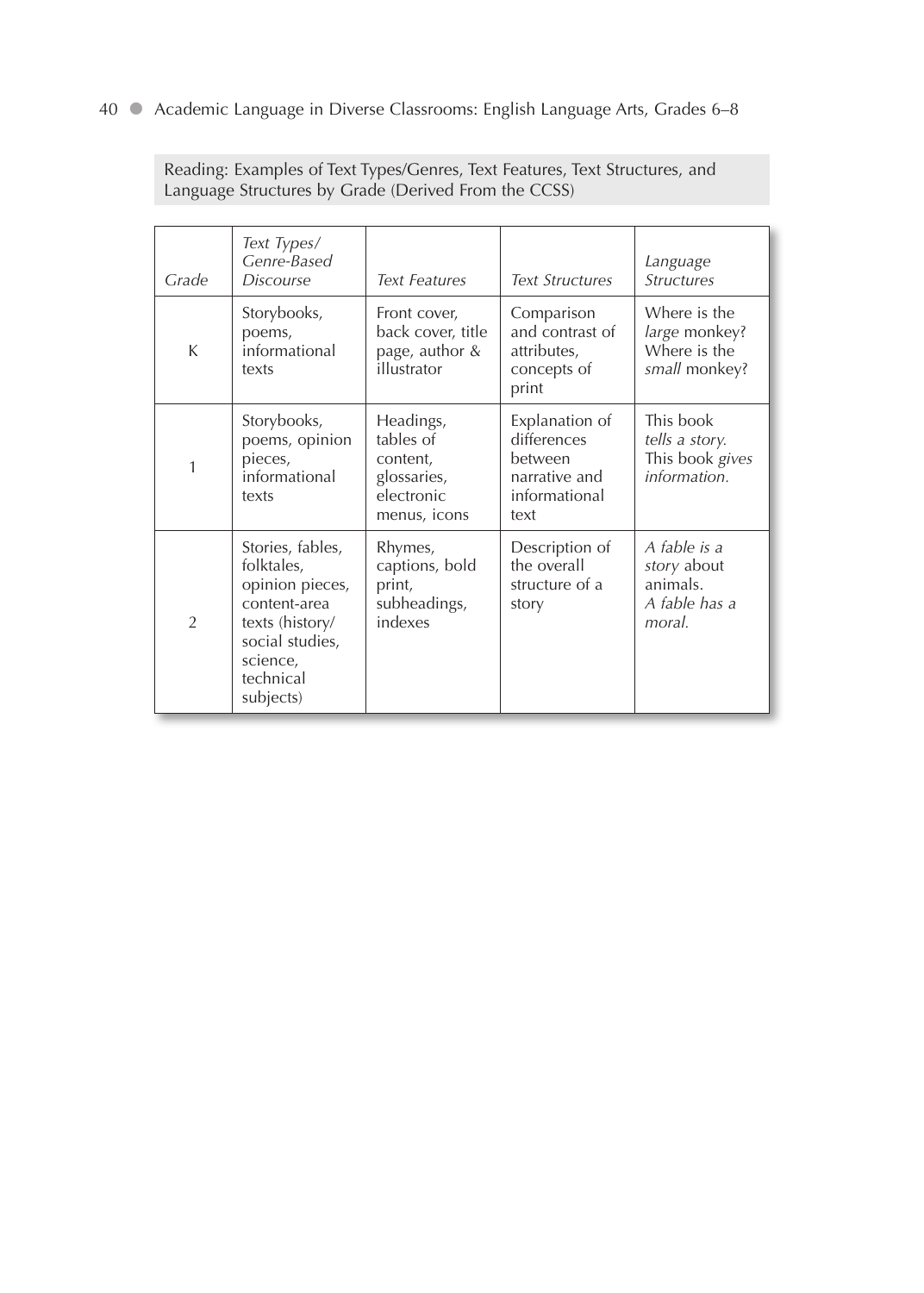| Grade          | Text Types/<br><i>Genre-Based</i><br><i>Discourse</i>                                                                                                                                                                                                                                | <b>Text Features</b>                                                                                                                                              | <b>Text Structures</b>                                                                | Language<br><b>Structures</b>                                                                                                                                                                                                                              |
|----------------|--------------------------------------------------------------------------------------------------------------------------------------------------------------------------------------------------------------------------------------------------------------------------------------|-------------------------------------------------------------------------------------------------------------------------------------------------------------------|---------------------------------------------------------------------------------------|------------------------------------------------------------------------------------------------------------------------------------------------------------------------------------------------------------------------------------------------------------|
| 3              | Stories, dramas,<br>poems, myths,<br>opinion pieces,<br>content-area<br>texts (history/<br>social studies,<br>science,<br>technical<br>subjects)                                                                                                                                     | Chapters,<br>scenes, stanzas,<br>sidebars,<br>hyperlinks, key<br>words                                                                                            | Explanation of<br>actions and<br>their<br>contributions to<br>sequence of<br>events   | Tell me how<br>Mrs. O'Leary's<br>cow led to the<br>great Chicago<br>fire.                                                                                                                                                                                  |
| $\overline{4}$ | Stories, myths,<br>traditional<br>literature from<br>different<br>cultures,<br>dramas, poems,<br>charts, graphs,<br>diagrams,<br>timelines,<br>animations, web<br>pages, opinion<br>pieces, content-<br>area texts<br>(history/social<br>studies, science,<br>technical<br>subjects) | Poems: verse,<br>rhythm, meter<br>Dramas: cast of<br>characters,<br>setting,<br>dialogue, stage<br>directions<br>Stories: first-<br>and third-person<br>narration | Description of<br>characters,<br>settings, or<br>events                               | This story takes<br><i>place</i> a long<br>time ago in a<br>country far far<br>away. It's about<br>a girl named<br>Sadako who<br>lived in the<br>island nation of<br>Japan. She<br>made a<br>thousand paper<br>cranes in hope<br>of curing her<br>disease. |
| 5              | Stories, dramas,<br>poems, graphic<br>novels,<br>multimedia<br>presentations,<br>mysteries,<br>adventure<br>stories, digital<br>sources, opinion<br>pieces, content-<br>area texts<br>(history/social<br>studies, science,<br>technical<br>subjects)                                 | Quotations,<br>figurative<br>language<br>(metaphors and<br>similes)                                                                                               | Comparison and<br>contrast of two<br>or more<br>characters,<br>settings, or<br>events | In the book<br>Lost, Donald<br>doesn't have<br>any friends.<br>However, he is<br>kind and<br>considerate. In<br>contrast, Drew<br>is very popular<br>and confident.                                                                                        |

Reading: Examples of Text Types/Genres, Text Features, Text Structures, and Language Structures by Grade (Derived From the CCSS)

*(Continued)*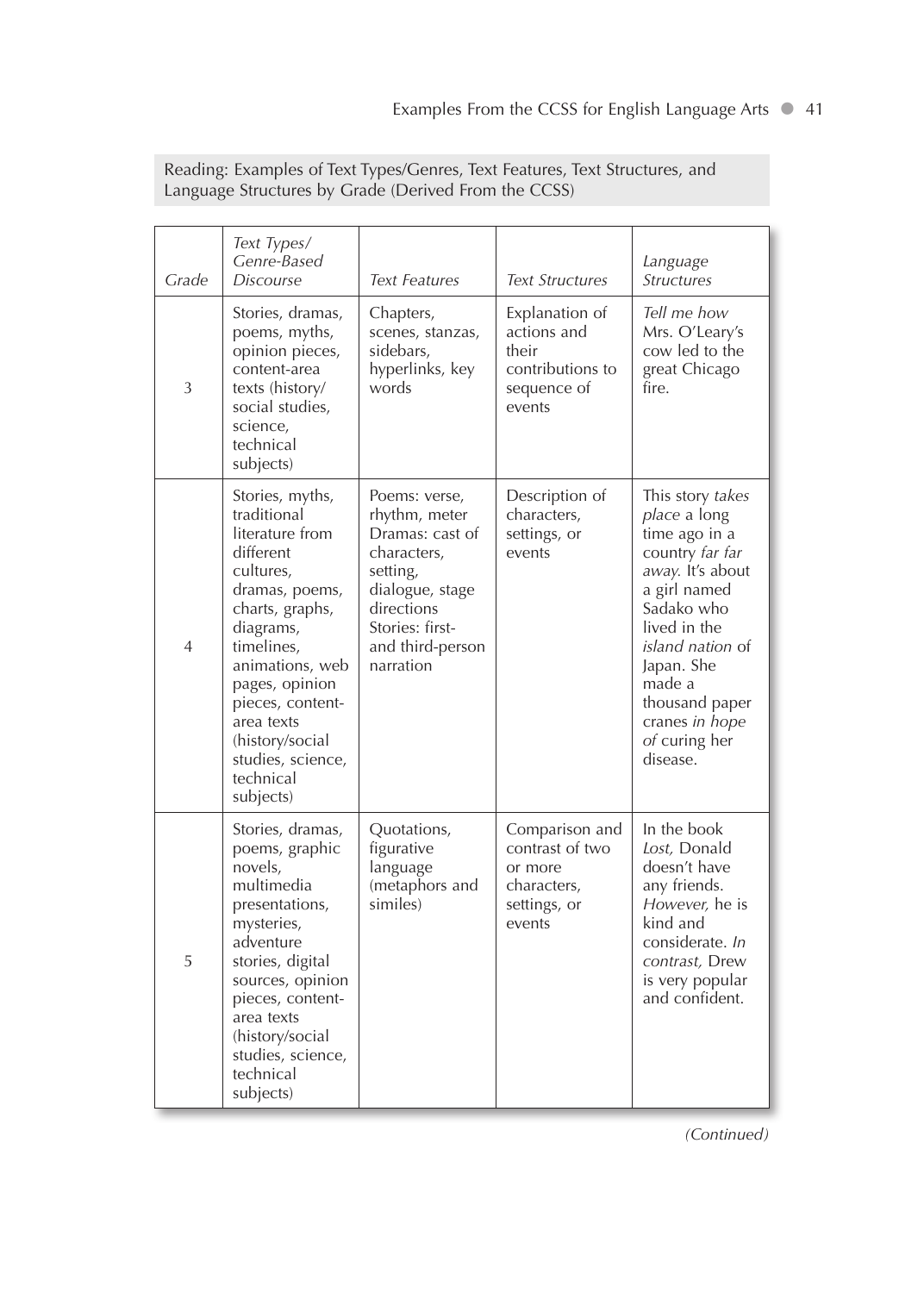#### (Continued)

Reading: Examples of Text Types/Genres, Text Features, Text Structures, and Language Structures by Grade (Derived From the CCSS)

| Grade | Text Types/<br>Genre-Based<br>Discourse                                                                                                      | <b>Text Features</b>                         | <b>Text Structures</b>                                                            | Language<br><b>Structures</b>                                                                                                                                                               |
|-------|----------------------------------------------------------------------------------------------------------------------------------------------|----------------------------------------------|-----------------------------------------------------------------------------------|---------------------------------------------------------------------------------------------------------------------------------------------------------------------------------------------|
| 6     | Stories, dramas,<br>poems,<br>memoirs,<br>biographies,<br>historical<br>novels,<br>fantasies,<br>multimedia<br>texts, literary<br>nonfiction | Citation of<br>textual evidence              | Analysis of text<br>structure in<br>relation to the<br>theme, setting,<br>or plot | Biographies are<br>often written in<br>the historical<br>present. As a<br>result, it seems<br>as if Lincoln is<br>living today<br>instead of over<br>150 years ago.                         |
| 7     | Audio text,<br>digital text,<br>video,<br>multimedia,<br>literary<br>nonfiction,<br>sonnets,<br>soliloquies                                  | Citation of<br>pieces of textual<br>evidence | Comparison of<br>text to a<br>multimedia<br>version                               | The audio text<br>helped me<br>understand the<br>plot. On the<br>other hand, the<br>digital text<br>helped me see<br>the action.                                                            |
| 8     | Digital text,<br>video,<br>multimedia,<br>literary<br>nonfiction, film,<br>scripts, live<br>productions                                      | Allusions,<br>analogies                      | Evaluation of<br>the use of<br>different<br>mediums                               | Which form of<br>technology is<br>most effective<br>for your<br>learning style?<br>Describe and<br>compare the<br>different forms<br>from most<br>beneficial to<br>least useful for<br>you. |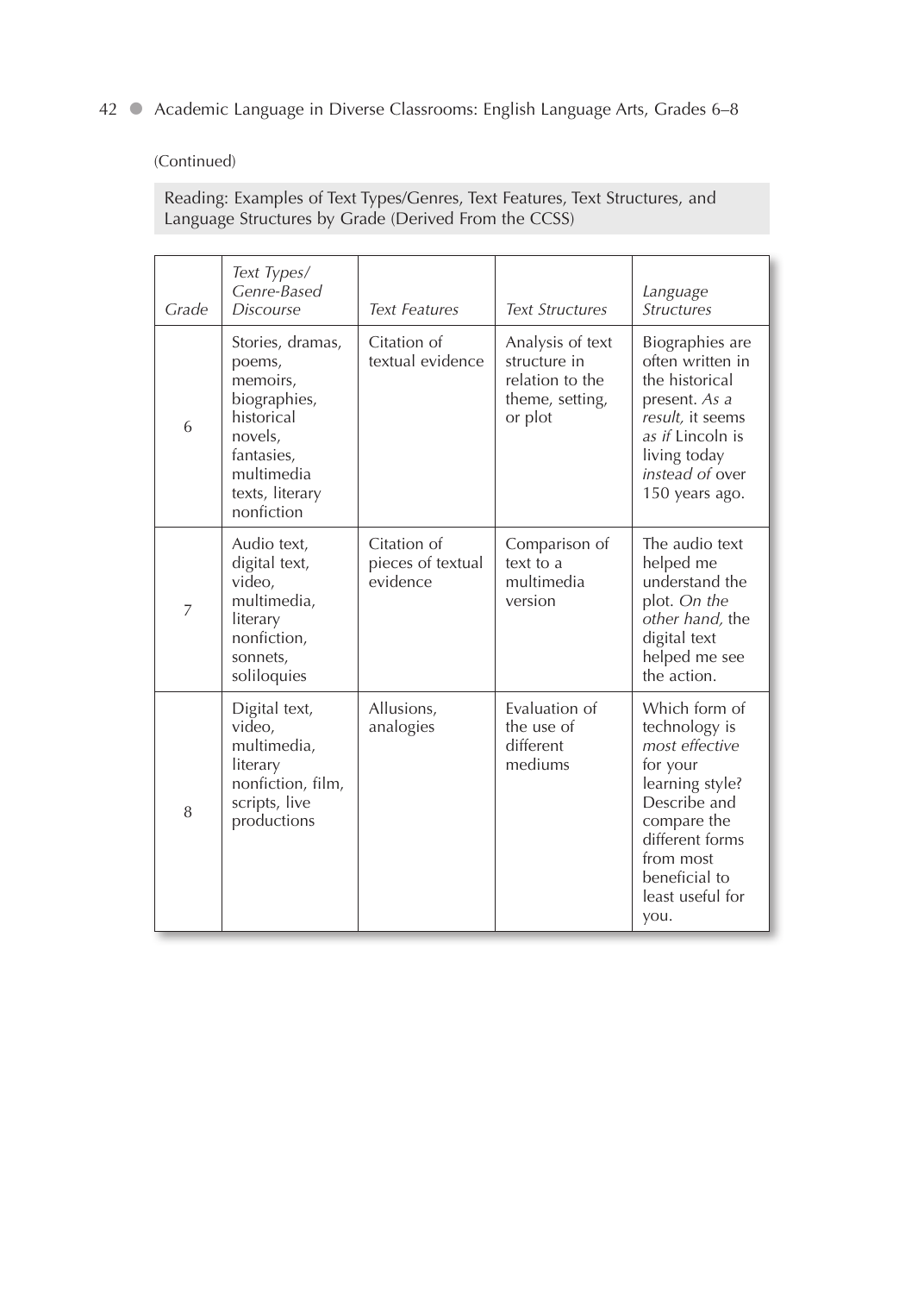Speaking and Listening: Example Functions, Text Structures, and Language Structures by Grade (Derived From the CCSS)

| Grade | Example Language<br><b>Functions</b>              | Example Text<br><b>Structures</b> | Example Language<br><b>Structures</b>                                                                                                                 |
|-------|---------------------------------------------------|-----------------------------------|-------------------------------------------------------------------------------------------------------------------------------------------------------|
| K     | Ask and answer<br>questions                       | Interrogatives                    | Who is the author?<br>It's Alma Flor Ada.                                                                                                             |
| 1     | Describe people,<br>places, things, and<br>events | Descriptive language              | The election is in<br>November.<br>The inauguration is on<br>January 20th.                                                                            |
| 2     | Recount key ideas                                 | Descriptive language              | The grocery store was at<br>the corner. The bank was<br>across the street.                                                                            |
| 3     | Discuss with others                               | Dialogue                          | "How do you think we<br>should make stone soup?"<br>"I think we should use<br>water, vegetables and<br>stones!" "What do you<br>think we should use?" |
| 4     | Paraphrase from<br>diverse media                  | Prepositional phrases             | Twitter makes you say<br>things in 140 characters or<br>less. Facebook allows you<br>to have pictures of your<br>friends.                             |
| 5     | Summarize others'<br>points                       | Connectives                       | Basically, you are opposed<br>to a longer school day. In<br>other words, you don't<br>think we need extra time<br>to learn.                           |
| 6     | Interpret information                             | Technical vocabulary              | Read the problems and<br>decide whether to use a<br>circle graph, bar graph, or<br>a stem and leaf plot.                                              |
| 7     | Evaluate reasoning<br>of a speaker's<br>argument  | Linking words and<br>phrases      | The pros of having school<br>guards outweigh the cons.<br>Therefore, I favor police<br>officers in school.                                            |
| 8     | Analyze the purpose<br>of information             | Multiple meanings                 | This article argues for the<br>use of qualitative data.                                                                                               |